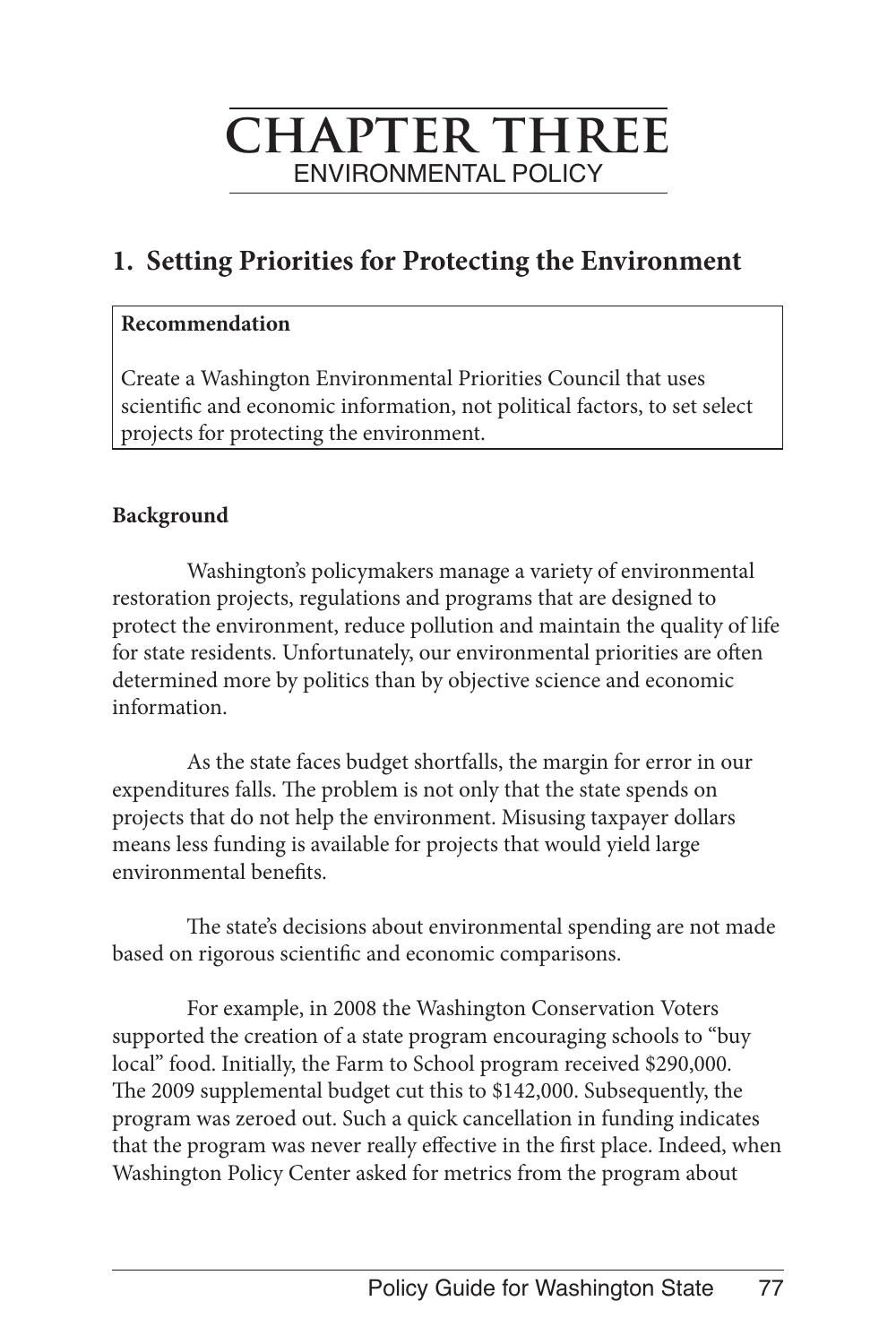environmental impact, officials admitted they had none. The state spent \$432,000 and achieved no benefit for the environment.

In the Spring of 2010, the state auditor found the Puget Sound Partnership spent hundreds of thousands of dollars on frivolous projects that did nothing to improve the health of Puget Sound. The audit identified a number of areas of waste, including nearly \$12,000 to purchase vests and jackets with the Partnership's logo as gifts for supporters, and \$5,000 for lip balm sticks for promotional use. In all, the auditor's office found more than \$300,000 in ineffective spending by the partnership.

The state's climate strategy has also been a source of expenditures that yielded no benefit. As part of developing a strategy on climate change, the state hired the Center for Climate Strategies (CCS). For this service, Washington paid \$200,000 to CCS. Other states also hired CCS to do similar work. They, however, paid much less. Minnesota, for instance, paid only \$40,000 for the identical process. South Carolina paid nothing for its services.

What is more, the proposals developed by the Climate Action Team were never acted on, and a bill incorporating their ideas never even received a vote in committee. The state spent \$200,000 for nothing.

This is not the only example of Washington wasting money on climate efforts. As part of the state's participation in the Western Climate Initiative (WCI), it pays dues to be a member. Initial dues for Washington came from the Department of Commerce (then Community, Trade and Economic Development, or CTED) and the Department of Ecology. The dues amounted to \$134,990 in total. By way of contrast, California paid only \$89,000, Ontario paid \$90,000 and Oregon paid \$30,000.

Finally, the state has emphasized using highly visible, but inefficient, solar panels on state buildings. In 2010, the state opened a new 2,000-bed prison called the Coyote Ridge Corrections Center that some are calling the "nation's greenest prison."1 The prison features a "solar array that covers 16,929 square feet" that is rated at 75 kw of energy. Installation cost taxpayers \$880,000. The solar panels will save the state an estimated \$4,000 to \$7,000 a year in electricity costs, with a total savings of \$140,000 during the panels' 25-year lifespan. Over the 25-year lifespan, this means the state will achieve carbon emissions reductions worth about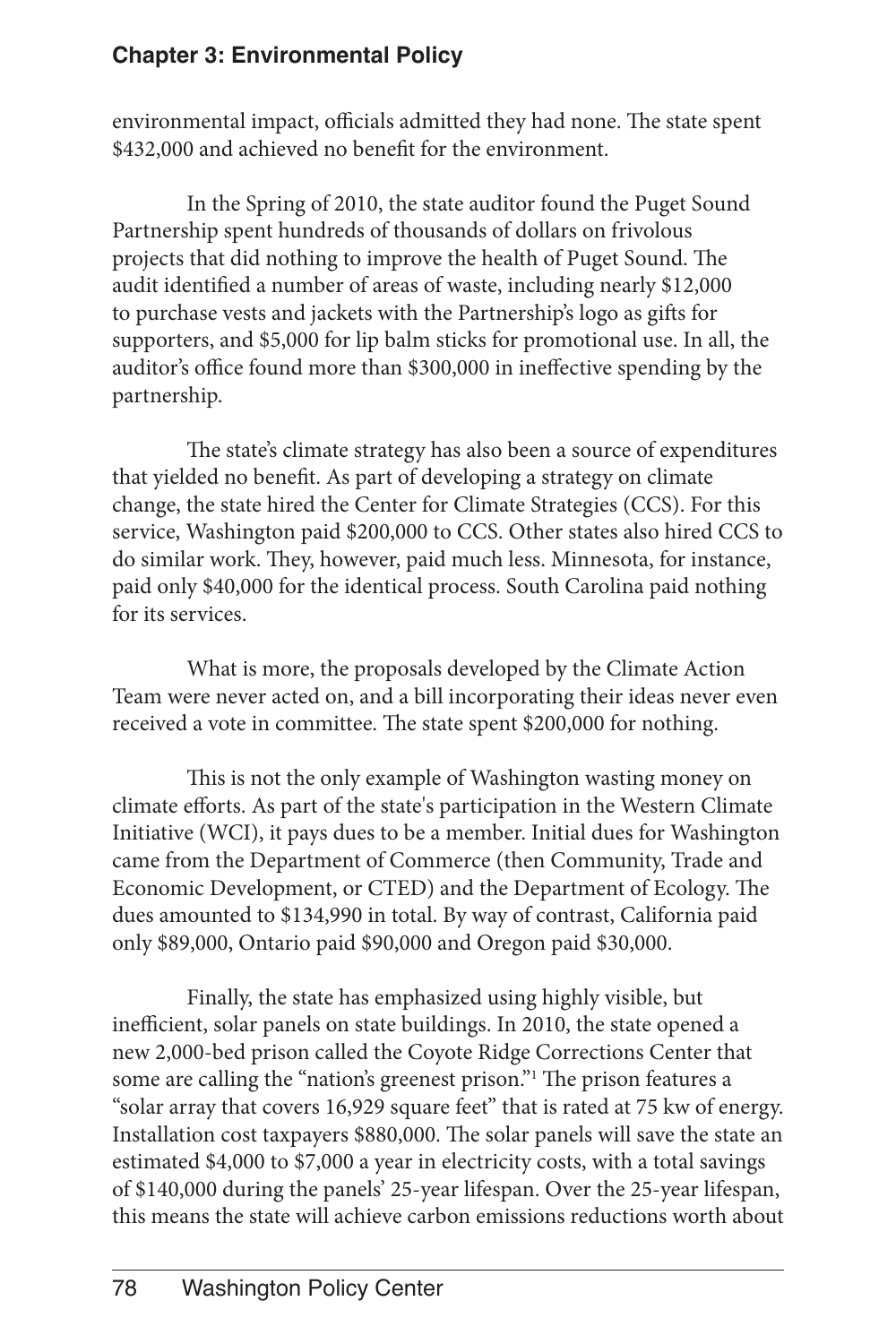\$6,700. Adding the \$6,700 to the \$140,000 yields a savings of \$146,700 at the cost of spending \$880,000. The state is spending \$6 to save \$1.

This short list of projects cost a total of \$1.5 million. This is about the amount the state diverted from other environmental programs, including programs on clean air and toxic cleanup, to fund implementation of the Governor's climate change executive order issued in 2009.<sup>2</sup>

Without an objective assessment of the state's environmental priorities, taxpayer dollars are spent on projects that do not yield environmental benefits and waste opportunities to make real improvements. Such an assessment would provide credible, thoughtful information to policymakers so environmental policies would be more certain of producing environmental benefits.

#### *Without a Guide, Politics Rules the Day*

Legislators make these sorts of mistakes because they do not have an objective list of priorities from which to choose. Without guidelines based on science and economics, legislators turn to politics to determine priorities. This is understandable, although counterproductive.

Not all policymakers are scientists or economists. All politicians, however, do have an understanding of what sells with the public otherwise they would not have been elected. In that circumstance, given a choice of policies that promises similar environmental benefits, politicians will base their decision on their area of expertise—social benefits. They will choose policies they believe will yield the greatest public image benefit for themselves.

Giving policymakers a priority list based on sound science and economics makes politics a tiebreaker among equally good projects, rather than the primary driver of an environmental policy decision. People may differ some in their goals, but a ranking based on science and economics would provide a strong foundation from which to allow personal values to play a productive role, rather than the current role where personal desires are used to override and ignore the real-world success or failure of environmental policies.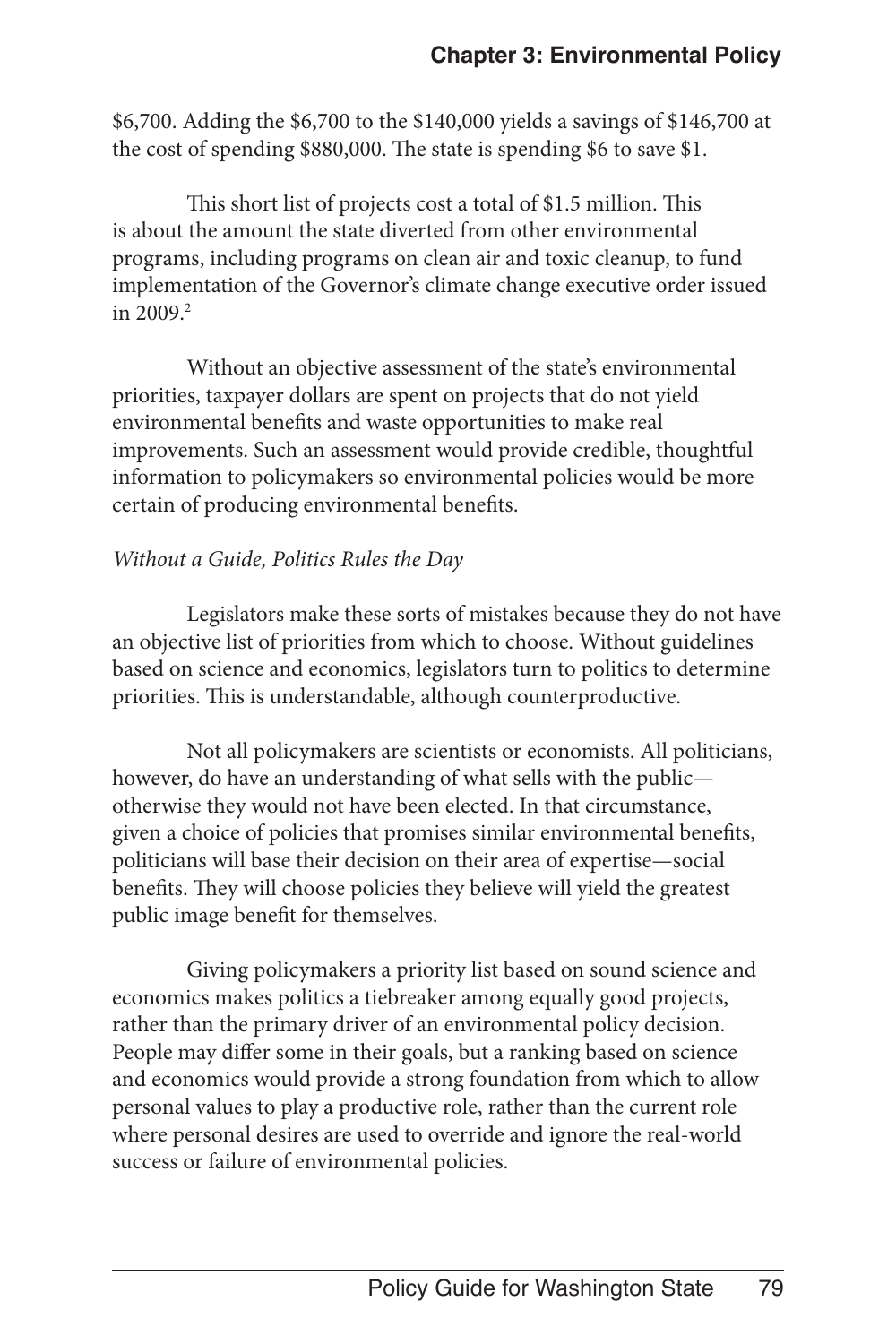Ultimately, without a reasoned ranking of policy options, politicians are left with little more than their personal whims and political trends to make decisions about an issue they claim is critical to protecting the environment.

### **Policy Analysis**

The Environmental Priorities Council would combine a scientific and economic analysis of the state's environmental problems, examining them to determine what issues are truly important and where government policy can make the most difference.

Sound science is critical to understanding the environmental risks we face. What are the threats to salmon? What is the risk from carbon emissions or other pollutants? Is there enough stream and forest habitat for animals and fish? Science can accurately assess these risks, indicating where the largest threats are and where we are closest to the environmental danger zone in each of these areas.

Economics can provide an assessment of where we can make the most difference when addressing these problems. What approaches make the most sense to improve energy efficiency and reduce carbon emissions? What are the costs and benefits of various strategies to improve salmon populations? Would the environment benefit more from focusing on clean water or by reducing air pollution? By studying the improvements in human health, cost reductions and other benefits, a sound economic analysis would identify the best ways to reduce the risks identified by environmental science.

Together, science and economics provide a foundation for sound decision making. Neither of these disciplines provides a perfect assessment, and there is still a role for personal values in making final policy decisions. Some people argue the loss of individual liberty is not worth small improvements in environmental quality—others argue the opposite.

The Washington Environmental Priorities Council would identify key environmental issues facing the state and ask scientists to provide risk assessments. The council would take those assessments and bring together economists to analyze the costs and potential policies to address these risks. The council would then use that information to generate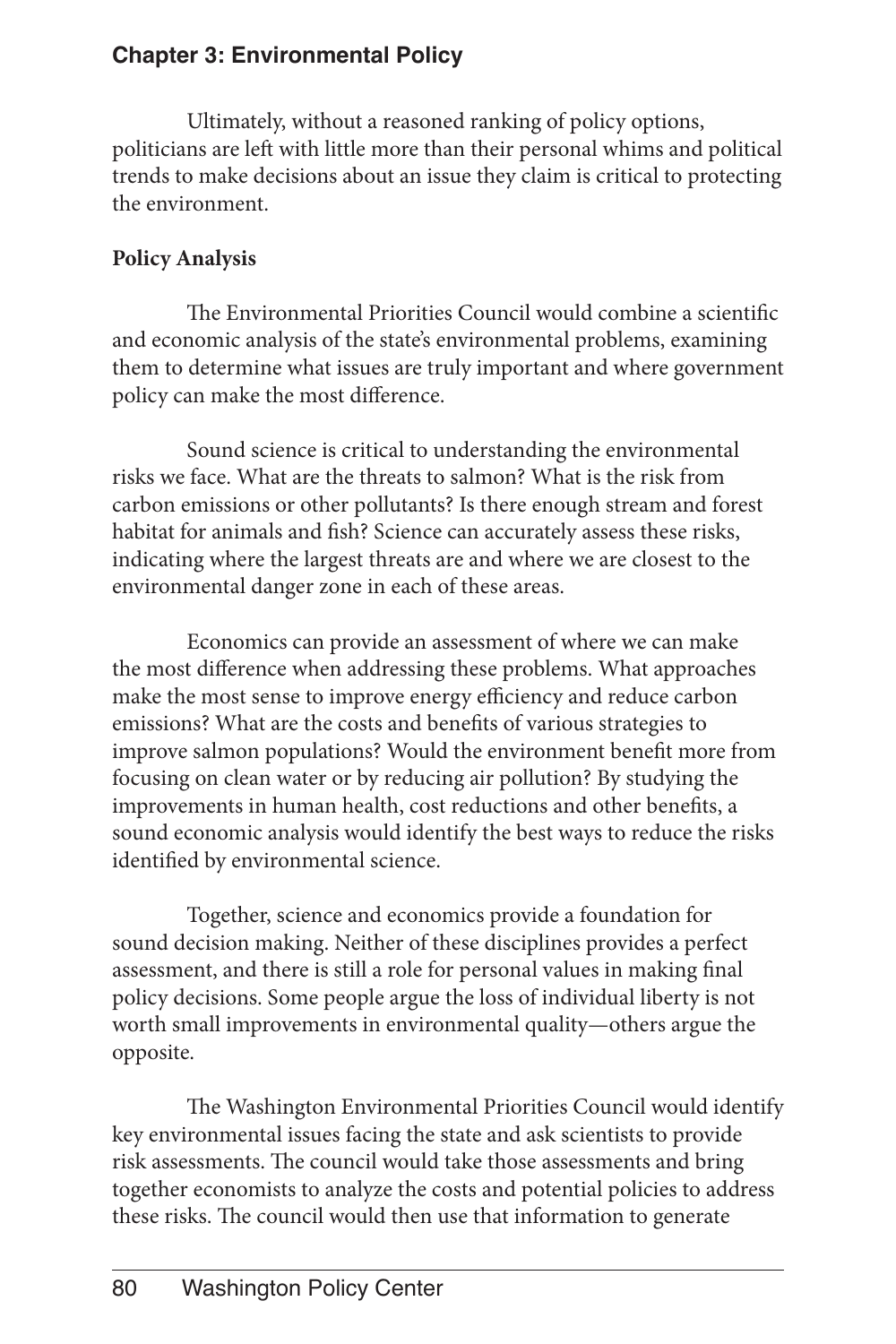a prioritized list that would provide lawmakers a clear road map for enacting environmental solutions.

Such an approach would not only avoid the trap of falling for eco-fads and other trendy environmental policies, it would also ensure the state spends its scarce resources on approaches that yield the greatest environmental benefit.

Since concern for the environment begins with a concern about the smart allocation of scarce resources, spending the state's limited budget wisely would seem the least we can do.

#### **Recommendation**

**Create a Washington Environmental Priorities Council that uses scientific and economic information, not political factors, to set select projects for protecting the environment**. Policymakers should establish a Washington Environmental Priorities Council to create a list of environmental projects based on an economic cost-benefit analysis and scientific review, rather than on political considerations.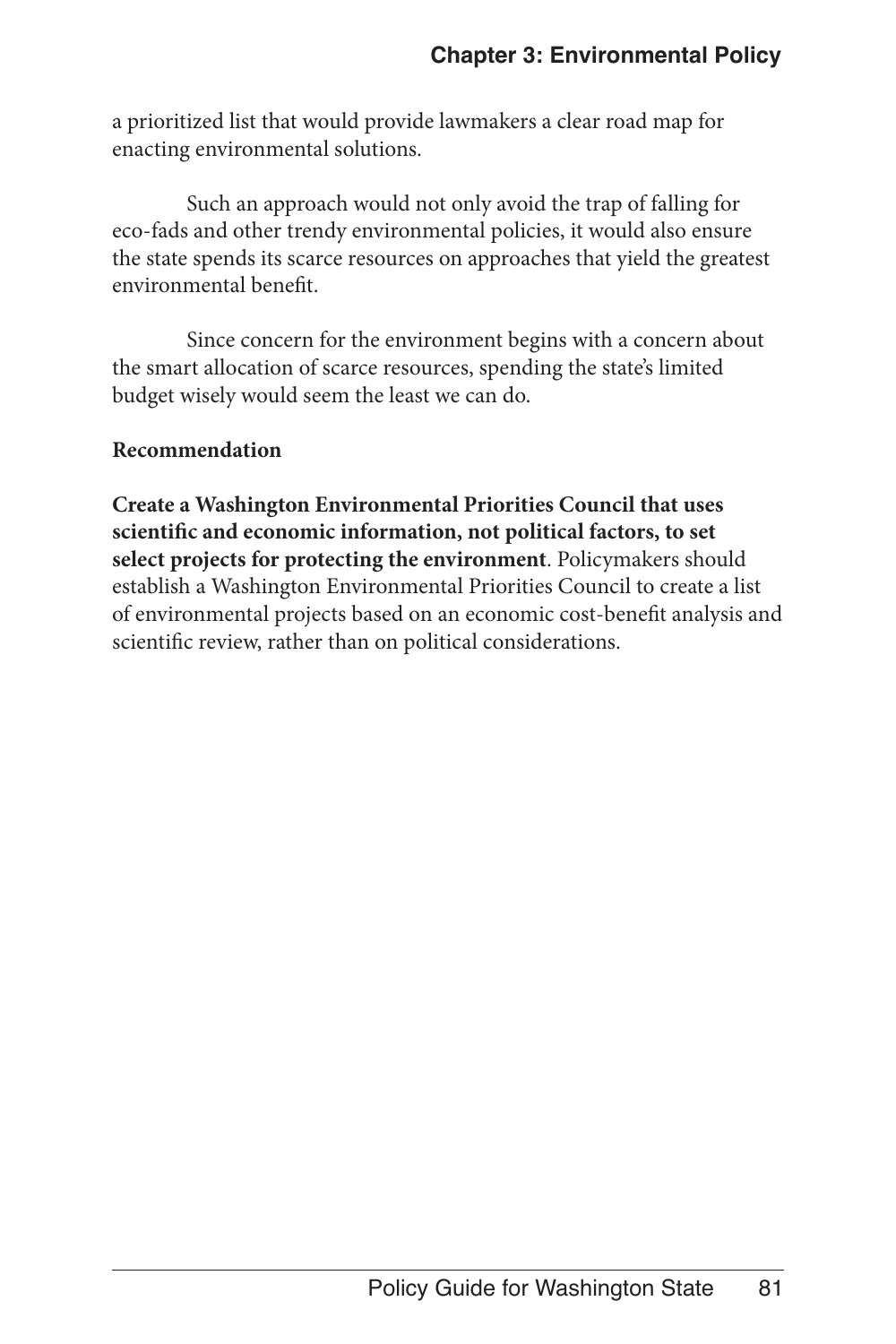## **2. 'Green' Building Mandates**

#### **Recommendations**

- 1. End mandated "green" building regulations for schools and other public buildings.
- 2. Return control of school design, maintenance and remodeling to local district facilities managers.

#### **Background**

#### *Promoting Performance-Based Green Buildings*

As school districts and the state struggle with limited resources, policymakers need to ensure that taxpayers receive the educational and environmental benefits they are paying for. After six years, independent analysis and the words of district facilities directors themselves demonstrate that Washington's "green" building law is not only failing to achieve the promised goals, it is actually doing more harm than good.

In 2005, the legislature required that all new Washington schools and state buildings receive "Silver" certification from the Leadership in Environmental an Energy Design (LEED) system or meet the Washington sustainable school design protocol. The law said:

> The legislature finds that public buildings can be built and renovated using high-performance methods that save money, improve school performance, and make workers more productive. High-performance public buildings are proven to increase student test scores, reduce worker absenteeism, and cut energy and utility costs.<sup>3</sup>

Studies were provided to back up these claims. In January 2005, the legislature received a study commissioned by the Washington State Board of Education and the Office of the Superintendent of Public Instruction and conducted by Paladino and Company.4 The study claimed the payoff from these "green" schools would be significant, predicting a "conservative" estimate of a 25% reduction in energy use,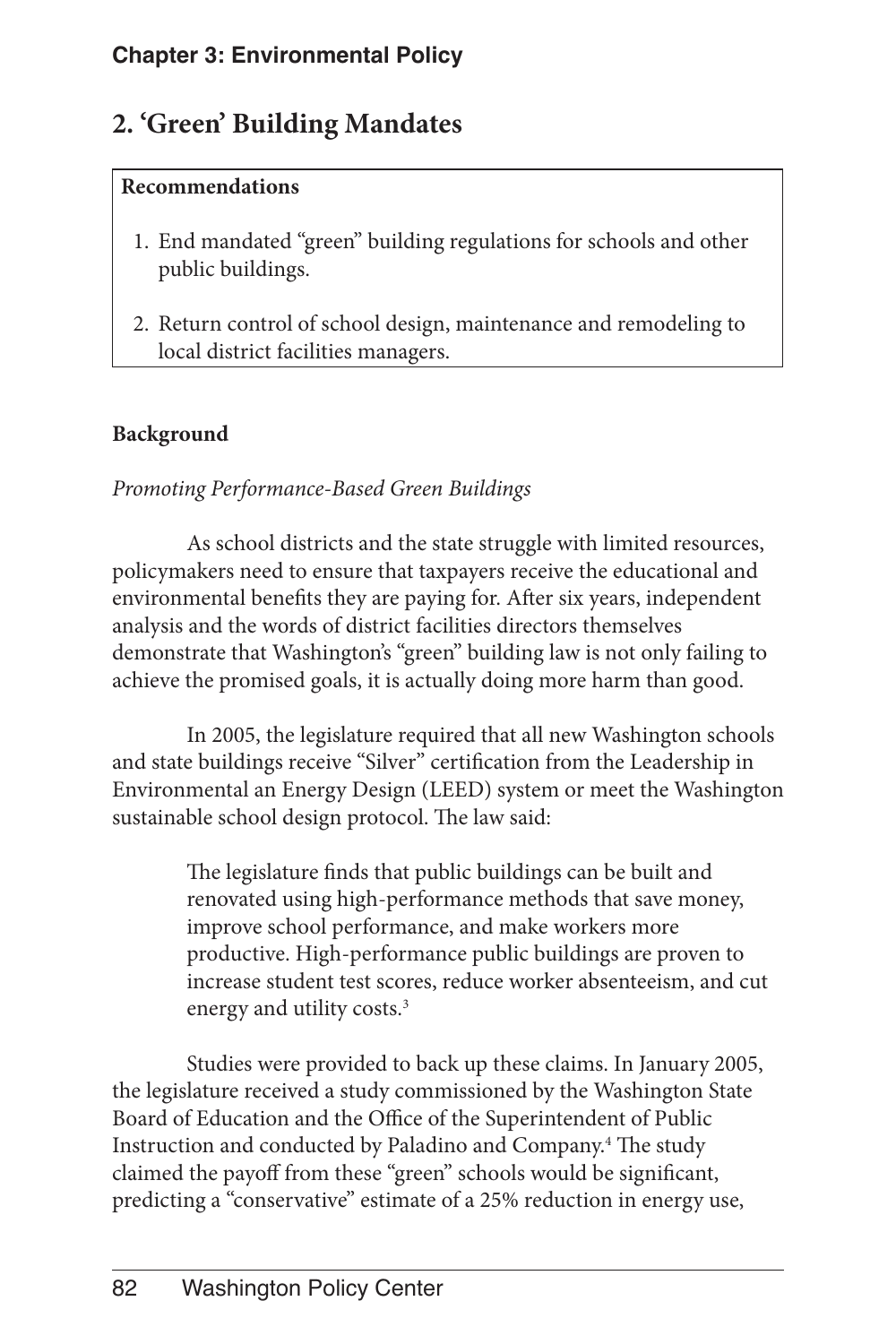five percent increase in student test scores, and a 15% decrease in student absenteeism.

The small additional building cost would be more than offset by the expected energy savings, leading to a predicted 150% return on investment.

Six years after those regulations were imposed, however, the very schools used in the study are failing to meet the goals claimed. In many cases, school districts have actually incurred higher costs for "green" design elements that provide little benefit, but added greatly to the cost of constructing the building. The state's own student achievement rankings show no difference between students at "green" schools and those attending schools built without the costly "green" requirements.

Given the record of failure, the legislature should move from a prescriptive, cookie-cutter approach to one that allows local school directors to use their expertise to customize buildings that fit local circumstances and local climate. Research demonstrates that school districts have successfully improved energy efficiency without politically imposed rules.

Allowing local school districts to find the best ways to cut building energy costs, instead of forcing districts to comply with an arbitrary "green" rule regardless of outcome, will truly make Washington's schools "high performance."

#### *Failing to Make the Grade*

When developing a "green" regulation for Washington's schools, the state hired Paladino and Company, which notes on its website that, "Our mission is simple: transform development into a sustainable process through collaboration on exemplary green building projects."5 The study focused on five school districts, examining the costs and benefits of various strategies at each school. Not surprisingly, they determined that requiring green building standards would yield large dividends to the state.

At the time of the study, however, the research was speculative, as many of the schools had not yet been opened or had been open less than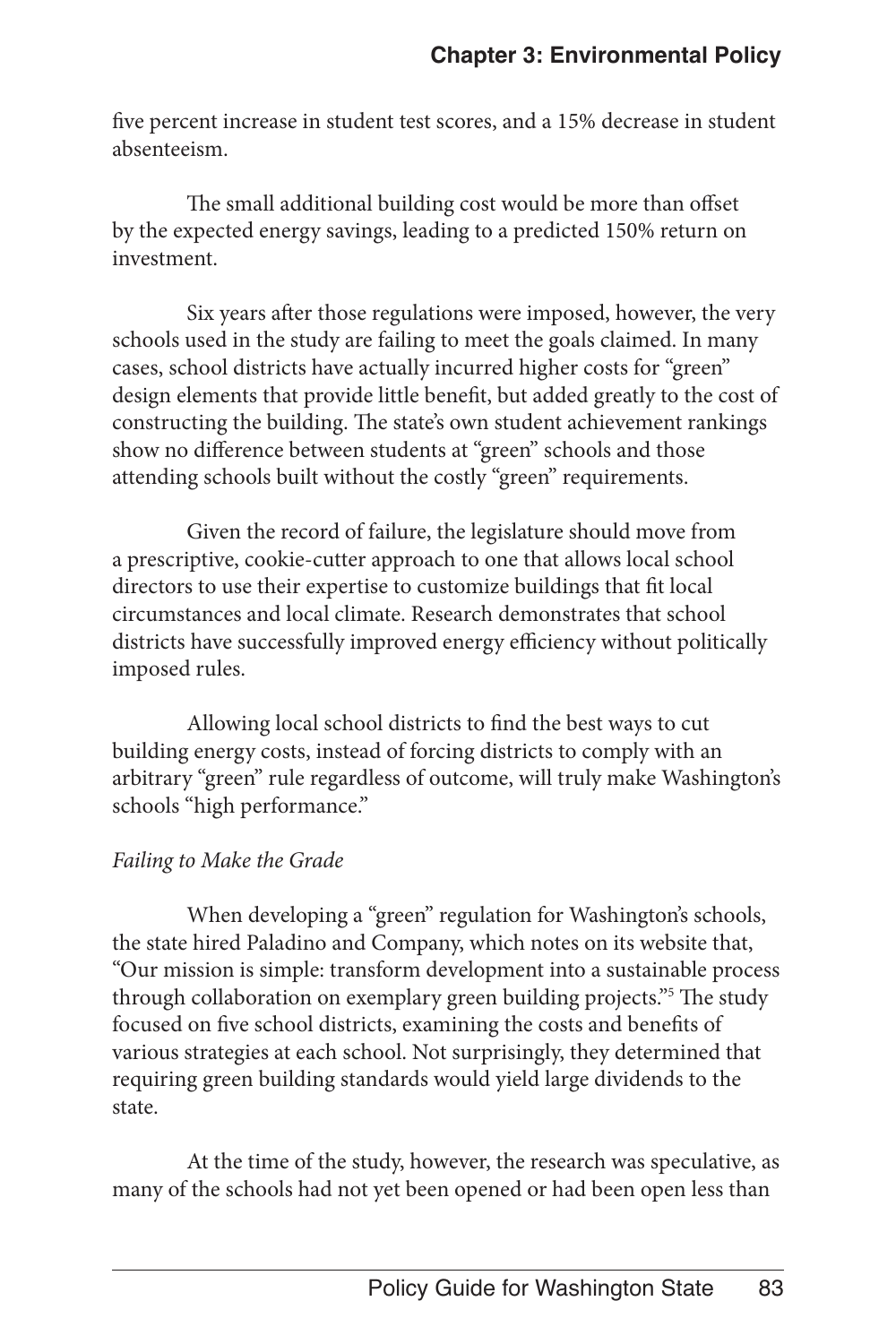a year. Six years later, the actual results from the schools are significantly different from the results promised in the report.

For instance, the study said "green" schools would reduce energy use by 30 to 50%. None of the schools, however, has achieved that goal. There are, however, "green" schools that use 30% *more* energy than comparable schools built before the rules went into effect.

Through the 2009 school year, several "green" schools were less energy efficient than their non-green counterparts located in the same district.

In the Bellevue School District, Sherwood Forest Elementary, built under the "green" regulations, used 51% more energy than Somerset Elementary in the same district. In 2011, the Joint Legislative Audit and Review Committee (JLARC) confirmed this, noting that Sherwood Forest used 53% more energy (BTUs per square foot) than expected and ranked near the bottom, 12th out of 16 district schools, in energy efficiency.6

The same pattern emerged in Spokane. Through 2008, Lincoln Heights Elementary School in Spokane, one of the pilot schools built under the "green" buildings program, used 15% more energy per square foot than Browne Elementary, built nearby without the "green" requirements. JLARC's audit found that Lincoln Heights uses 25% more energy than was anticipated.<sup>7</sup>

JLARC's analysis does report Lincoln Heights produced "utility savings" of about \$12,698 per year. This estimate is questionable. It is not based on a comparison of recently built non-green schools, but is a general estimate. Even assuming the number is correct, however, the study finds it will take nearly 30 years to recover the additional construction cost of the building. JLARC estimates the useful life of a school building before major remodeling is needed to be 20 years. Put simply, JLARC's analysis indicates the building's mandated "green" features will never pay for themselves.

These are not isolated incidents. JLARC found the majority of "green" schools, eight of thirteen, would not earn an Energy Star rating. It also found that five of the nine schools analyzed for energy efficiency were in the bottom half of the schools in that district. In other words,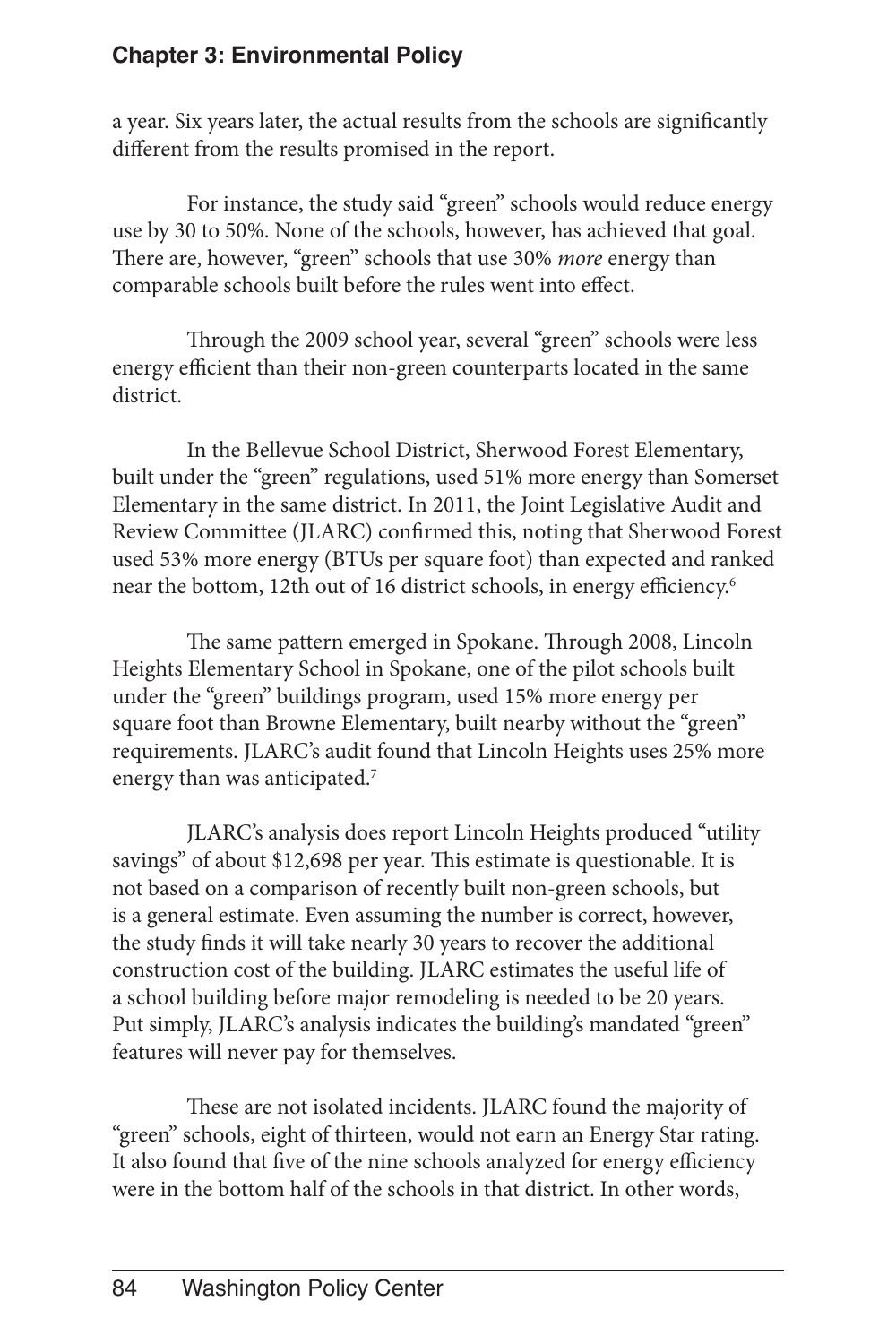most "green" schools used more energy than *average* non-green schools, not simply new, green schools in the same district.

Proponents of continuing the "green" building mandate have offered three responses.

First, advocates point to the JLARC report, noting that eight of the nine schools analyzed saw energy efficiency improve over time. They argue green schools need time to achieve the promised results. The reason these schools have seen such significant improvements, however, is largely because they started out so poorly.

For example, Sherwood Forest is one of the schools that improved the most, reducing energy use by 28% from its first year of operation to the most recent year. However, even at its best, Sherwood Forest is still relatively inefficient, using 12% more energy per square foot than the average Bellevue elementary school. Forest View Elementary, in Everett, saw a 26% decrease in its energy use over time. It, however, ranked 11th out of 17 schools in the school district, and still does not qualify for an Energy Star designation.

Second, some advocates argue new schools attract more afterschool events, resulting in more energy use during the day. While this has been hypothesized, the data to back up this claim are very poor. For instance, the Spokane School District estimates that Lincoln Heights was used 3,776 additional hours during the 2008–09 school year. This would amount to 10 extra hours of building use for every day of the year. This level of use is highly unlikely.

Indeed, building-use data do not always support the claim. While Lincoln Heights, a "green" pilot school, was used more than Browne Elementary, a non-green school, other "green" schools saw less use. Both Lidgerwood and Ridgeview, "green" schools in the Spokane district, saw less after hours use than Browne. Since Browne is already more efficient than these "green" schools, incorporating after-hours use only exacerbates the gap between the schools.

Finally, "green" building advocates argue that these schools are about more than just energy savings. This is true, but it should not distract from the initial promise that the regulations would "pay for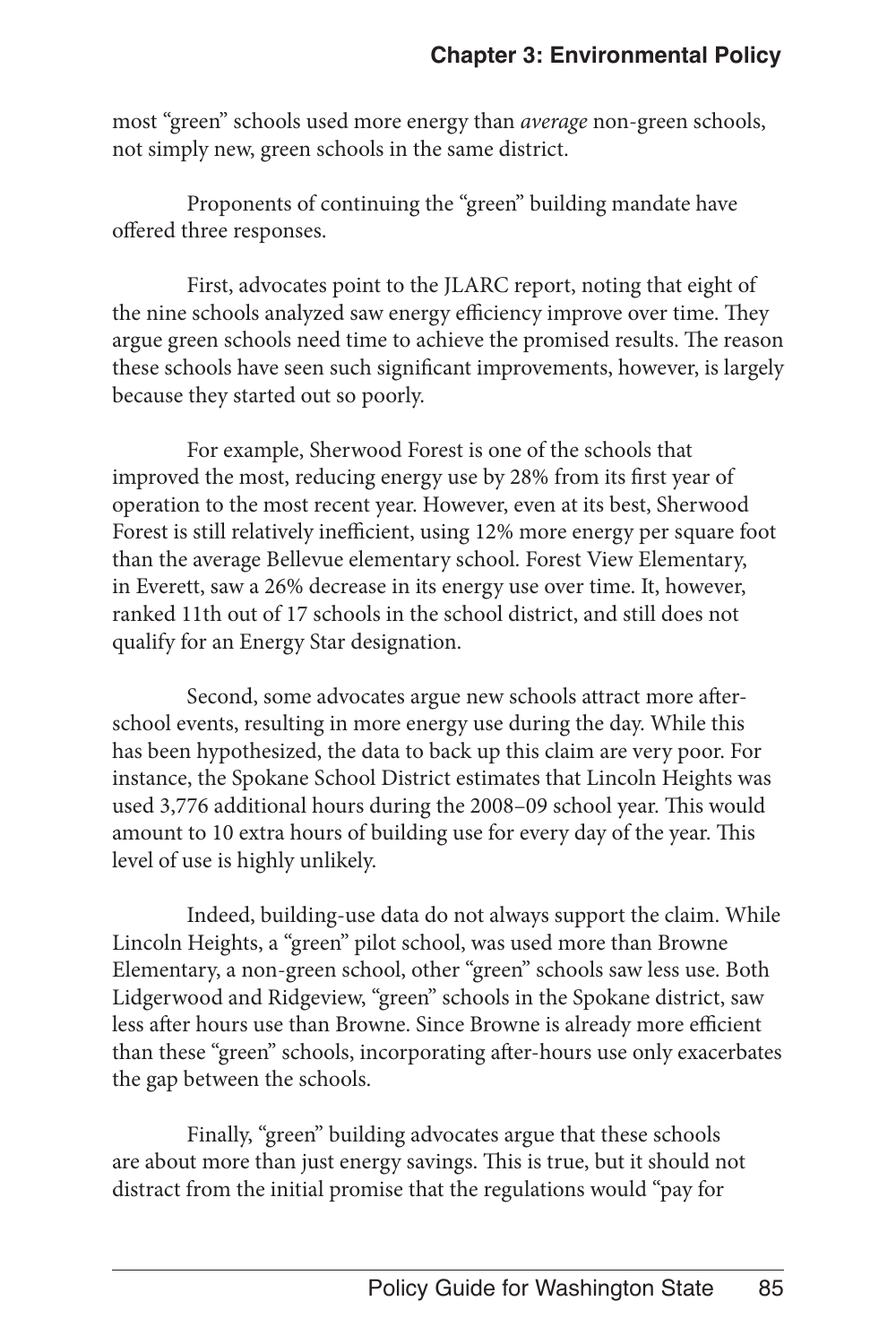themselves." The effort to change the subject is a tacit admission that "green" schools are not performing as promised.

Additionally, the evidence indicates that "green" schools do not improve student attendance or student learning.

In early 2010, the Washington State Board of Education released the "Achievement Index," rating every school in the state on a scale of 1 to 7. The Board said, "The Achievement Index was developed by the Washington State Board of Education and offers individual school data from 2007–2010," and "is designed to provide users with a comprehensive and clear analysis of school performance."8 The index rates more than just test scores, combining the Measurement of Student Progress, High School Proficiency Exams and graduation rates to assess the performance of each pubic school.

Analyzing the performance of 42 "green" schools compared to the other schools in those same districts, "green" schools performed slightly worse than traditionally built schools. As the graph below shows, the "green" schools fall far short of the promised 20% improvement in student performance.



The costs have been well above what supporters projected. Estimating the cost of the "green" elements of these schools is very difficult and no district studied was able to measure these costs with confidence. Several districts, however, did offer an educated guess and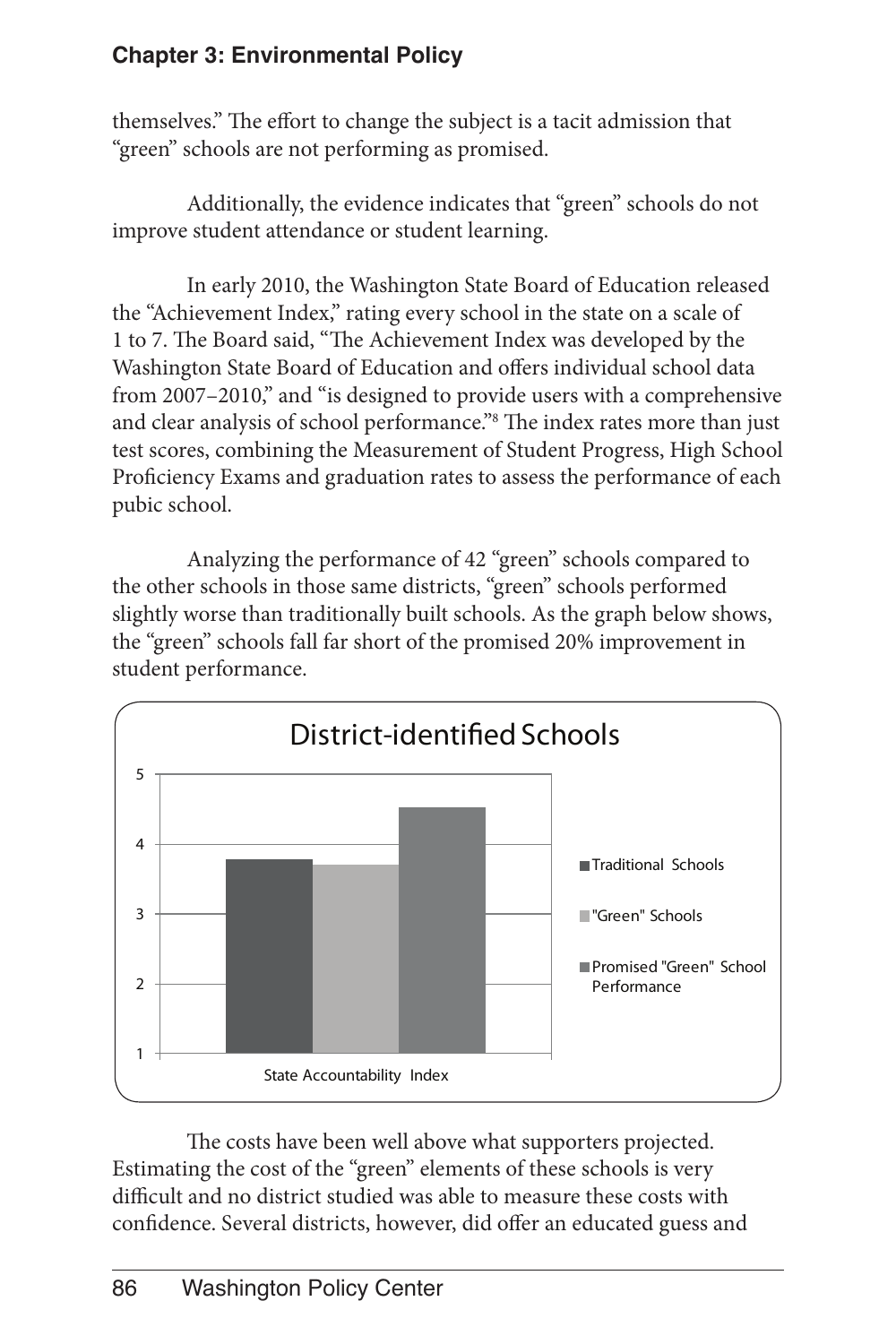everyone agreed that the best estimate was that "green" buildings cost about six percent more, not the two percent promised by Paladino and Company in its report.<sup>9</sup>

Self-reported data to JLARC offers a lower number of about three percent more on average. Even with that lower number, JLARC's data demonstrates that none of the schools they surveyed would pay for themselves in the building's 20-year lifespan.

#### **Policy Analysis**

#### *Why Green Regulations Do Not Work*

There are a number of reasons "green" building regulations do not live up to the promises made to the legislature in 2005. First, the initial cost projections were extremely rosy. It is likely that the bill's supporters chose the most optimistic estimates in order to get the legislation passed. "Green" building backers over-promised, so it is not surprising that school districts are now under-delivering.

Second, the rules rely on a cookie-cutter approach that requires spending that does little to achieve energy savings or other goals, but must be met to receive the required green certificate points. In Spokane, for instance, additional bike racks were installed to meet a requirement, but in reality the racks largely sit empty.

Third, the rules often try to impose contradictory goals. They call for larger windows in the belief that more daylight increases student test scores. The big windows, however, greatly increase energy costs by making a room colder in winter and hotter in spring and summer. Similarly, the schools recirculate air more frequently to improve the "health" of the buildings. That also means running the HVAC fans more, increasing energy use.

Given these contradictory goals, it is not surprising that green buildings don't deliver the promised benefits. The energy-saving goal may be desirable, but the top-down rules fail to achieve the promised results.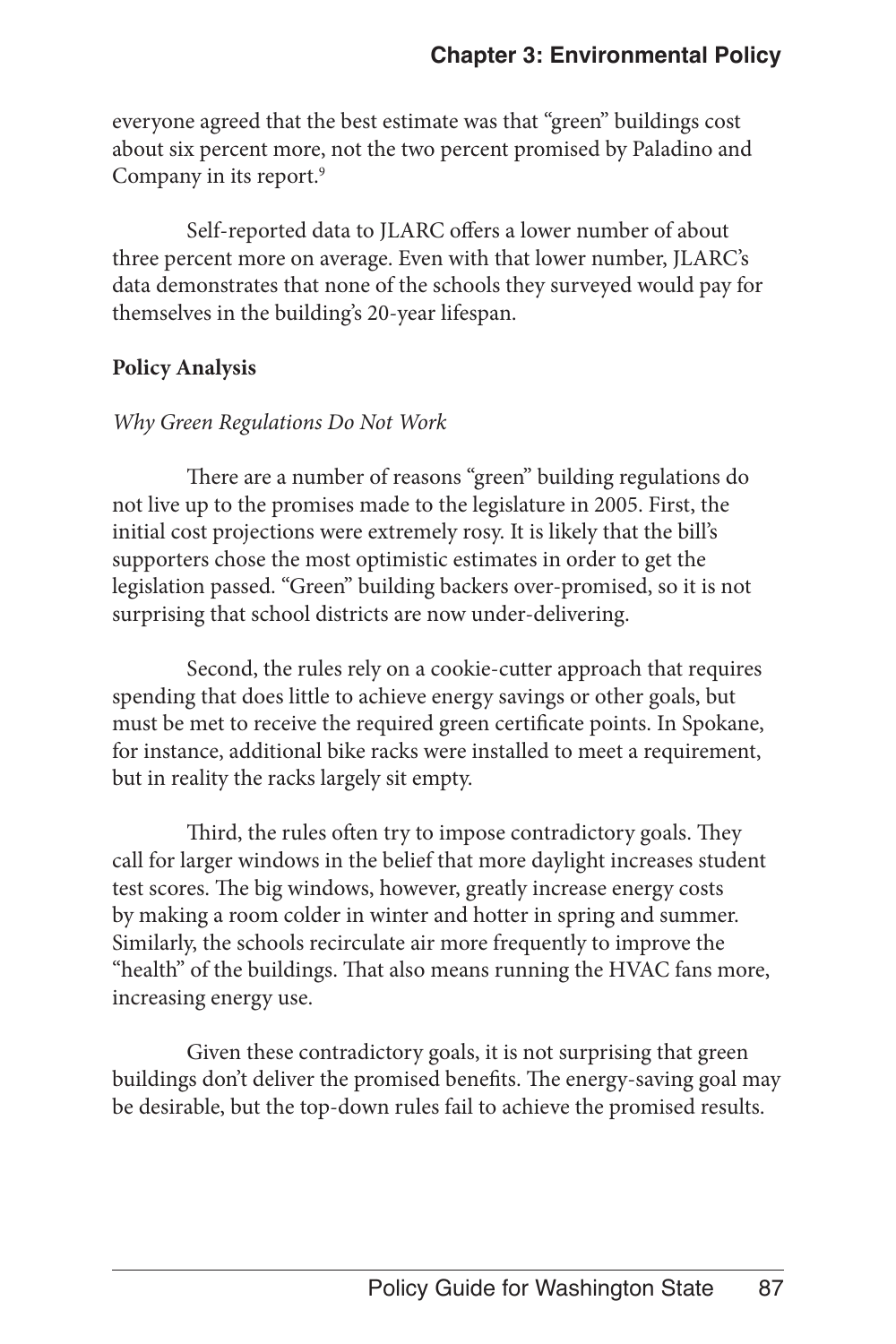#### *Rewarding Success Not Effort*

School officials do not need much additional incentive to improve efficiency. In fact, average per square foot energy costs for Spokane schools has fallen in every decade, with schools dating from the 1930s being about 18% less efficient than schools built in the 1990s. Facility directors know their districts, and the data show that they successfully improve the energy efficiency of their buildings year after year without a "green" mandate imposed by Olympia.

In Bellevue, most schools already met Energy Star standards before the "green" rules went into effect, indicating the district managers already understood the value of energy efficiency. In Bethel and Lake Washington school districts, facilities managers have made significant improvements simply by changing behaviors and taking other low-cost steps.

By removing the additional, costly "green" regulations, local districts would make improvements that would pay for themselves, avoiding others that save little in energy but add a lot in cost. At a time when tax money is scarce, this would also provide budget accountability at the local level, allowing school leaders to set priorities and choose building projects that best improve student learning.

Legislators should repeal the "green" rules they imposed in 2005 and provide districts with more flexibility. Doing so is the surest way to achieve the promise of improving energy efficiency.

#### **Recommendations**

- **1. End mandated "green" building regulations for schools and other public buildings.** They have failed to live up to their promise and cost more than initially projected. They have failed to save energy and improve student test scores, as "green" activists promised they would.
- **2. Return control of school design, maintenance and remodeling to local district facilities managers.** District facilities managers have consistently shown superior ability to create energy efficient buildings that serve student needs.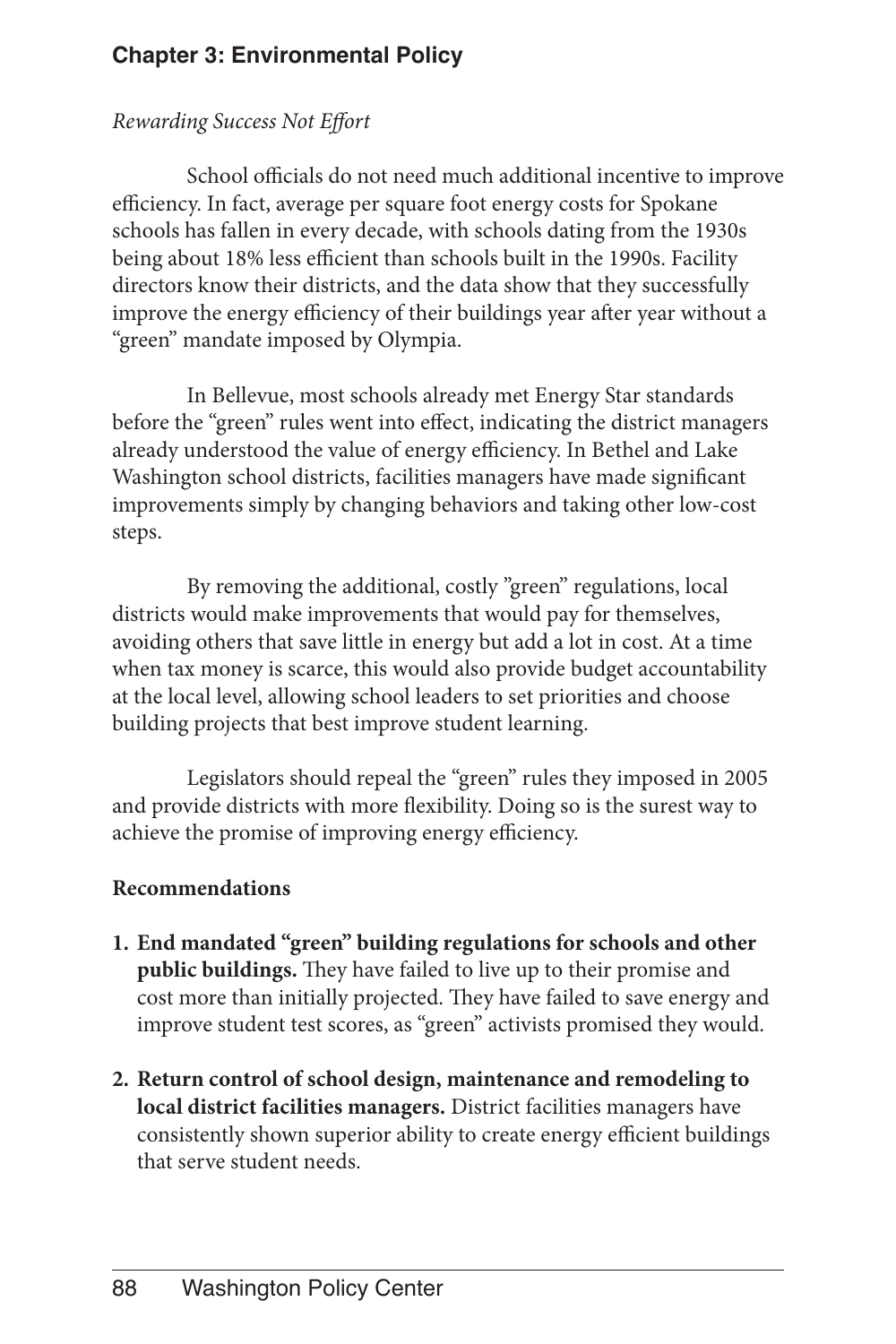## **3. Greenhouse Gas Emissions and Carbon Pricing**

#### **Recommendations**

- 1. Eliminate costly and ineffective carbon regulations and programs.
- 2. Put an appropriate price on carbon emissions.
- 3. A price on carbon emissions must be revenue neutral to reduce the cost to businesses and provide an incentive for innovation.

#### **Background**

Washington's climate policy has failed. Despite a range of regulations, significant government spending and a tremendous amount of political debate, state efforts to reduce carbon emissions and improve energy efficiency have fallen far short of the goal.

Since 2004, Washington's carbon emissions have actually increased. Washington is one of only nine states to see emissions increase during that period. The United States as a whole saw emissions decline by nearly 16%.10 Managers at the Washington state Department of Ecology admit they are unlikely to meet the official goal of reducing carbon emissions 20% by 2020.<sup>11</sup>

The City of Seattle is no different. Despite high-profile efforts to curb carbon emissions and meet the reductions target of the Kyoto Protocol, city officials now admit they are unlikely to meet that target. Indeed, Seattle's most recent report on greenhouse gas emissions notes, "Seattle's emissions increased approximately 80,000 metric tons from 2005 to 2008," and that meeting the Kyoto target would "be challenging as our city continues to grow in population and bounces back from the economic downturn."12 Virtually all of the reductions occurred in the 1990s, long before Seattle enacted its emissions-reduction policies.

King County officials made a similar admission, saying they will have difficulty meeting their 2012 emission-reduction targets.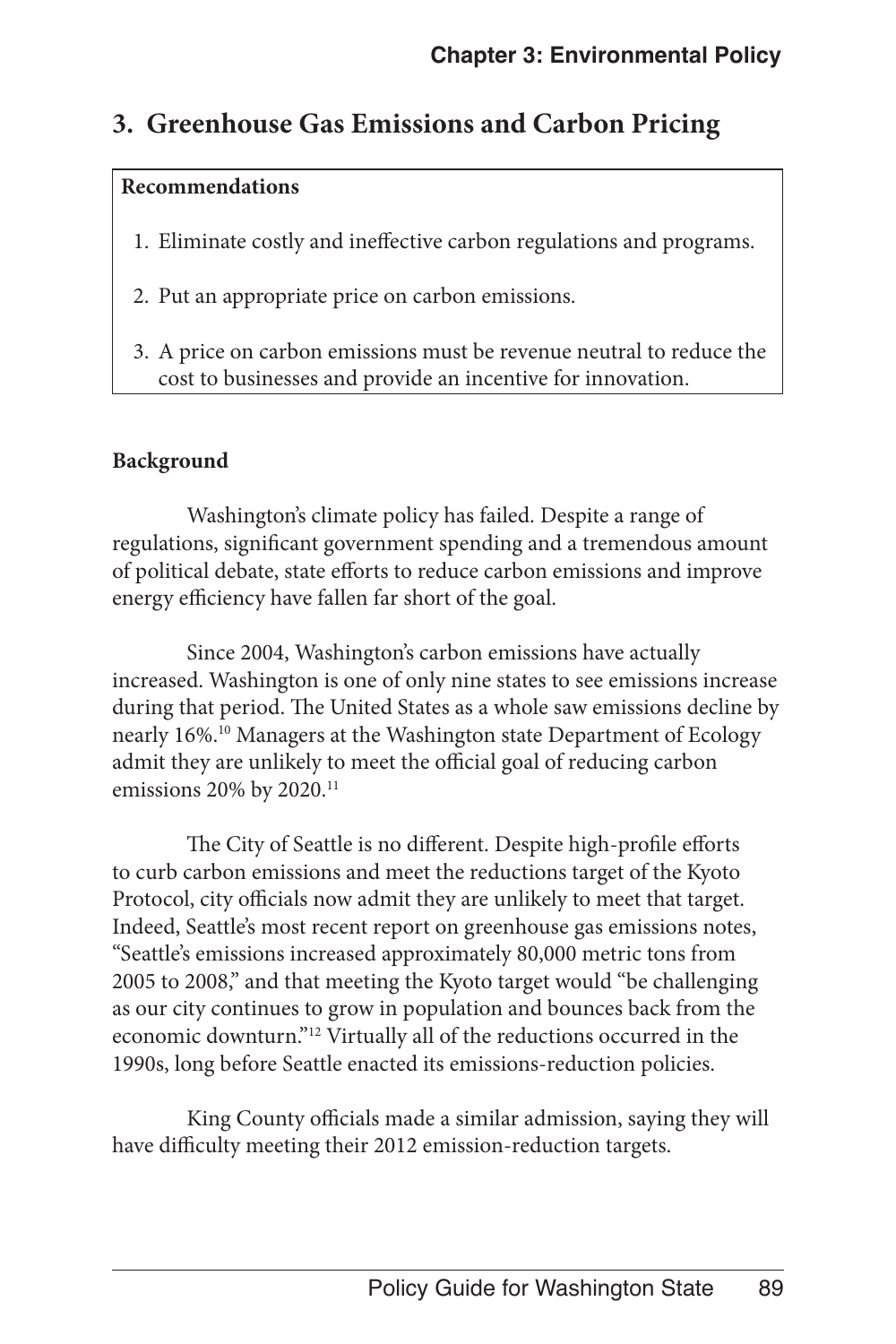As a result, Washington has lost important opportunities to improve energy efficiency. At a time when Washington's economy is struggling, taxes spent fruitlessly are dollars that could have created jobs, reduced unemployment and increased prosperity. Unfortunately, energy policy to date reflects the worst of both worlds—increasing costs on businesses and families while yielding no environmental benefit.

It is time for a fresh start. Washington should repeal the costly and ineffective regulations that have failed to reduce emissions as promised, put an appropriate price on carbon and cut taxes on investment and job creation. Removing needless regulation and cutting investment taxes would not only help the economy, it would create incentives to invest in energy-efficient technology and reduce energy use.

By repealing failed policies and promoting innovation, Washington can make real progress on energy efficiency.

#### **Policy Analysis**

#### *The Failure of the Current Approach*

So far there has not been an honest examination of why state emissions policy is failing. The reason is that many of the approaches favored by politicians have not been successful, have spent large sums of money for little benefit or are simply inaccurate. Three examples tell the story.

First, Washington's "green" buildings law has failed to reduce carbon emissions despite increased costs for school districts. Over the past five years, tens of millions of dollars have been spent to comply with the regulation even as the evidence from the districts and the legislature's own auditing agency demonstrate no energy savings.

Second, the state is now requiring that carbon emissions be included in environmental analysis in the State Environmental Policy Act (SEPA). That analysis, however, is unlikely to be a reliable indicator of actual emissions. The state and King County use different methodologies to calculate greenhouse gas emissions. Additionally, many of the calculations are based on national averages. Since Washington has one of the lowest carbon intensities in the United States, using the national average greatly overestimates actual emissions.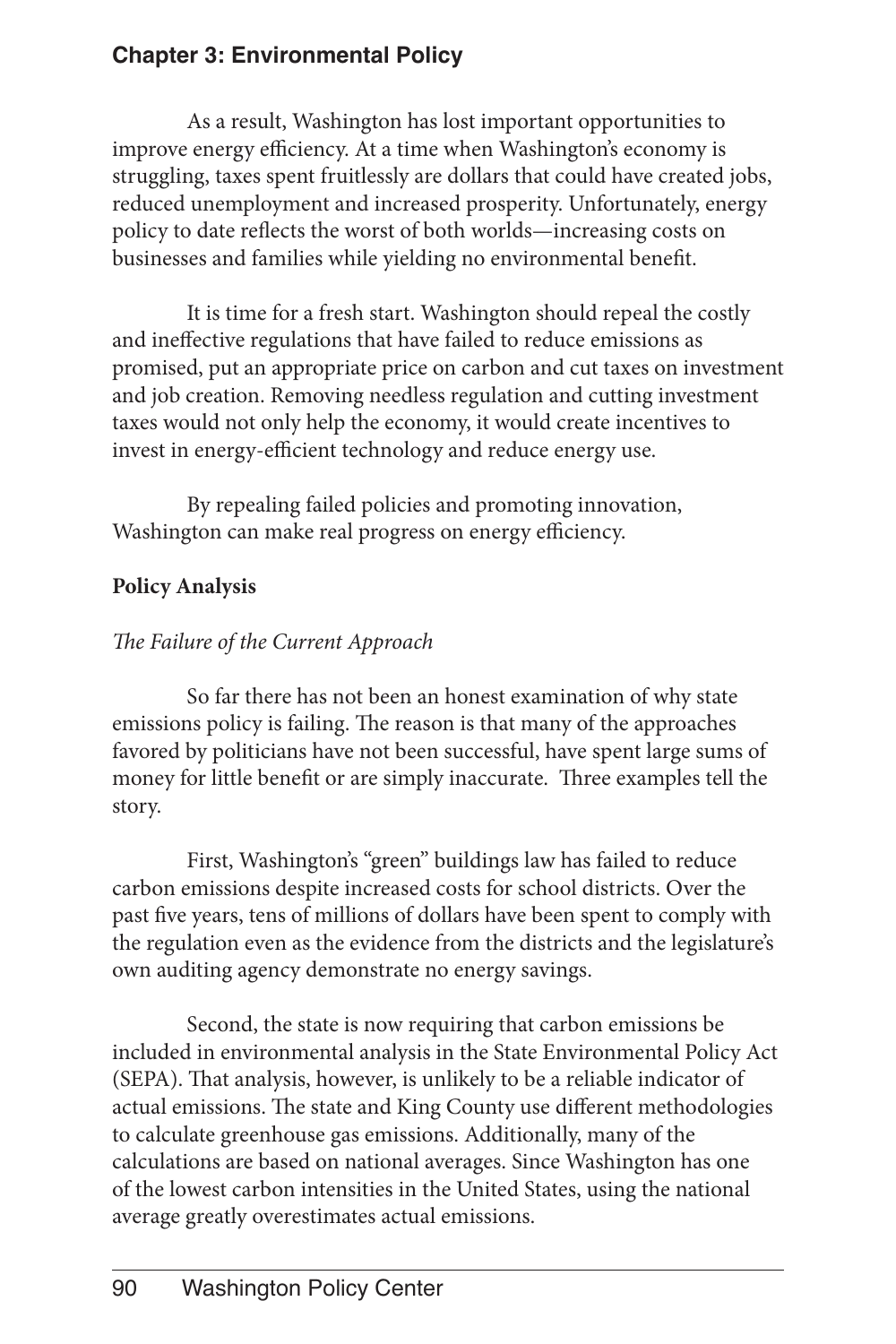Third, the primary policy to reduce transportation-related carbon emissions is to expand transit and light rail. This approach, however, has not yielded the promised ridership and carbon emission reductions. Light rail in King County is well below ridership projections. Even if light rail eventually meets ridership projections, it would reduce statewide carbon emissions by less than one percent of current levels by 2030, a tiny reduction for a very high price.<sup>13</sup>

These policies are failing for some simple reasons. First, they assume that effective policy can be made based on speculative data, even when similar projections have turned out to be wrong. Second, they assume policymakers can change the behavior of citizens in controllable ways. This belief is consistently proven wrong and often creates unintended consequences that far outweigh any positive results.

Finally, policies are often chosen because they make policymakers look good to voters or special interest groups, rather than being based on scientific or economic justification. These failures mean Washington is actually seeing emissions increase even as the nation as a whole reduces emissions.

Instead of attempting to guide carbon emissions policy centrally, and making high-cost decisions that fail to live up to their promise, Washington needs a new approach. By encouraging businesses and families to use efficient technologies, policymakers can take advantage of the approach that has worked in other states. Individuals and businesses know what opportunities exist to reduce their energy use and do more with less. Trying to fit all of those disparate individuals into a cookiecutter policy is doomed to fail.

#### *A New Technology-Based Approach*

Washington state should play to its economic strengths and take advantage of the progress already made on cutting carbon emissions. The legislature should take three steps to improve our energy efficiency and reduce carbon emissions.

First, eliminate costly and ineffective carbon regulations and programs. Washington spent millions of tax dollars to implement the Governor's climate change executive order, but the centerpiece of that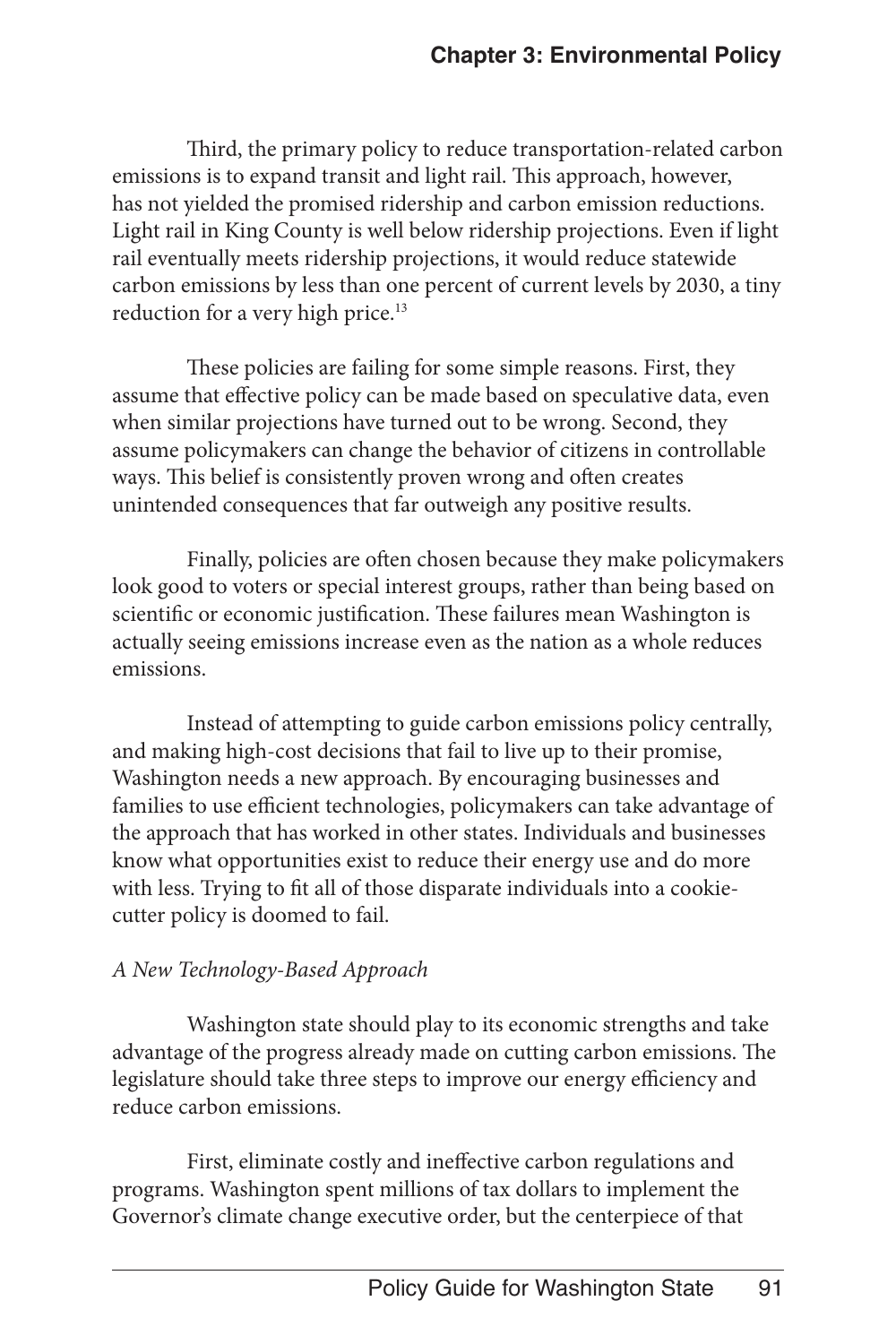effort, a regional cap-and-trade system, is dead. The one element of the effort that will be achieved, shutting down the Centralia coal plant, will not be achieved for a decade and a half.

Eliminating these unnecessary expenditures and repealing failed carbon regulations would allow agencies to save money and reduce the negative impact of those regulations on businesses trying to survive in a down economy.

Second, put an appropriate price on carbon. Businesses and consumers have repeatedly demonstrated they respond to price signals and improve energy efficiency. With Washington's already low-carbon energy supply, the impact on energy costs will be low.

A price on carbon, however, more effectively encourages a reduction in transportation emissions. Some people have called for extreme carbon prices of \$100 per metric ton, which would amount to a \$1 per gallon gas-price increase. A more reasonable approach is about \$10 per ton to start. That level would amount to about 10 cents per gallon gasprice increase, much less than the normal market swings in gas prices.

Finally, the proposal must be revenue-neutral to reduce costs to businesses and provide an incentive for innovation. A combination of tax cuts for capital investment and Business and Occupation tax cuts would allow businesses to invest in more energy-efficient equipment. These cuts are proven job creators, encouraging businesses to expand and innovate.

Two additional arguments should be addressed.

Some have argued the state should keep some of the revenue from the carbon tax to spend on "green" projects chosen by politicians. Such projects, however, rarely turn out well. Numerous such projects, from biofuel subsidies to funding for failed projects like Solyndra, consistently demonstrate that projects are chosen not for their impact on the environment but for their impact on the voters. Increasing taxes to spend on such eco-fad projects would be doubly wasteful.

Other people cast doubt on whether we should even cut carbon emissions. We agree with scientists like Pat Michaels of the CATO Institute and the University of Washington Climate Impacts Group that the level of atmospheric carbon from all sources does increase the heat in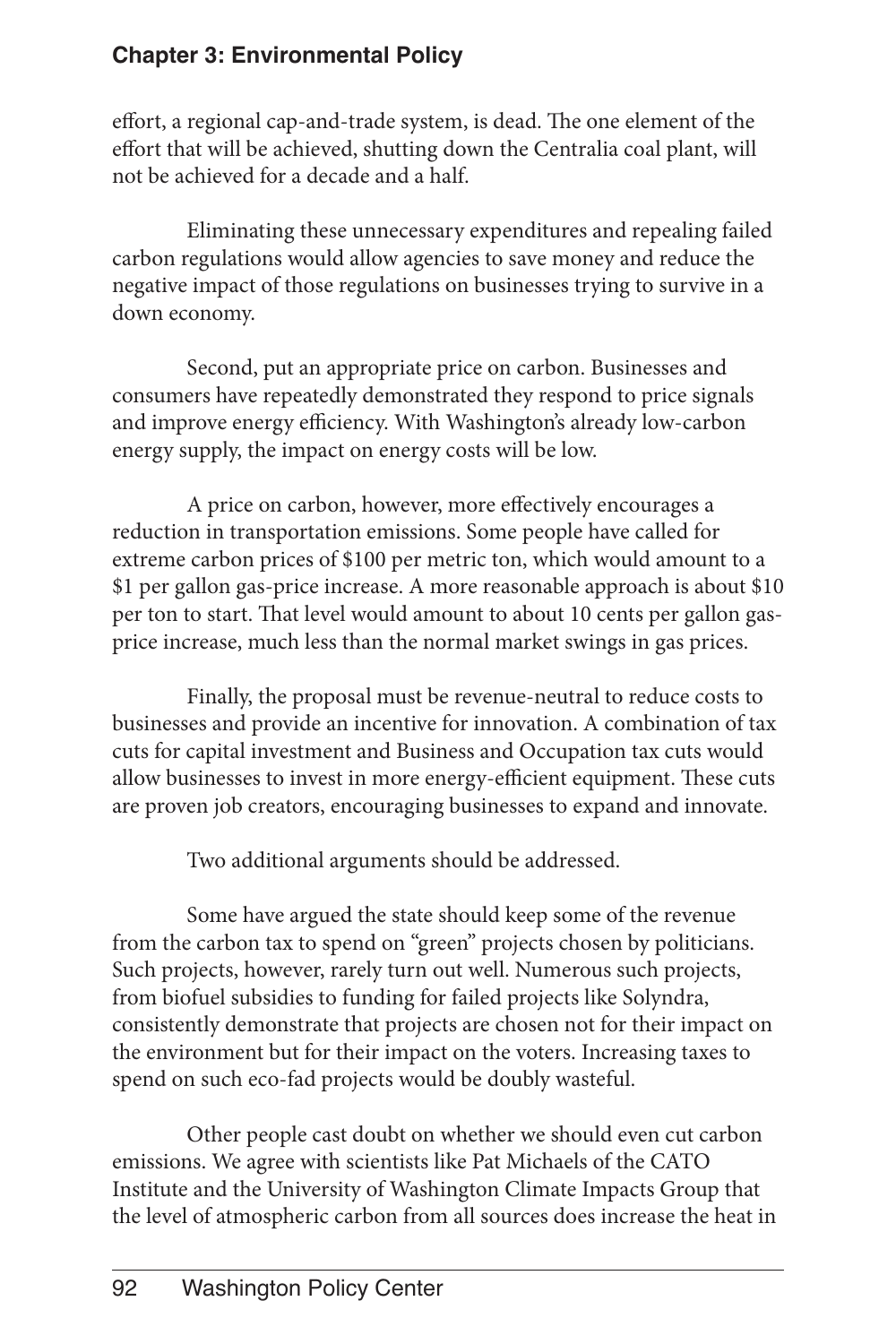the atmosphere. What is less clear is how much of an impact humans are having and what the temperature impact will be.

A recent study from Oregon State University, published in the journal *Science*, found "the rate of global warming from doubling of atmospheric carbon dioxide may be less than the most dire estimates of some previous studies."14 Until our ability to predict the impact of atmospheric carbon is better understood, Washington state should follow a no-regrets policy that promotes energy efficiency and reduces regulation and taxes.

If, indeed, climate change is serious, Washington can adjust the price of carbon accordingly. If, however, it is not, we will still receive the benefit of reducing regulation, cutting business taxes, encouraging innovation and reducing our dependence on imported oil from countries like Russia, Venezuela and Iran. These are all worthy goals that would provide ancillary benefits from our approach.

Further, given the understandable tax sensitivity in Washington state, such an approach is more likely to pass political muster. Previous efforts to just raise energy taxes without cutting regulations and business taxes were predictably unpopular. A revenue-neutral approach that cuts taxes while giving families and businesses the opportunity to avoid carbon taxes through efficiency has so far not been offered in Washington state.

#### *A Sustainable and Responsible Policy*

It is time to take an approach that is not contingent on continued taxpayer funding or the ability of politicians to make the right technology bets. Harnessing the creativity of every family and business by encouraging them to find methods—methods that only they know to become more efficient in ways that suit their lifestyle will yield better results than relying on cookie-cutter approaches.

A revenue-neutral carbon price can create an effective strategy that puts us on the path to improving energy efficiency with a fresh start on climate policy.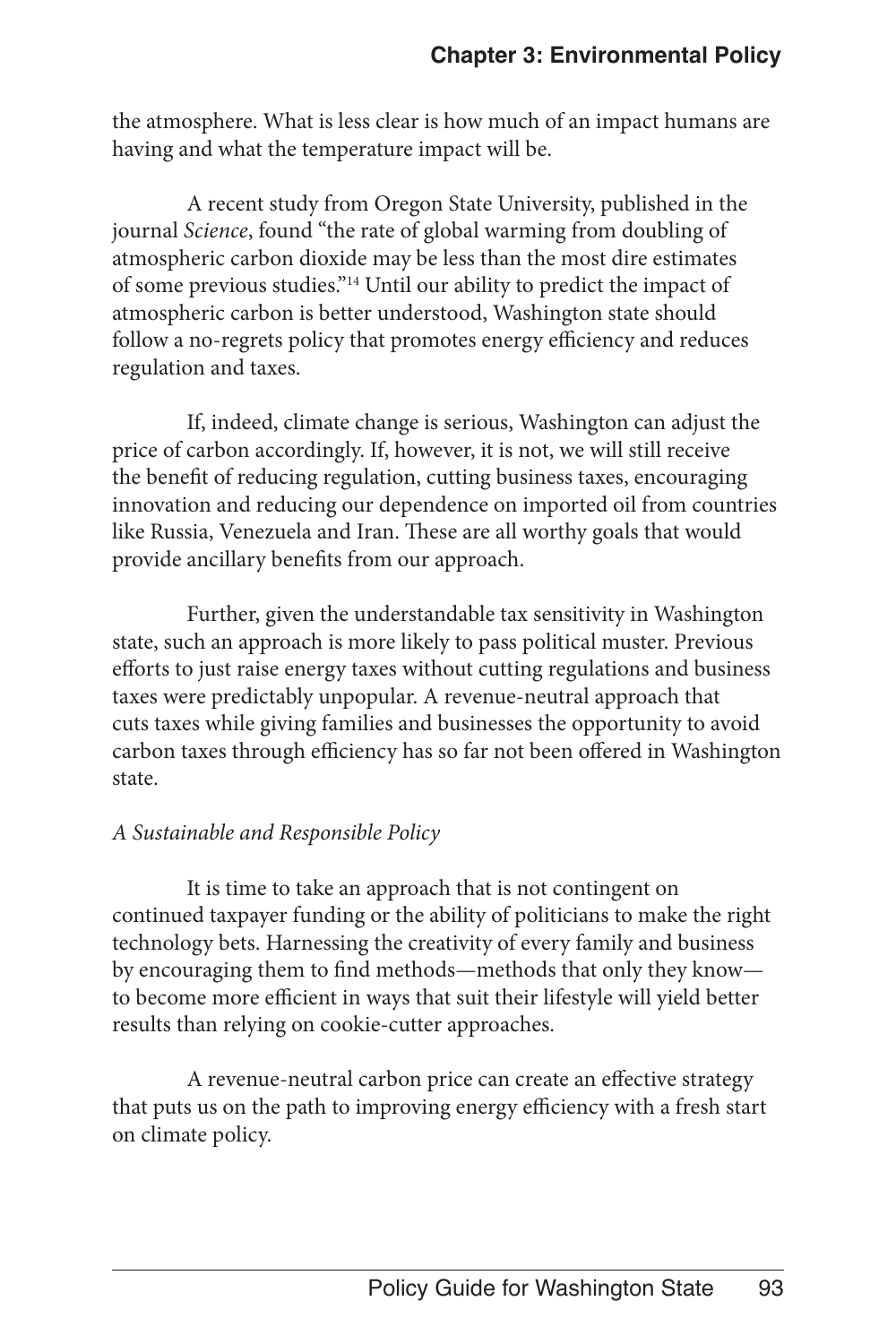#### **Recommendations**

- **1. Eliminate costly and ineffective carbon regulations and programs.** Washington spent millions of tax dollars to implement the Governor's climate change executive order, but the centerpiece of that effort, a regional cap-and-trade system, is dead. Eliminating these unnecessary expenditures and repealing failed carbon regulations would allow agencies to save money and reduce the negative impact of those regulations on businesses seeking to survive in a down economy.
- **2. Put an appropriate price on carbon emissions.** Businesses and consumers have repeatedly demonstrated they respond to price signals and improve energy efficiency. With Washington's already low-carbon energy supply, the impact of placing a price on carbon emissions on energy costs would be low. A reasonable approach is about \$10 per ton to start. That level would amount to about 10 cents-a-gallon gas-price increase, much less than the normal market swings in gas prices.
- **3. A price on carbon emissions must be revenue-neutral to reduce the cost to businesses and provide an incentive for innovation.** Putting a price on carbon emissions must be balanced by a combination of tax cuts for capital investment and Business and Occupation tax cuts that allow businesses to invest in more energy-efficient equipment. These tax cuts are proven job creators, encouraging businesses to expand and innovate.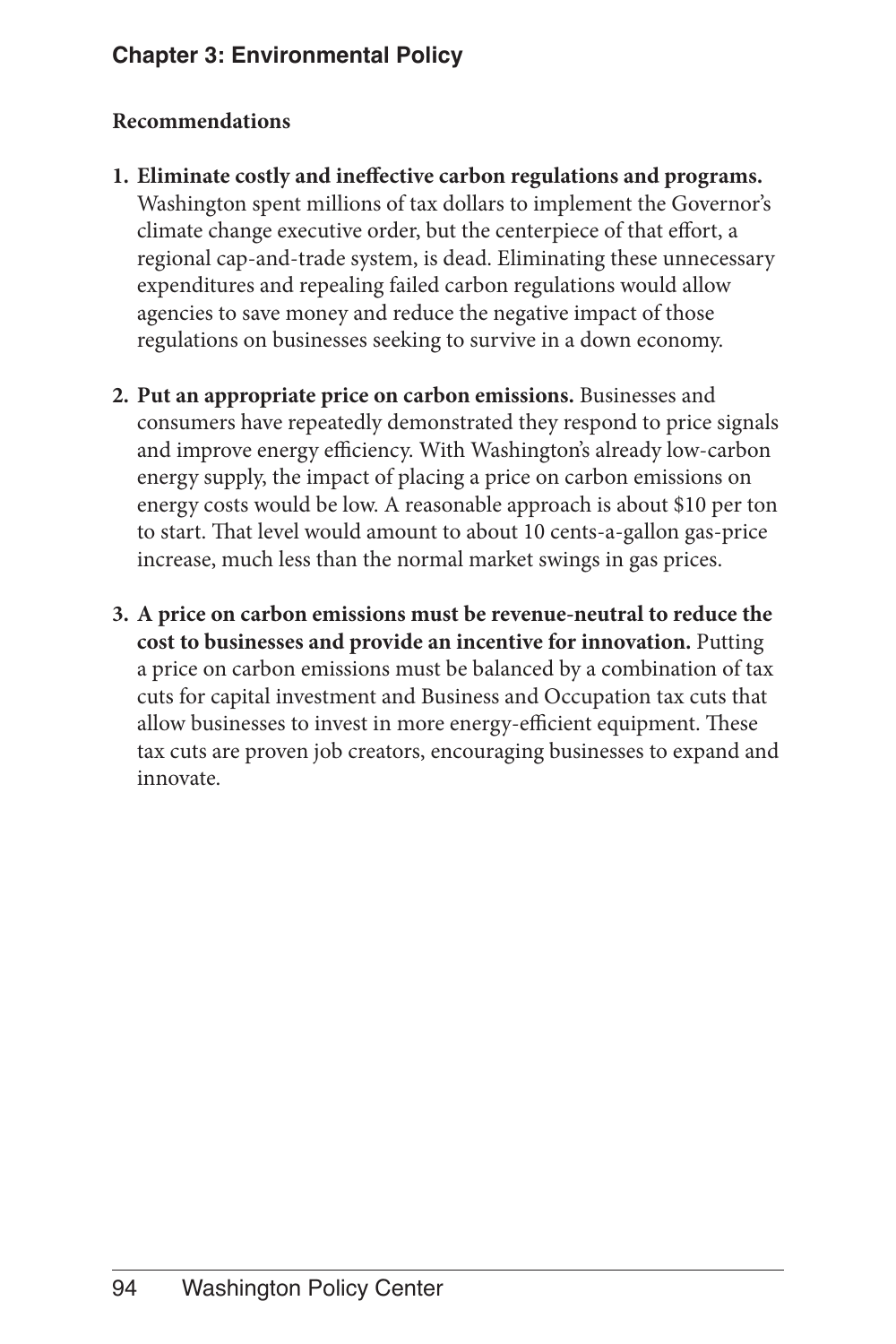## **4. Puget Sound Partnership**

#### **Recommendations**

- 1. Develop goals for the cleanup of Puget Sound based on a scientific and transparent process.
- 2. The Puget Sound Partnership should provide a clear list of recovery projects based on environmental, not political, priorities to guide agency actions and funding decisions.

#### **Background**

The Puget Sound Partnership was created in 2007. It is charged by the Governor and legislature to create a plan to restore and protect Puget Sound. Since at least 1996, several state agencies, including the Puget Sound Action Team, have tried to prioritize environmental projects essential to Puget Sound's health.

Along with establishing the administrative functions and structure of the partnership, lawmakers required the newly formed state agency to develop a recovery plan in the form of an Action Agenda. The agenda is supposed to coordinate the efforts and funding of several federal, state and local agencies by setting clear direction for protection and cleanup work. The stated goal of the Partnership is to restore the Puget Sound to a healthy state by 2020.

In late 2008, the partnership, after months of meetings held around the Puget Sound region, created its first Action Agenda. The agenda was based on five priority strategies that each contain nearand long-term action items. The priority strategies include protecting, restoring and preventing water pollution at its source, and building, implementing and monitoring an accountability management system.

Since the completion of its first Action Agenda, the partnership has undertaken several other activities, including establishing a science review panel to guide the information used to establish recovery benchmarks and cleanup targets for Puget Sound. Currently the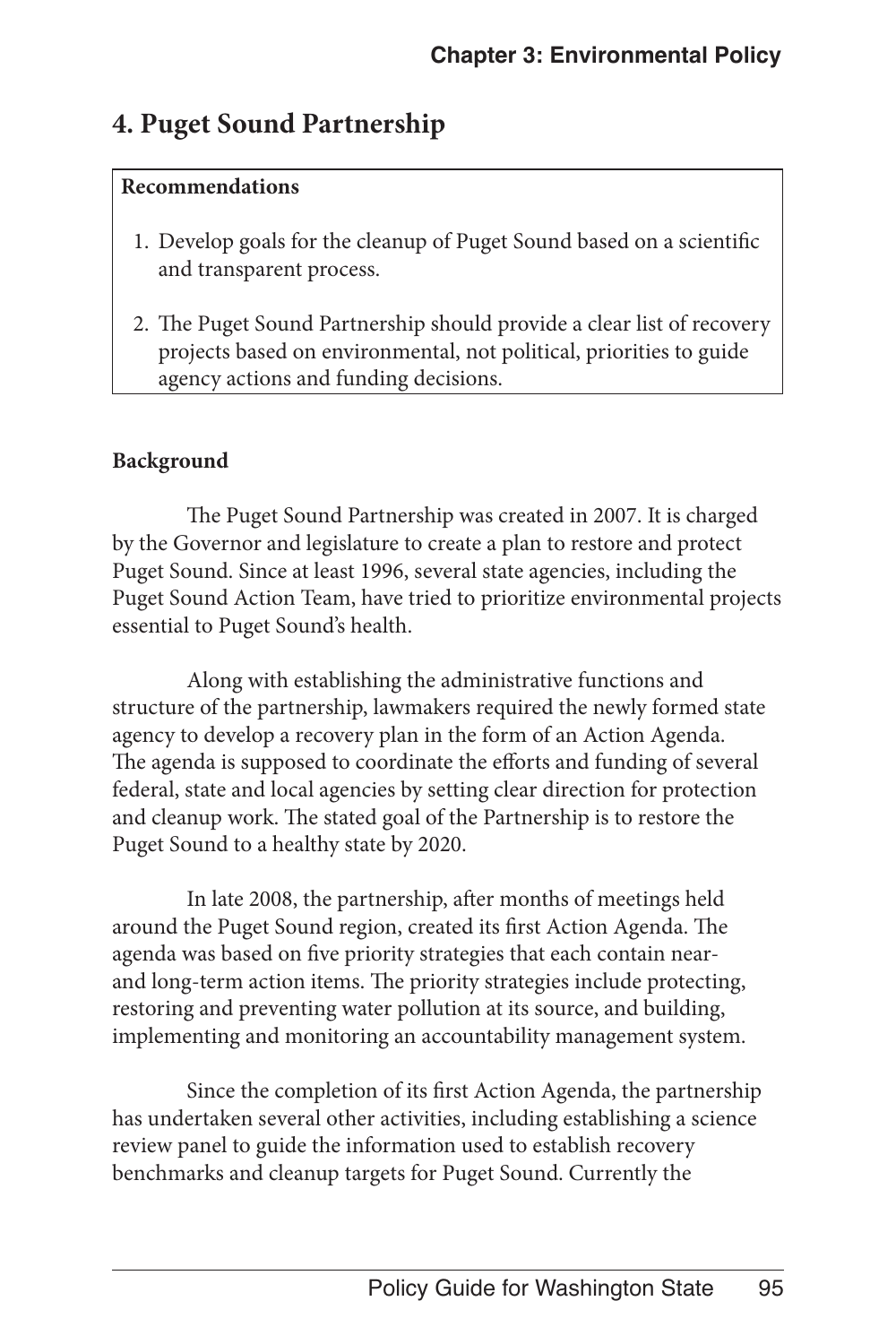partnership is working on the next version of the Action Agenda, which is due to be completed in early 2012.

#### **Policy Analysis**

The success of the partnership in its early years has been limited to just a few of the projects listed in the current Action Agenda, such as the restoration of the Nisqually Delta. The project involved removing a number of dikes and allowing several miles of habitat to return to its natural condition. There have been, however, several setbacks in the partnership's Agenda efforts.

#### *Science Review*

For instance, a critical review from an independent research firm found significant errors in the Department of Ecology's estimates of pollutants entering Puget Sound as a result of storm water runoff.15 In December 2009, Ecology officials released a memorandum admitting the errors. They said their storm water report:

> Was fundamentally flawed in assuming a much higher average annual hydrologic yield from land uses and watersheds with more impervious area. In general, the improved hydrologic analysis method resulted in absolute toxic chemical loading estimates that are approximately 3 times lower than the loading estimates provided in the phase 2 study.16

Subsequently, the partnership has released a third report on toxic pollution in Puget Sound. According to this latest report, "Phase 3: Targeting Priority Toxic Sources," officials reduced their estimate of the total amount of toxic pollution entering Puget Sound by nearly 71%, compared to what they said the Phase 2 report.

The errors in the science report about toxics in Puget Sound were not found until after the partnership had used the flawed report to set the 2008 Action Agenda. This failure is not surprising because officials did not establish the Science Review Panel until after they had finished drafting the 2008 Agenda.

Unfortunately, during the establishment of ecosystem recovery targets used to guide the 2012 Action Agenda, the partnership pursued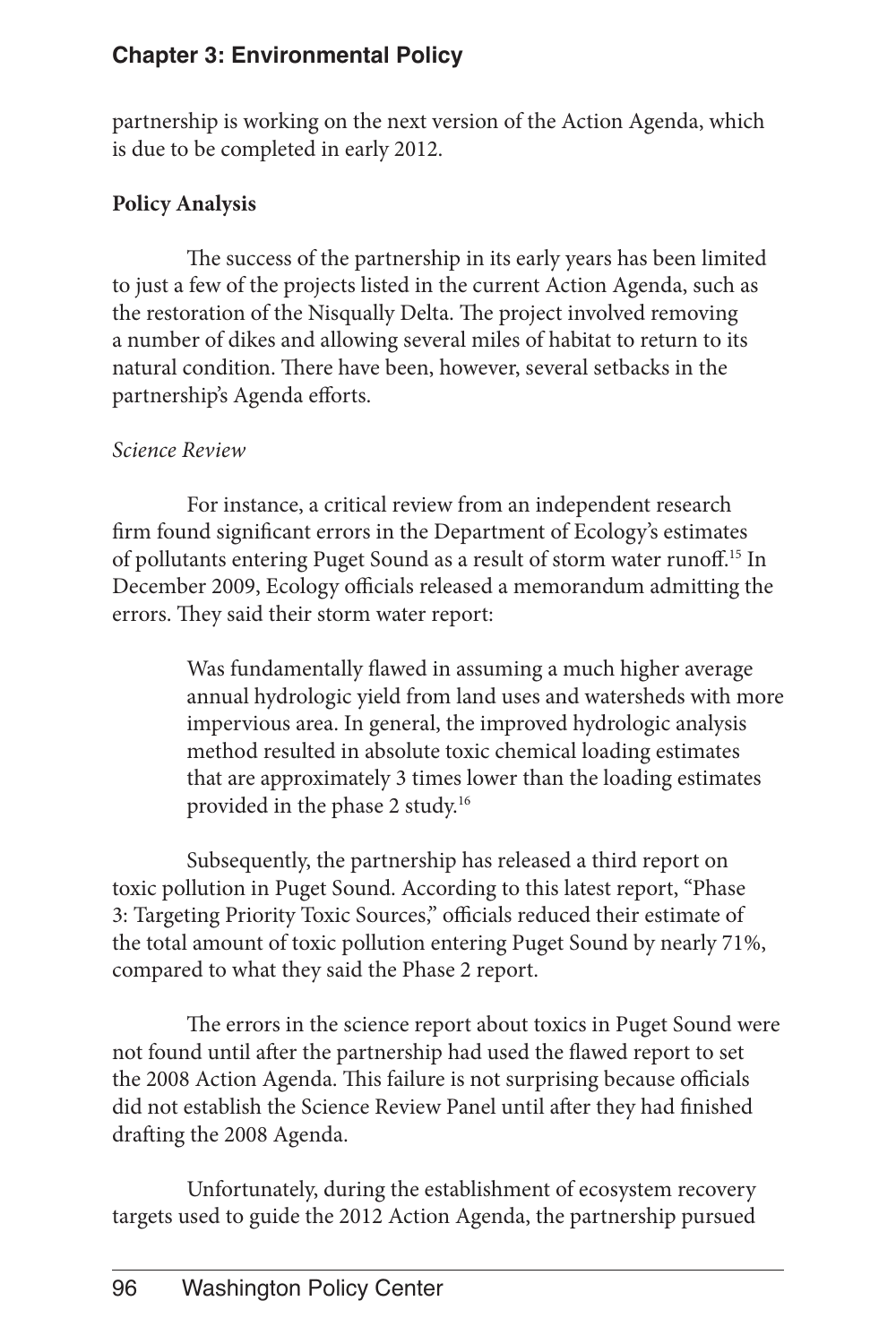simultaneous reviews of the ecosystem recovery targets through a public and scientific review process. The review processes for the ecosystem targets, however, did not allow the public to review the work of the science panel. Instead, the panel and public reviews followed separate tracks, with no clear connection between them.

By not allowing the public to see the work of the science panel, recommendations that were forwarded to the leadership council from public workshops did not include any review based on a clear scientific understanding.

#### *Prioritize Funding*

In addition to problems with the scientific review process, the partnership has struggled to take effective action to protect Puget Sound by directing funding to the highest valued actions. This point was highlighted in the partnership's "2009 State of the Sound" report, which shows lawmakers are not following the agenda's priority strategies for funding purposes. According to the partnership, "There are still significant gaps in funding .... On the other hand, some threats received amounts larger than identified in the Action Agenda ...."17

The inability to prioritize funding was also the focus of a recent audit of the Partnership completed in September 2011 by the Joint Legislative Audit and Review Committee (JLARC).<sup>18</sup> Among other things, the JLARC audit noted:

> The 2008 Action Agenda does not provide a clear prioritization for actions that reach across Puget Sound .... OFM and legislative fiscal staff report there is no easy way to translate many of the near-term actions into specific budget line items and that no single list of prioritized actions exists to inform funding decisions.<sup>19</sup>

The lack of a clear list of priority projects ensures that funding gaps will continue to exist. Policymakers created the partnership, in part, to provide a strong governance structure that would identify funding priorities, but the agency is failing to carry out this essential function.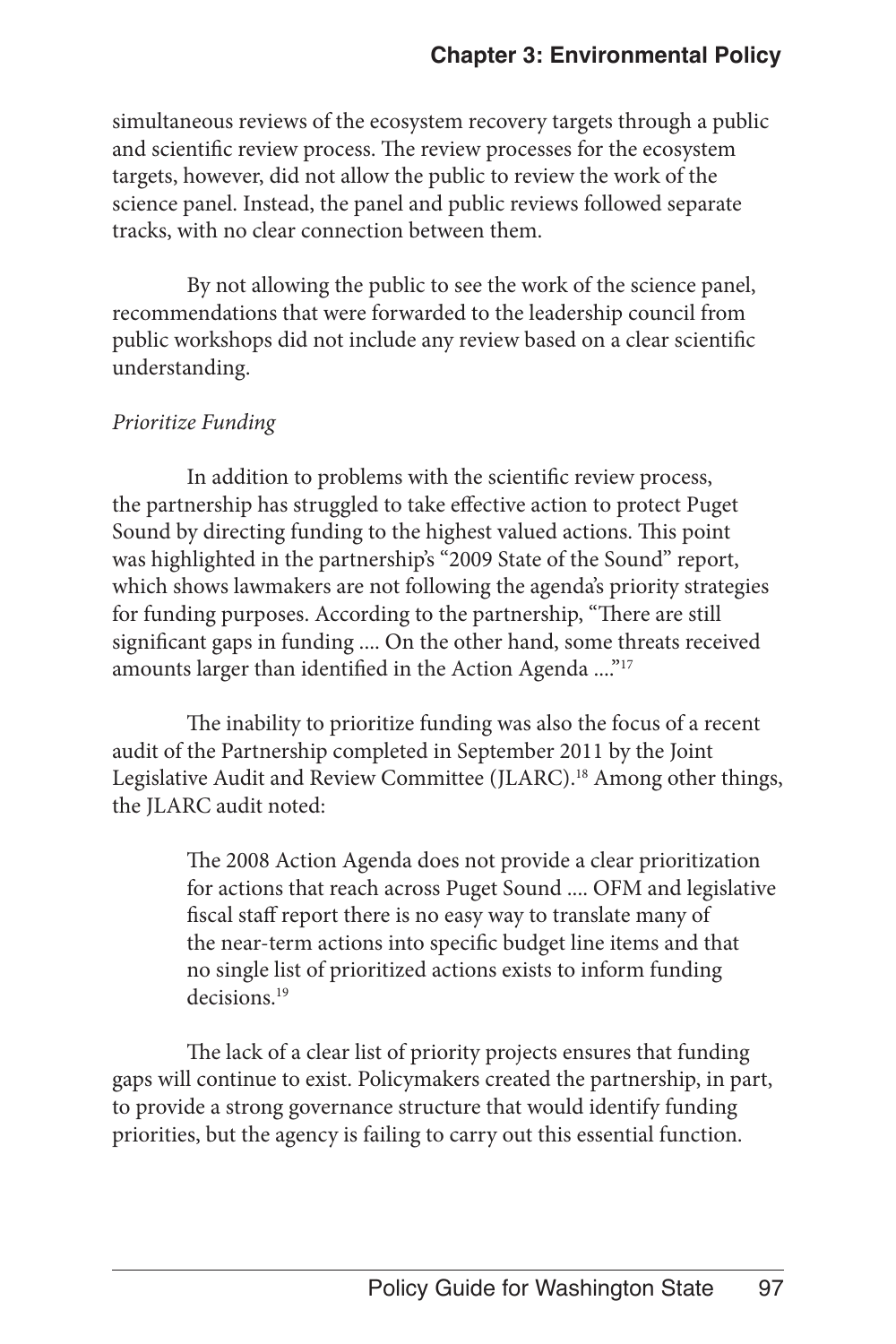#### **Recommendations**

- **1. Develop goals for the cleanup of Puget Sound based on a scientific and transparent process.** The partnership should establish a linear process that allows the scientific review process to be completed prior to adopting recommended policies. This process should also provide more time for stakeholder review and a transparent public process.
- **2. The Puget Sound Partnership should provide a clear list of recovery projects based on environmental, not political, priorities to guide agency actions and funding decisions.** This can be accomplished by using a Priorities of Government (POG). The POG system would require that the Partnership create a specific list of activities, including the costs to complete each activity, prioritized based on the needs of Puget Sound restoration and protection. This prioritized list then could be used by policymakers to guide their funding decisions.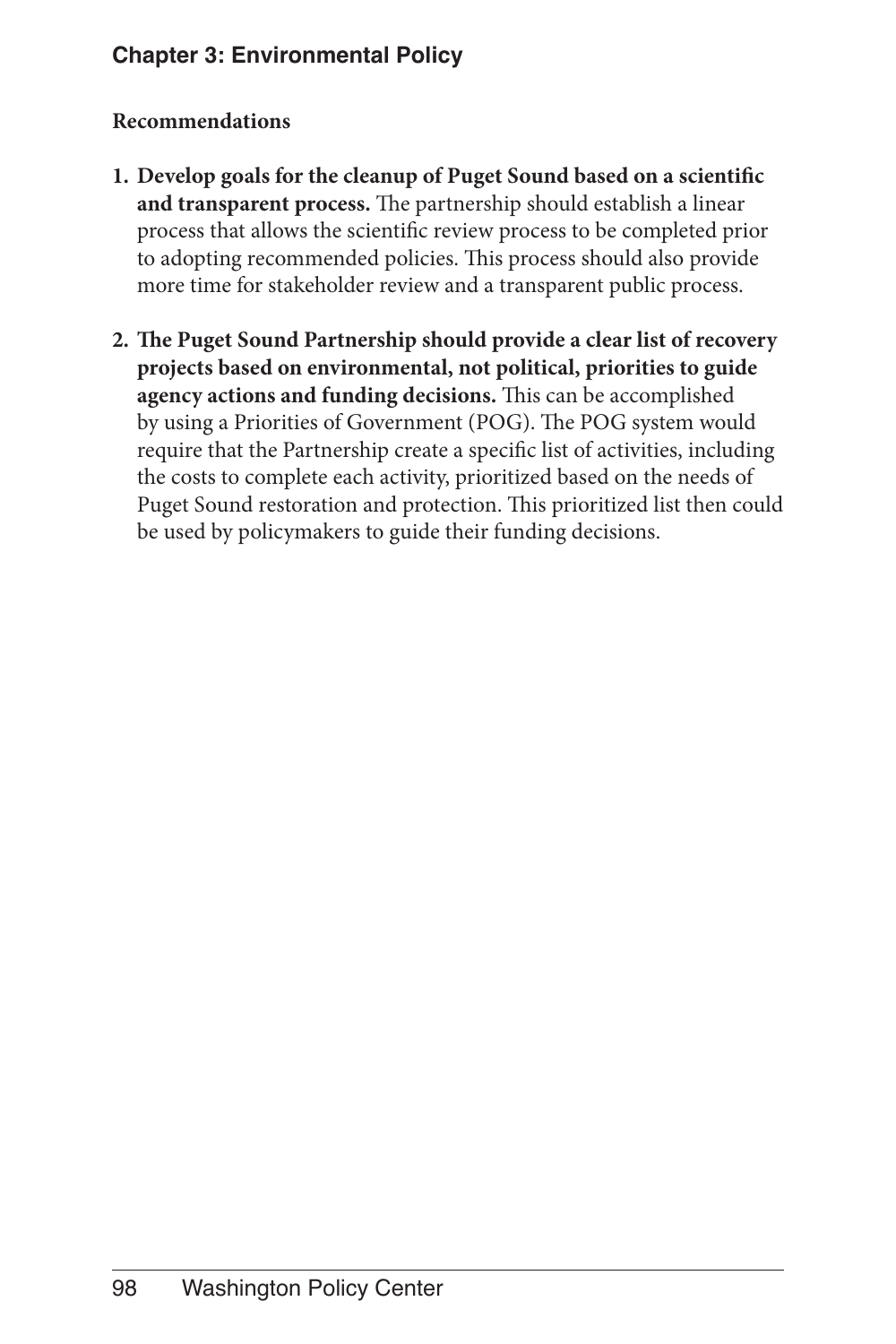## **5. The Growth Management Act and the Shoreline Management Act**

#### **Recommendation**

Conduct a comprehensive review of the Growth Management Act to guide the legislature in passing improvements and updates to the act.

#### **Background**

In 1990, the legislature enacted the Growth Management Act (GMA), imposing new regulations on construction in the state of Washington. Under the rules of the GMA, the state would shift from centralized planning to a decentralized planning process, giving more control to local policymakers to set goals for growth. The stated purpose of the act was to provide greater coordination of development to sustain economic growth while protecting the overall environment.

This new "bottom up" approach to growth identified 13 policy goals to be considered by local governments during their planning process. The original goals were defined as: provide for needed urban growth; reduce sprawl; transportation; housing; economic development; property rights; permits; natural resource industries; open space and recreation; environment; citizen participation; public facilities and services and historic preservation. When the GMA was adopted, the legislature made it clear that these policy goals were to be treated equally, with no specific goal seen as more important than the others.

Over the last 20 years, the GMA has undergone many significant modifications that have shifted it away from the original purpose of the act. Since 1995, the Department of Commerce, Washington state's lead agency enforcing GMA rules, has tracked the number of amendments made to the act. During that time, more than 110 amendments have been adopted.

These amendments range from substantive to technical in their nature and scope. Such changes have included the creation of GMA Hearing Boards and the inclusion of the state's Shoreline Management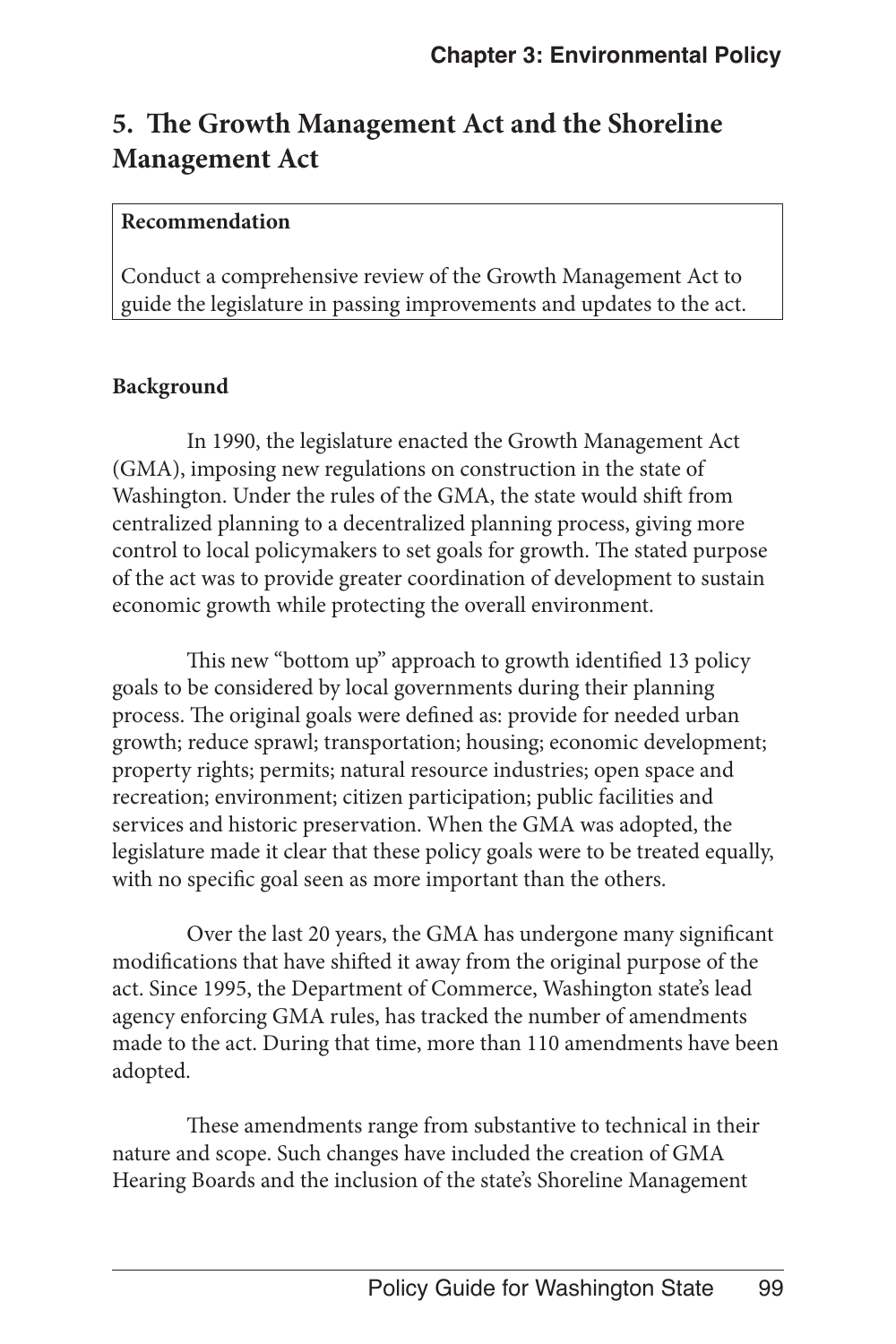Act as a new goal, as well as modifications to a range of compliance dates and review processes.

#### **Policy Analysis**

#### *Does the Growth Management Act Work?*

Since the enactment of the GMA, there have been more than one hundred studies and reviews of its effectiveness. The most comprehensive review of GMA comes from the Washington State Land Use Study Commission and was authored in 1998.20 The purpose of the study commission was:

> Integrating Washington's land use and environmental laws into a single, manageable statute. In working towards this goal, the Commission was directed by the Legislature to review the effectiveness of existing land use and environmental laws and to identify revisions in those laws needed to adequately plan for growth and to achieve economically and environmentally sustainable development.<sup>21</sup>

Unfortunately, this report is outdated and provides no insight into the more than ten years of growth and planning that have occurred since its publication. Since 1998, there have been other summaries and studies, but most of these reviews measure only portions of the overall goals of the act; they do not take a full-review approach.

In addition, amendments and modifications to the GMA may have changed the value and effectiveness of the original goals, but the lack of a comprehensive analysis makes it difficult to measure accurately the impact of each change in the law.

#### *Cost-Benefit Analysis*

Despite the impressive list of studies and reviews, none of them assesses the economic impacts, environmental successes or progress toward the policy goals of the act. In fact, there is little consensus between business and environmental interests regarding the successes and failures of the GMA.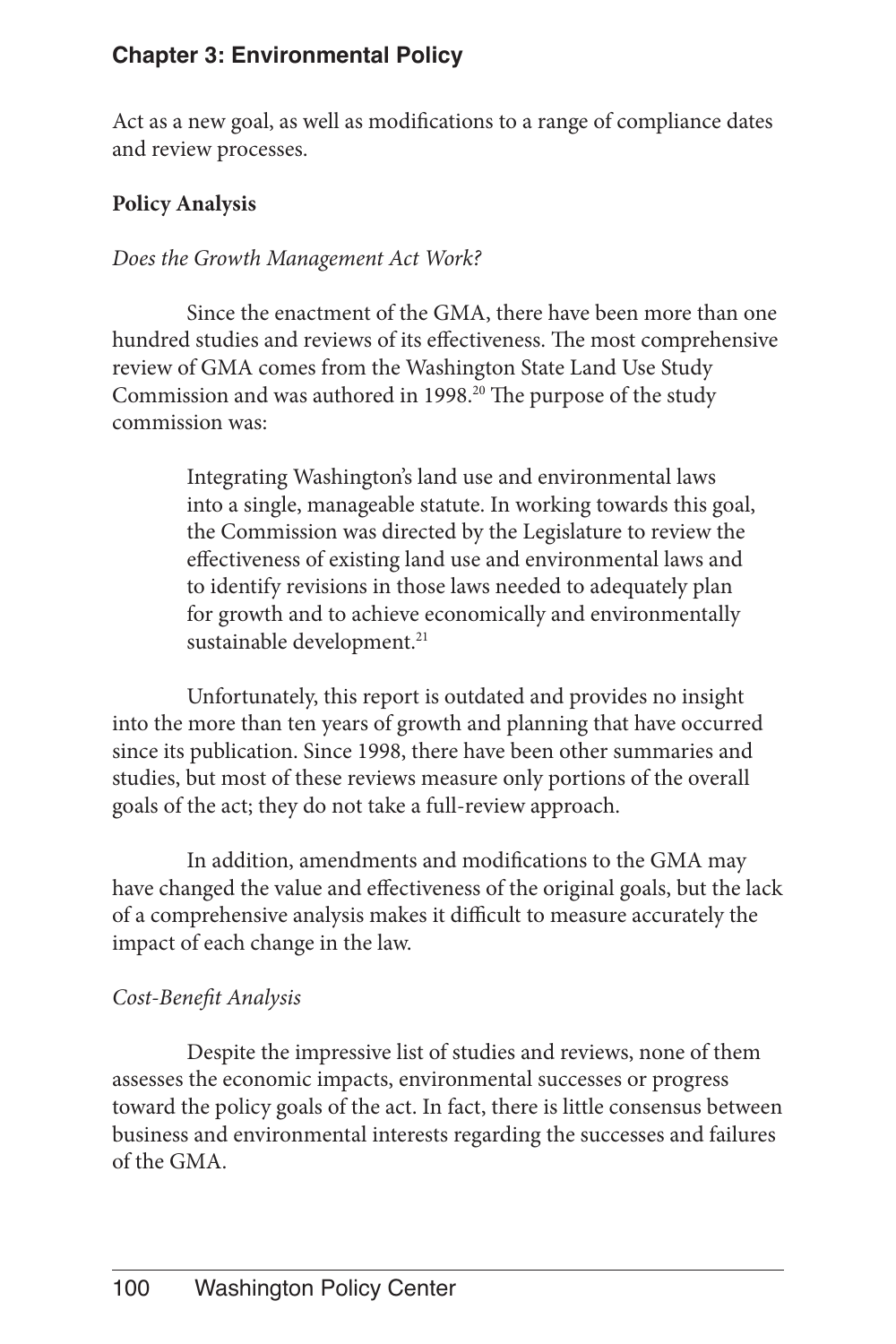In December 2008, the Department of Commerce released its report entitled "Planning for Climate Change – Addressing Climate Change through Comprehensive Planning under the Growth Management Act." The purpose of this report was to fulfill a directive from 2008 legislation, which required Commerce officials to make recommendations for amending the GMA to give local governments authority to cite global climate change as a reason for imposing new land use rules and transportation planning.

The recommendations coming from the 2008 Commerce report largely focus on amending the goals of the GMA to include greenhouse gas emission reductions. Other recommendations include changes to county-wide planning to require consideration of global climate change, as well as updates to the State Environmental Policy Act and transportation concurrency plans.

In response to the Commerce Department report, the legislature considered amending the GMA to include the reductions of greenhouse gas emissions as part the GMA's environmental goal. This legislation would have also required a new focus to force greater population densities in neighborhoods and try to require greater use of government-run transit services.

The cost of expanding the GMA is high but unknown. Commerce officials acknowledged in their 2008 report that they do not know what the costs of their recommendations will be. The report reads:

> While the impacts of climate change on affordable housing, employment, transportation costs, and economic development must be considered, there is little information or scientific data available related to the impacts of climate change policy.<sup>22</sup>

To impose the recommendations of the Commerce report before understanding the costs associated with these actions would have been irresponsible, and so far such a bill has not passed. Before the legislature considers any additional expansion of the GMA, lawmakers should consider the following three questions:

1. What are the true costs and benefits of the Growth Management Act?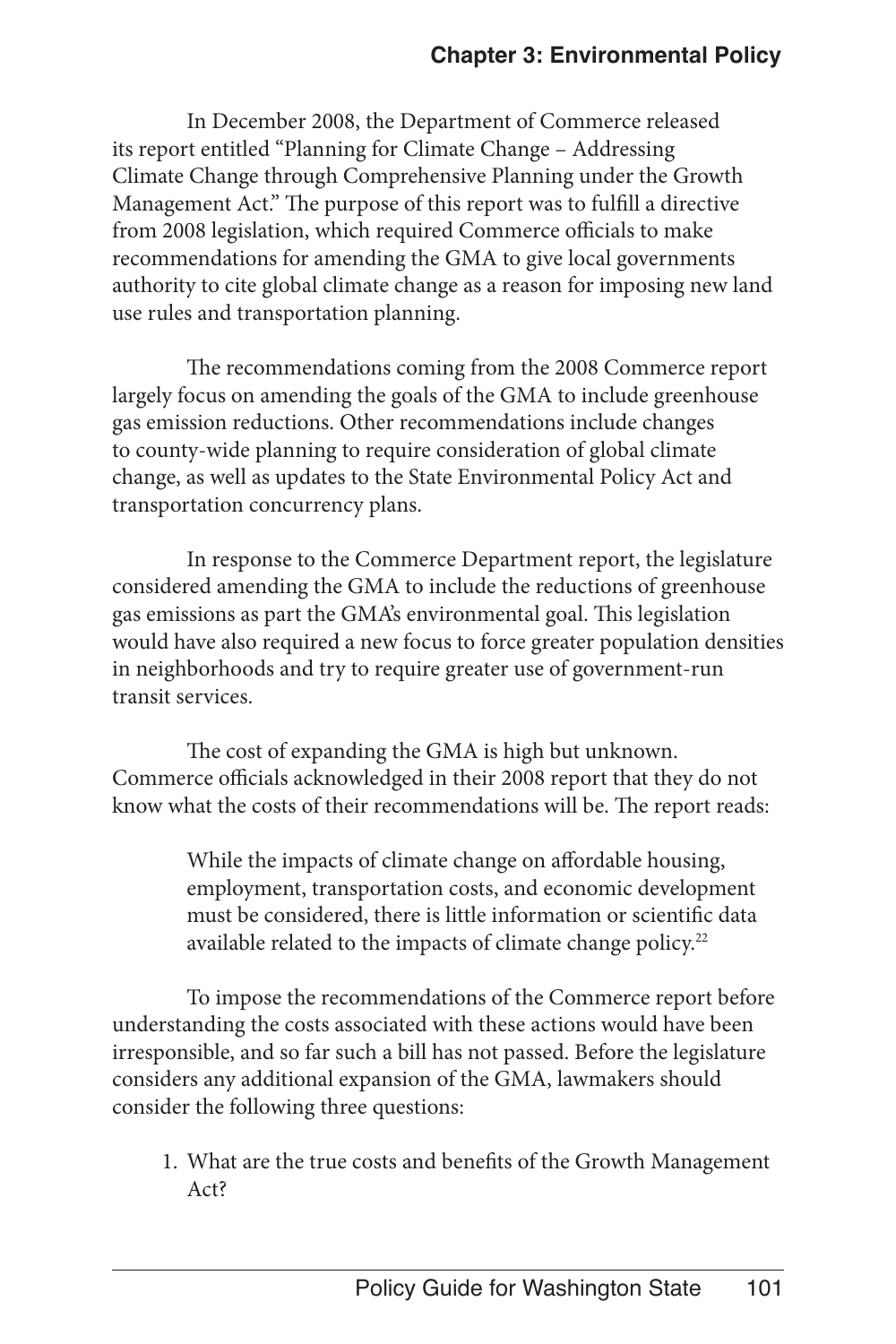- 2. How have Growth Management Hearing Board decisions changed the effectiveness and intent of the Growth Management Act?
- 3. How can a comprehensive and independent cost-benefit analysis be used to improve the effectiveness of the Growth Management Act?

To answer these questions, the legislature should conduct a full audit of the GMA. Without a complete analysis, there is no way lawmakers can ensure taxpayers are getting the protections and benefits they were promised when the GMA was enacted, or that its environmental goals are actually being achieved.

#### **Recommendation**

**Conduct a comprehensive review of the Growth Management Act to guide the legislature in passing improvements and updates to the act**. To ensure that a review is independent, comprehensive and effective, lawmakers should assign an independent party, like the State Auditor, to facilitate the review. The public should be allowed to participate, and the many goals of the GMA should be reviewed to see if they are being achieved.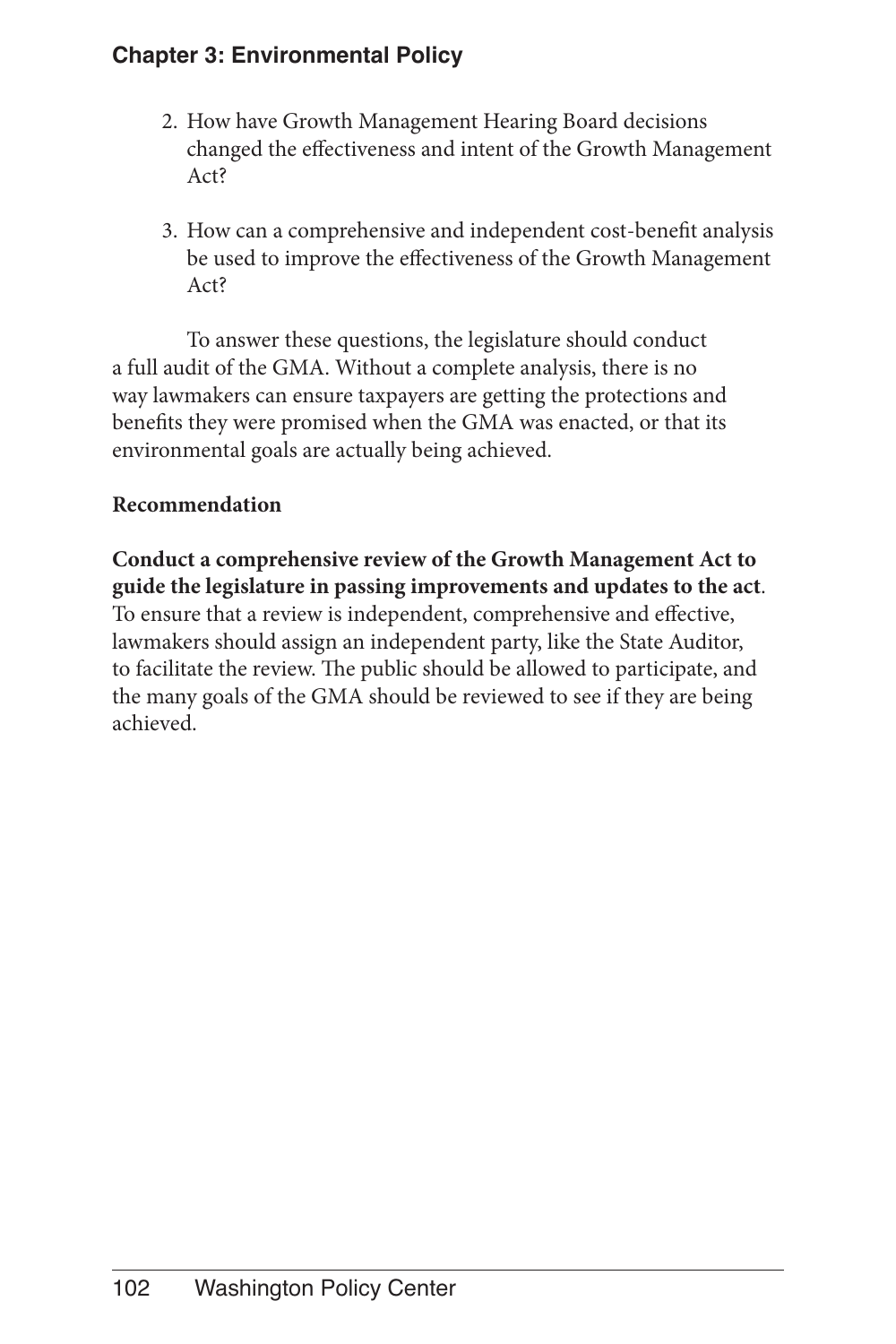## **6. Water Rights**

#### **Recommendation**

- 1. Policymakers should provide more predictability in the state's water rights process by refunding processing fees to citizens when water use applications are delayed or stalled.
- 2. Policymakers should allow citizens to hire outside experts to help the state process their water rights applications.
- 3. Protect user fee revenues.

#### **Background**

The state Department of Ecology regulates water rights in our state. Ecology officials direct two types of regulations, those involving water quality and those involving water quantity. The department's Water Resource Program monitors the amount of fresh water in the state's lakes, streams and freshwater aquifers.

The mission of the Water Resource Program is to "support sustainable water resources management to meet the present and future water needs of the people and the natural environment, in partnership with Washington communities."<sup>23</sup> In other words, the program is charged with ensuring that fresh water will be adequately shared and protected for both current use and for future generations.

The Water Resource Program has ten different program activities, including clarifying and managing water rights; promoting compliance of water laws; assessing stream flows; regulating well construction; and supporting water use efficiency. Managers of the program are responsible for approving water application permits in Washington.

Water Resource Program managers have fallen behind in processing water use applications. Today there are more than 7,000 water applications waiting for action. The types of stalled water applications include: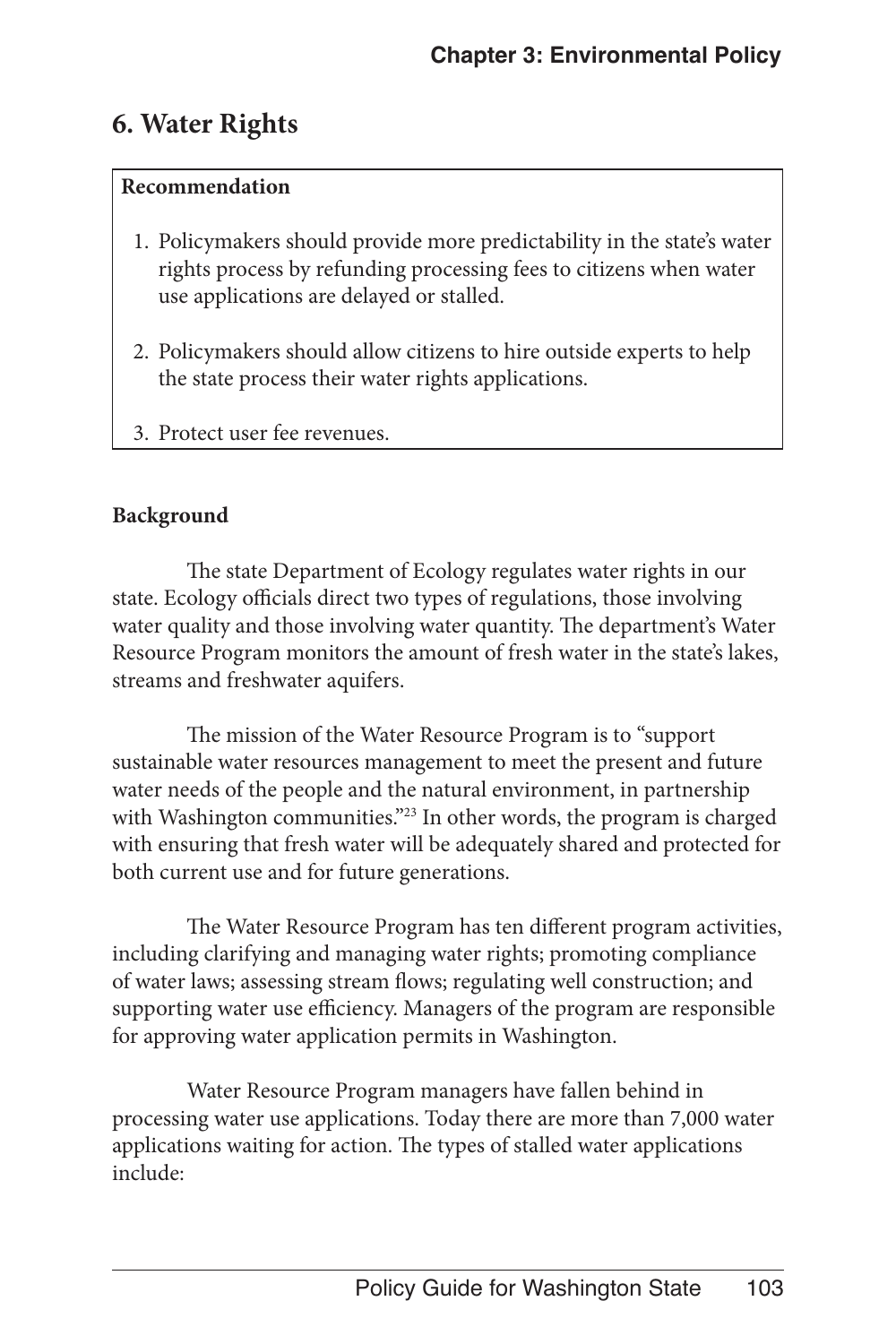- 1,200 transfers or changes to existing permits.
- 5,700 new applications.
- • About 500 more applications filed each year.
- Most stalled applications (4,000) are 10 to 20 years old.
- Most water basins have 50 to 70 applications pending.
- A few areas, like Yakima with 900 and Whatcom with 700, have many more stalled applications.<sup>24</sup>

Applicants generally have three choices when submitting a permit application. These options include submitting a permit and waiting for your permit to be processed. Those wishing to receive an expedited review can either seek a water transfer by going through a County Conservancy Board, if one is available, or they can pay a fee for the Department of Ecology to review other applicants. Paying the fee increases the chances a permit will actually be acted on in a reasonable period of time.

#### **Policy Analysis**

Despite the abundance of water in the Pacific Northwest, there are many demands placed on the region's water resources. Population growth has put an increasing demand on water availability. In addition, Water Resource Program managers have identified other pressures that exist today. These include:

- Lack of water for economic growth, job creation and housing.
- • Streams and rivers without sufficient water year-round for fish and wildlife.
- Groundwater levels sharply declining in many areas of the state.
- An outdated legal system, written to address the society of a different century.
- Unstable and insufficient funding for water management.<sup>25</sup>

The Department of Ecology's growing backlog of water applications can, in part, be attributed to the growing list of problems. In response, the legislature in 2010 passed SB 6267, requiring Ecology officials to "review current water resources functions and fee structures,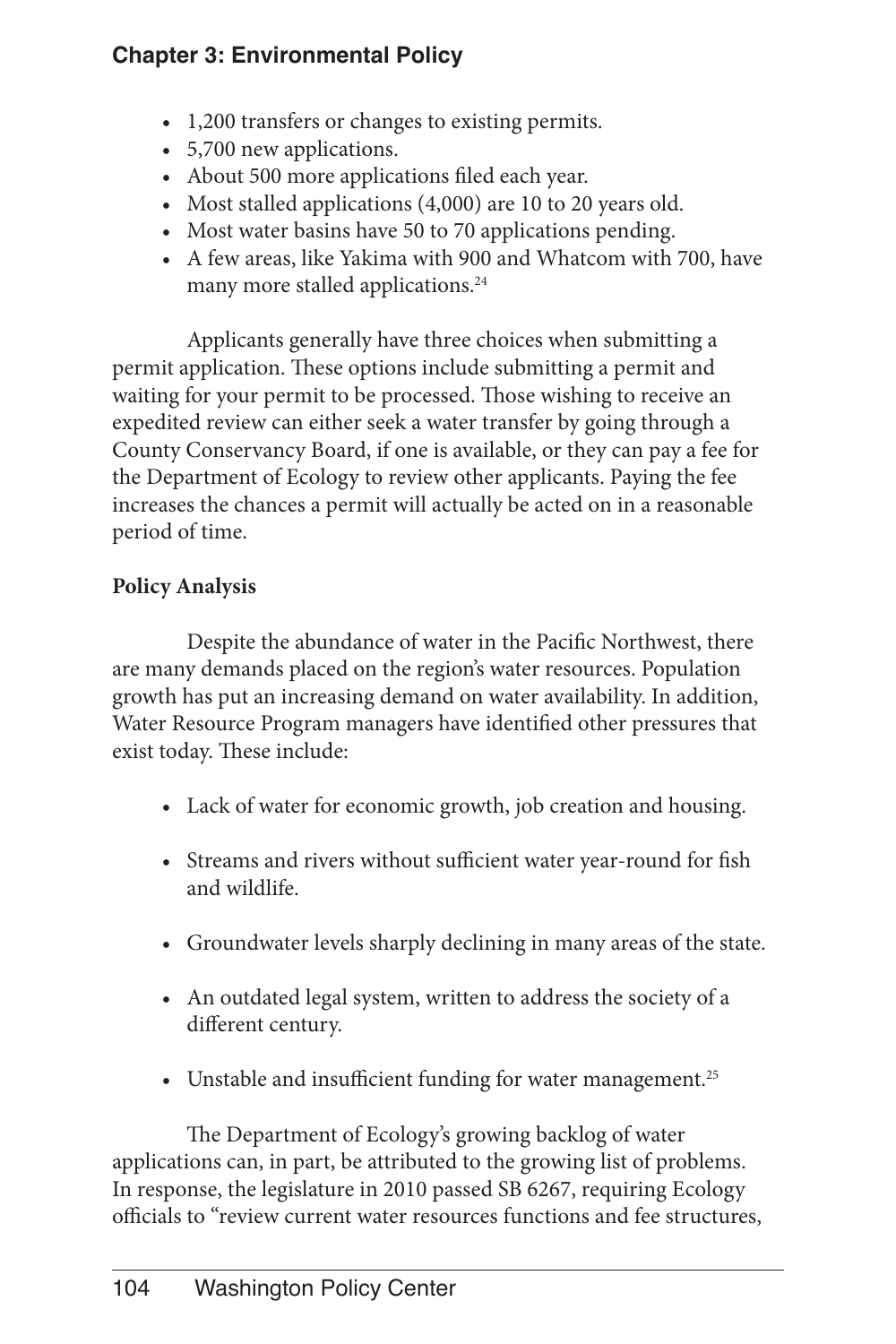and report ... on improvements to make the program more self-sustaining and efficient<sup>"26</sup>

The emphasis of the SB 6267 law is on charging water applicants a user fee to process permits in a more timely manner. In fact, the report conducted by the department outlines policy ideas to promote a user fee system. Ecology notes:

> Relatively modest annual fees on water right permit holders, certificate holders and claimants could raise a large proportion of the revenue required for ongoing water resources management activities from which water right holders benefit. Such a fee could replace a large proportion of State General fund dollars currently appropriated for this work and could also support expanding some critical areas of work such as adjudications, scientifically based information gathering, and water supply and demand forecasting.27

It is obvious from the growing backlog of applicants that department officials need to change the way they process water right applications. A user fee policy, however, requires safeguards to make sure the money collected is used to fund promised services.

First, policymakers should require the user fees collected have a direct connection between the fee and the service the fee is meant to fund. Officials break trust with the public when they siphon off fee revenues to pay for some other program or to please a political interest group. Second, the amount of the fee charged to the public should be tied directly to the actual cost of the program it funds. Increasing fees beyond the actual cost of the program means agency officials are gouging the public—charging people more money than they actually need to fund a particular program.

An alternative approach to charging fees would be to allow water use applicants to hire outside reviewers and experts. Under this model, an applicant would bear the cost of paying a private-sector specialist to do the same work as state employees. Such a model has been used successfully to review land use applications, allowing agency staff to provide expedited review and better service to the public.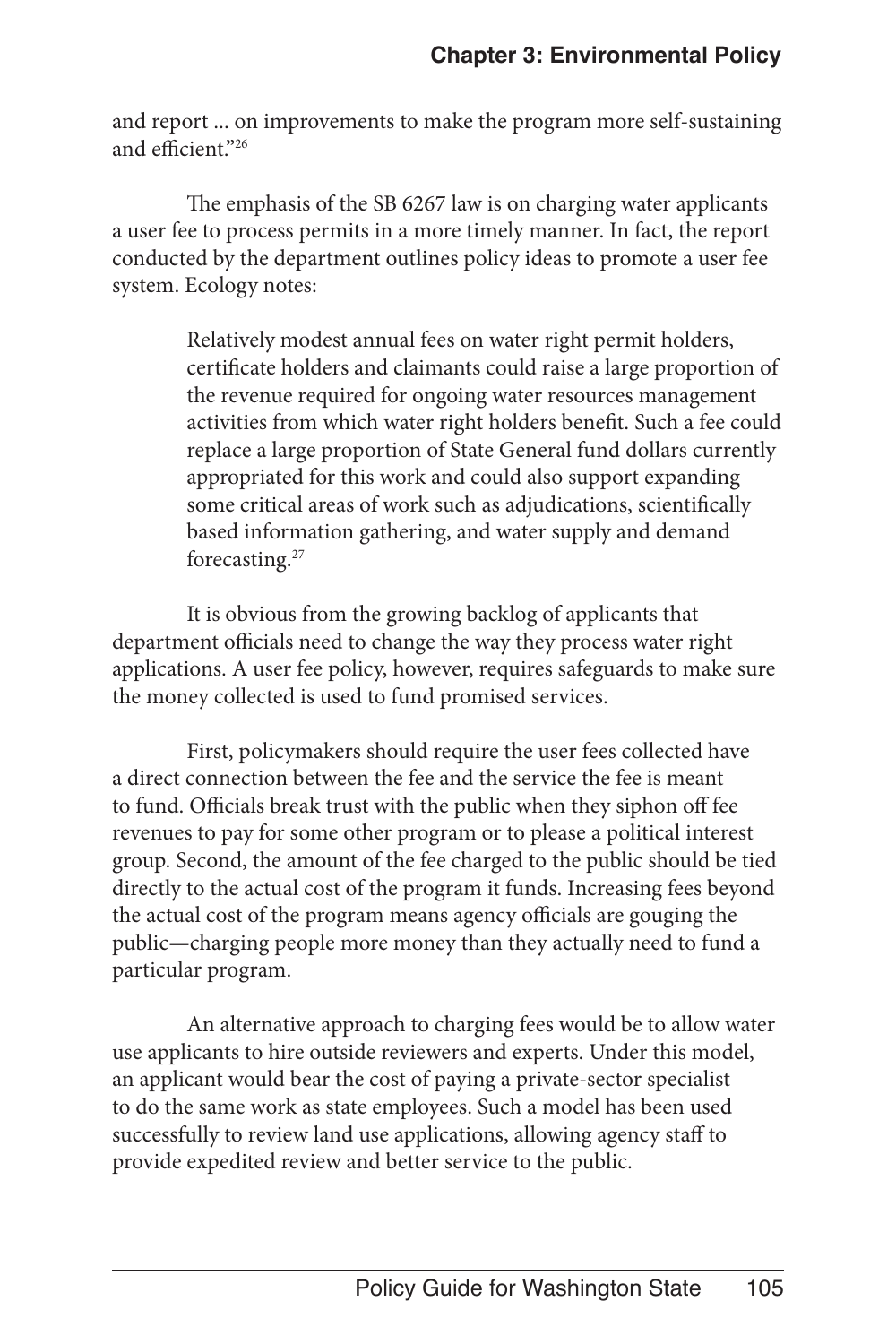Finally, any new process, whether it involves a new user fee or allows water applicants to hire outside experts, should include time incentives to ensure citizens are no longer held in a seemingly endless holding pattern. Unlike permits, it would not be in the best interest of the public to automatically approve a water permit because an agency had failed to act. Instead, applicants should receive a refund of part or all of the fees they paid if state officials do not provide a timely answer. This would provide an incentive for the department to develop a culture of responsive, professional service.

#### **Recommendations**

- **1. Policymakers should provide more predictability in the state's water rights process by refunding processing fees to citizens when water use applications are delayed or stalled.** The Department of Ecology should be encouraged to provide responsive, professional service by giving citizens a refund of processing fees if water use applications are not completed in a reasonable time. The purpose of charging citizens a fee is so that state agencies can provide fast and reliable service to the public. If the fee is not achieving this purpose it should be returned to the citizen who paid the application fee. Adopting a refund policy would provide an important incentive to Ecology officials to be responsive to the citizens they serve.
- **2. Policymakers should allow citizens to hire outside experts to help the state process their water use applications.** Giving citizens the option of paying private-sector experts to help process an application would allow Department of Ecology officials to focus on oversight and protecting the public interest, rather spending time developing technical and engineering information about an application.
- **3. Protect user fee revenues.** To keep trust with the public, the legislature should impose rules on the Department of Ecology to prevent fees collected from citizens to process water right applications from being siphoned off to fund other department programs, or from being placed in the General Fund.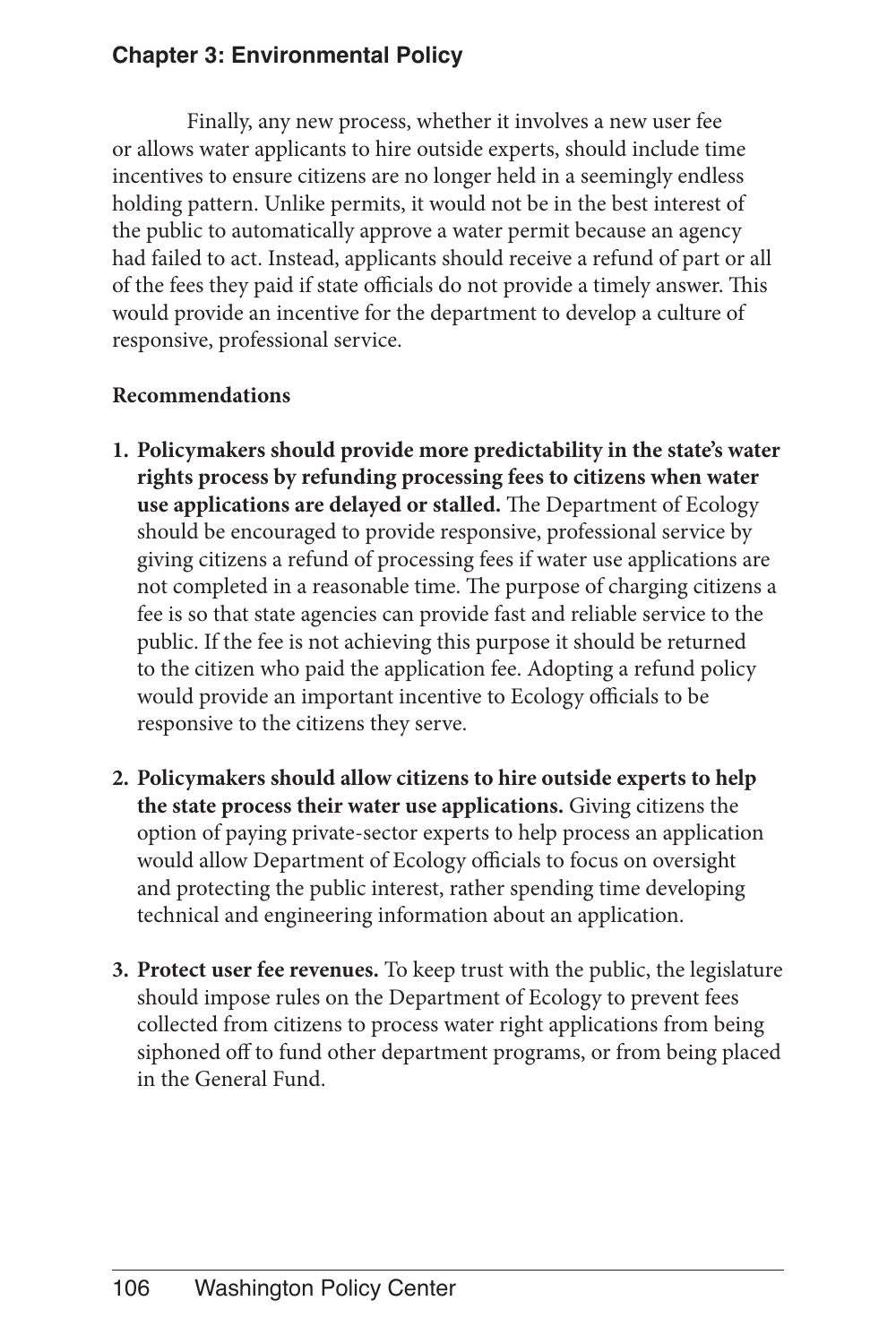## **7. Nuclear Energy**

#### **Recommendation**

Include nuclear power as one part of achieving the public policy goal of creating clean and reliable energy sources.

#### **Background**

Recent efforts to reduce Washington's carbon emissions include the adoption of policies that limit the ways policymakers can prepare for future economic growth.

Instead of limiting their options, policymakers in Olympia should ensure that proven zero emissions baseload technologies, like nuclear power, are part of the state's strategy for clean energy generation.

In 2010, the legislature passed HB 2658, requiring the state Department of Commerce to develop a new energy policy. Lawmakers said the state must balance three main goals:

- Maintain competitive energy prices that are fair and reasonable for consumers and businesses and support the state's continued economic success.
- Increase competitiveness by fostering a clean energy economy and jobs through business and workforce development.
- Reduce greenhouse gas emissions.

Although the state's new energy policy is not complete, Commerce officials are proposing short-term initiatives "that can work together to fill gaps in existing policy, and encourage development of Washington's energy economy."<sup>28</sup> Unfortunately, the initiatives they are considering mainly favor unreliable and expensive renewable technologies, like wind and solar power, and fail to recognize the economic and environmental benefit of existing technologies.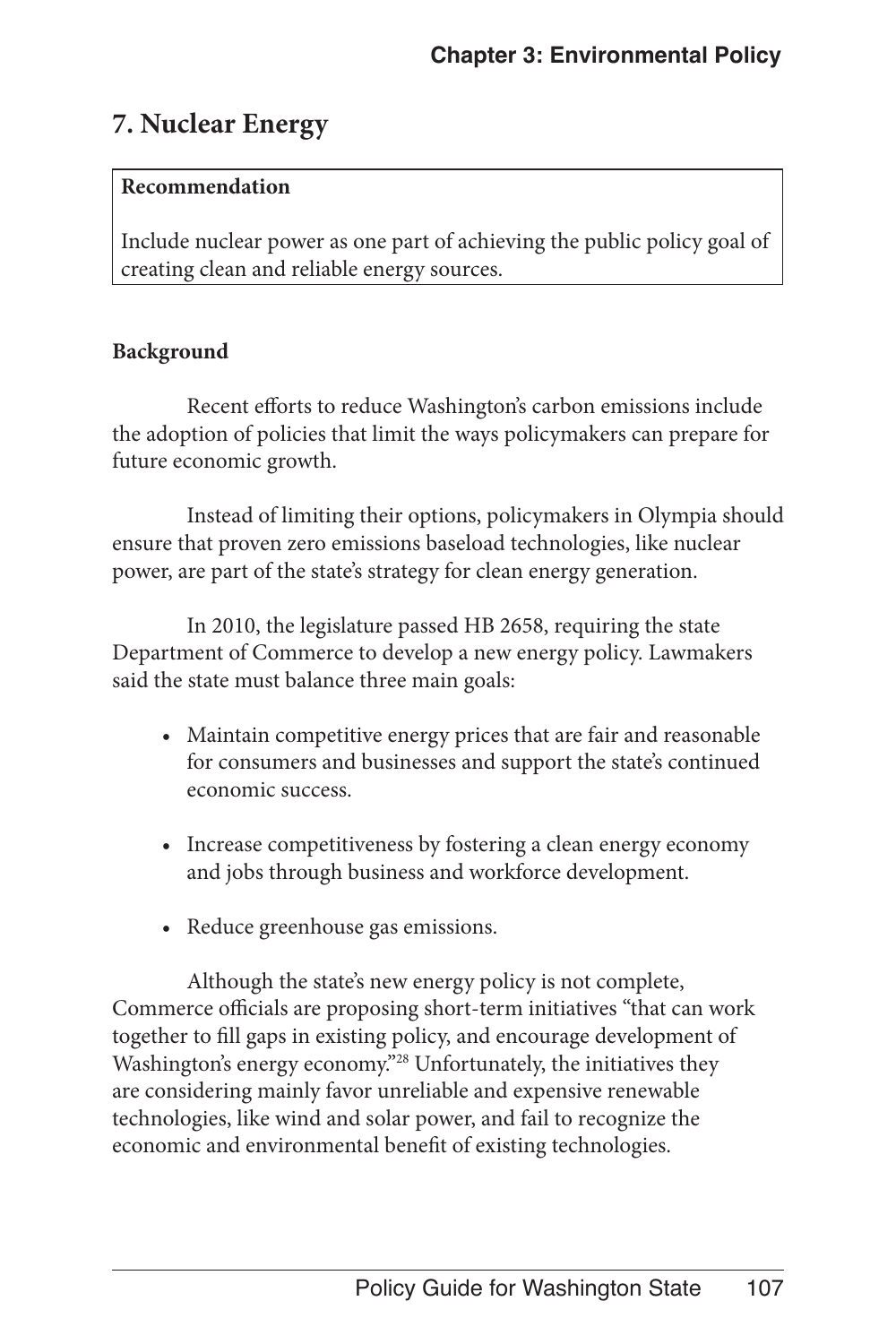#### **Policy Analysis**

In Washington state, citizens and businesses benefit from lower than average energy prices. According to the state Department of Commerce:

> Washington state energy expenditures as a percent of GSP tend to be lower than the corresponding U.S. GDP figures, primarily because our electricity prices are significantly below the national average: for 2006 Washington average of 6.14 cents/kWh vs. U.S. average of 8.90 cents/kWh.29

Approximately 81% of all electricity produced in Washington comes from reliable, carbon-free sources, including hydroelectric and nuclear generation. In fact, Seattle City Light, one of the largest public utilities in the country, receives nearly five percent of its energy from nuclear power, more than it receives from wind, solar and biomass sources combined.

Since Washingtonians already benefit from cheap, carbon-free energy, lawmakers need to explore all viable options for meeting the state's future energy needs. The Northwest Power and Conservation Council estimates the increase in energy demand in the Northwest will be about 1.4 percent per year through 2030.<sup>30</sup> Favoring unproven technologies over reliable clean energy sources like nuclear power will unnecessarily drive up costs for Washington's citizens and businesses.

While renewable wind and solar energy and conservation will play a role in fulfilling the increased demand for energy, it is unlikely these sources alone will be able to keep pace with the rate of growth.

Nuclear power is a baseload energy source, meaning it can easily meet the daily ebbs and flows of energy demand. In addition, nuclear power is less expensive than other energy sources. In its 2011 outlook for energy prices, the Energy Information Administration estimates the cost of nuclear energy will average about 11 cents per kWh in 2016, comparable to coal and wind, and half the cost of photovoltaic solar energy.<sup>31</sup>

Energy Northwest, the operator of the only operating nuclear facility in the Northwest, at Hanford, reports production costs of less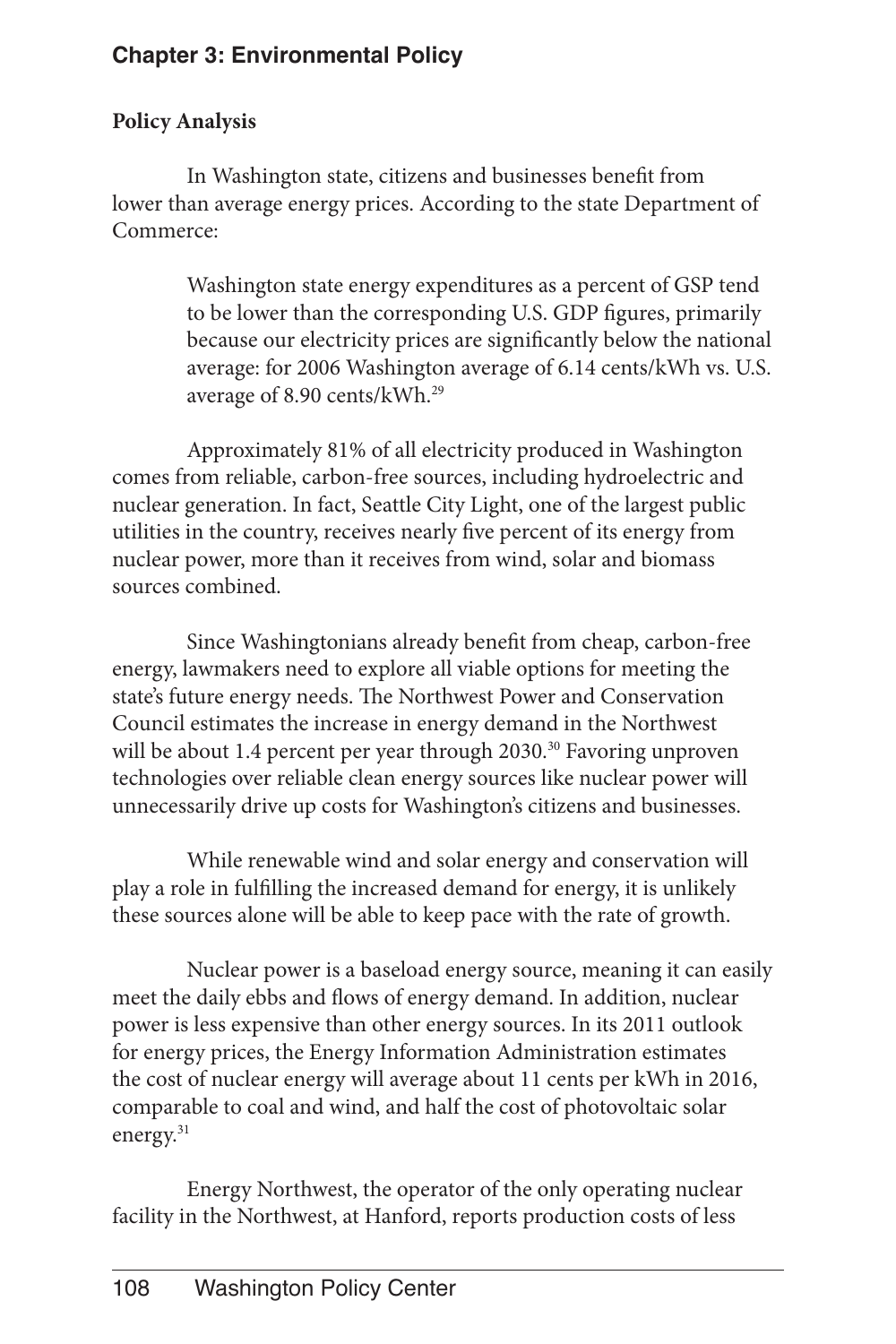than four cents per kilowatt-hour in 2007.<sup>32</sup> Comparatively, the cost to produce a kilowatt-hour of solar power is 17 cents to 32 cents, depending on the source and use, and wind energy costs up to 15 cents per kilowatthour.<sup>33</sup> In addition, wind and solar power cannot be reliably produced 24 hours a day, so gas-fired plants must be built to fill in when wind and solar sources fail to produce enough power. In contrast, a nuclear plant requires no backup power source.

Clearly, nuclear power provides a more reliable energy source while maintaining a fair and reasonable price for consumers. This is consistent with the public policy goals lawmakers have laid out for the state.

#### *Fostering a Clean Economy*

In addition to providing a reliable energy source, nuclear power can help the state foster a clean-energy economy. Nuclear power provides an array of high-paying jobs, from construction to operation of plant facilities. The Nuclear Energy Institute notes:

> On average, a nuclear power plant creates 1,400–1,800 highpaying jobs during construction, with peak employment estimated as high as 2,400 jobs during that period, and yields 400–700 jobs during the operation of the plant. Additionally, the average nuclear plant generates approximately \$430 million a year in total output for the local community and nearly \$40 million per year in total labor income.<sup>34</sup>

By comparison, the Wild Horse wind project in Eastern Washington cost \$480 million and created 400 construction jobs and 30 full-time positions. The site also provides about \$12–\$15 million in local spending, with an annual property tax of about \$1.3 million.<sup>35</sup>

Additionally, Washington is already a recognized leader in nuclear research. The inclusion of nuclear power in the state's energy strategy would help the state build on the existing workforce and a long tradition of engineering expertise.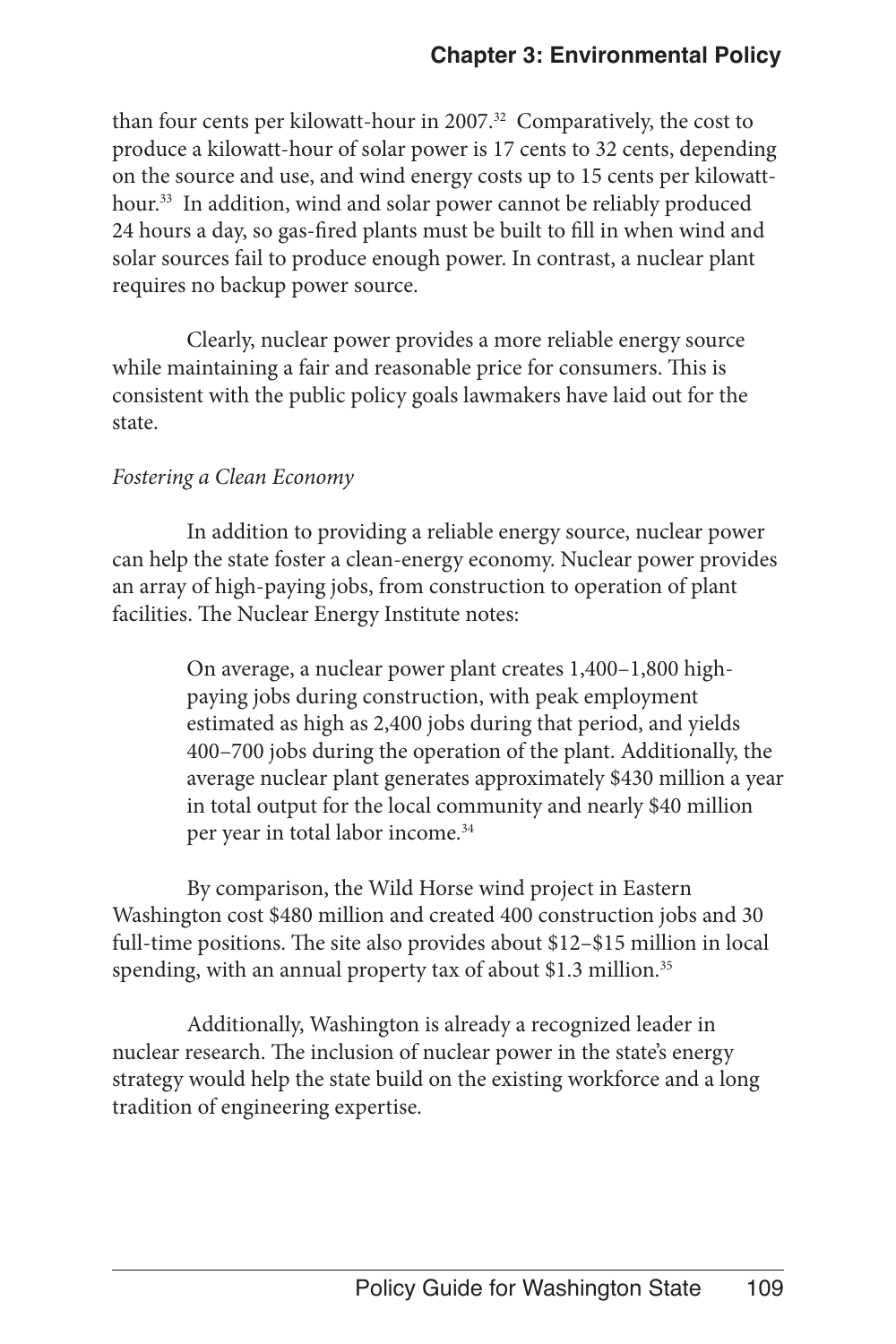#### *Reduce Greenhouse Gas Emissions*

Finally, nuclear power helps reduce greenhouse gas emissions. Opponents of nuclear energy cite the risks from nuclear waste and material falling into the wrong hands. These problems can, however, be addressed, and if climate change represents the risk that some opponents of nuclear energy claim, these risks should be weighed against each other.

Washingtonians benefit from cleaner air and a healthier environment because our current sources of energy are almost entirely carbon-free energy sources, particularly in generating electricity.

Including nuclear power in future planning would help the state make significant steps toward reducing carbon-emitting energy sources and preventing additional sources of emissions. In fact, an analysis done for the U.S. Department of Energy finds, "Washington's nuclear power plant could supply 16% more electricity and avoid annual emissions of 1,500 tons of SO<sub>2</sub>, 2,100 tons of NOx and 1.3 million metric tons of CO<sub>2</sub><sup>"</sup> through additional capital investments and upgrades.<sup>36</sup>

#### **Recommendation**

**Include nuclear power as one part of achieving the public policy goal of creating clean and reliable energy sources.** As part of reducing Washington's carbon emissions, the legislature should provide the full range of energy generation options. The approach currently proposed by state Department of Commerce officials imposes policies involuntarily on Washington's residents, rather than engaging their creativity, and focuses too narrowly on energy efficiencies and renewable energy sources.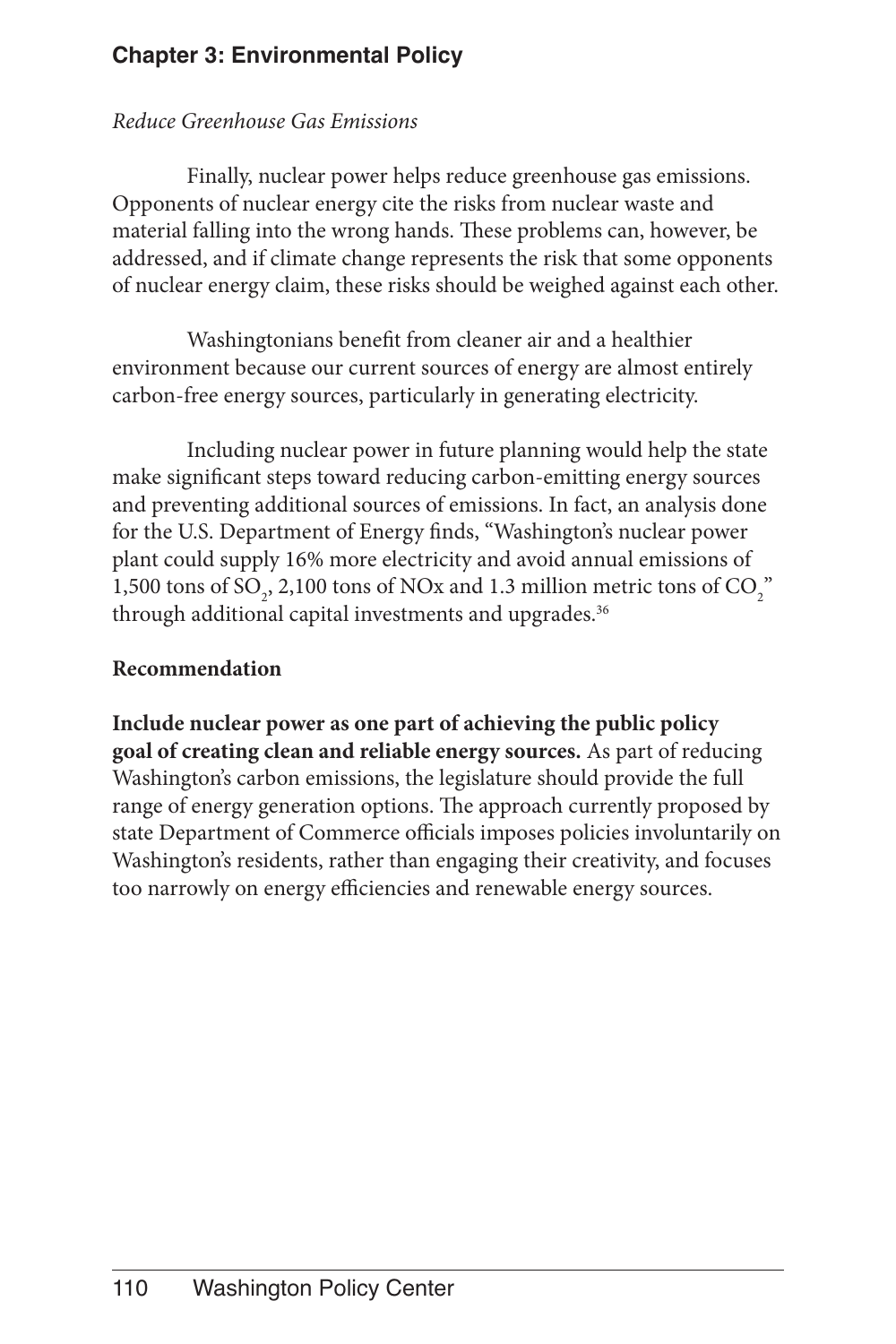## **8. Renewable Energy Mandate**

#### **Recommendation**

Allow utilities to count clean hydroelectric power as a source of renewable energy.

#### **Background**

In 2006, Washington voters passed Initiative 937, the Energy Independence Act, requiring utilities in Washington to increase conservation and to get 15% of their power from qualifying renewable energy sources by the year 2020.

Specifically, the Initiative 937 law requires that a qualifying utility, any utility serving more than 25,000 or more customers, to "use eligible renewable resources or acquire equivalent renewable energy credits, or a combination of both. ..."<sup>37</sup> Additionally, utilities must meet the following annual power production requirements in order to meet the mandates required by Initiative 937:

- At least three percent of its power production must come from allowed renewable sources by January 1, 2012, and each year thereafter through December 31, 2015.
- At least nine percent of power must come from allowed renewable sources by January 1, 2016, and each year thereafter through December 31, 2019.
- At least 15% of its power must come from allowed renewable sources by January 1, 2020, and each year thereafter.<sup>38</sup>

The intent of Initiative 937, according to the initiative language, was to promote energy independence in the state of Washington by increasing conservation, using allowed renewable energy sources and reducing the use of carbon-emitting sources of energy. Initiative 937 promised that: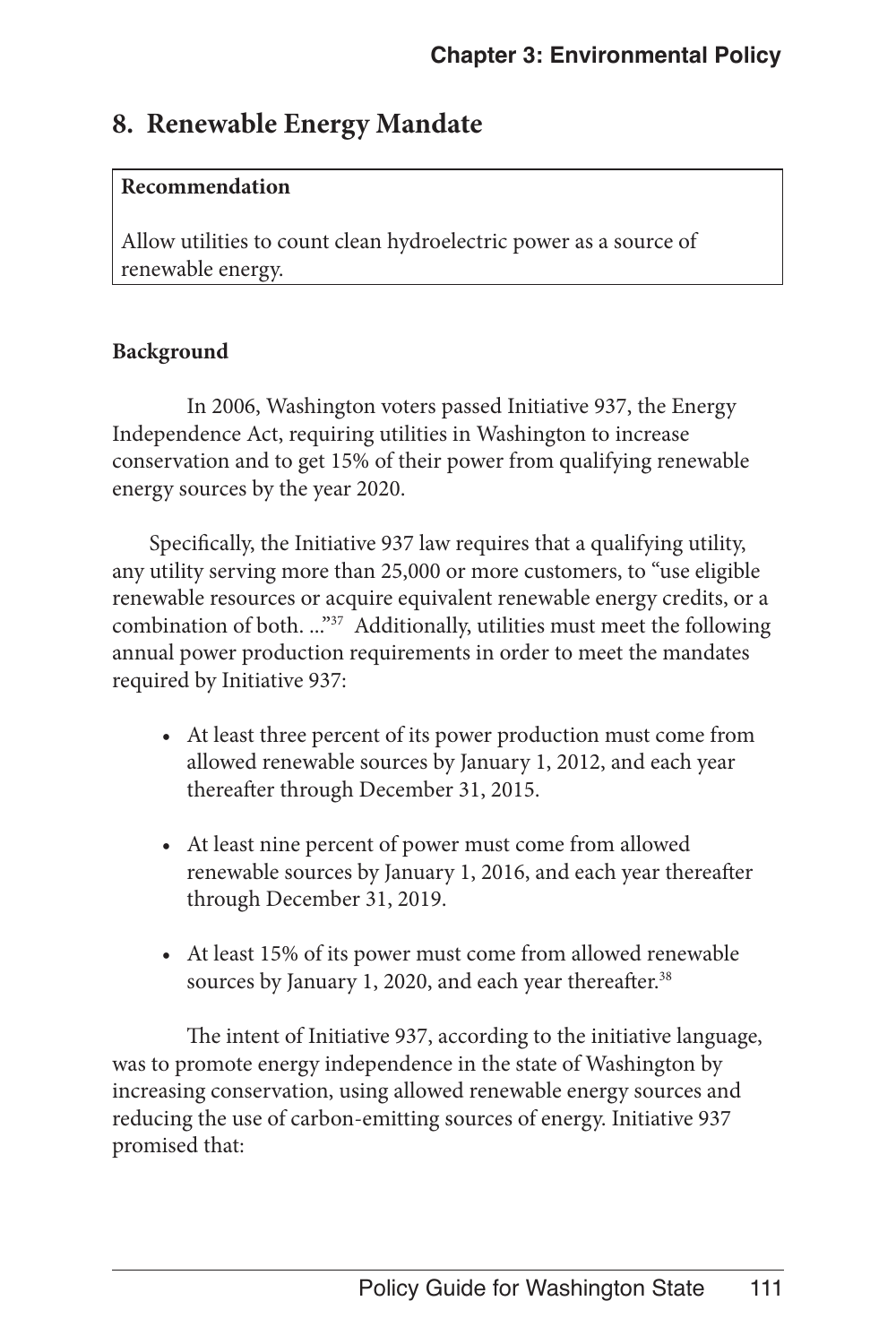Making the most of our plentiful local resources will stabilize electricity prices for Washington residents, provide economic benefits for Washington counties and farmers, create high-quality jobs in Washington, provide opportunities for training apprentice workers in the renewable energy field, protect clean air and water, and position Washington state as a national leader in clean energy technologies.<sup>39</sup>

In addition to imposing conservation and renewable energy requirements, Initiative 937 narrowly defined which energy sources count as renewable. Although the initiative recognizes water as a renewable resource, it limits the amount of hydroelectric power that utilities can count as renewable. The Initiative 937 law says:

> Incremental electricity produced as a result of efficiency improvements completed after March 31, 1999, to hydroelectric generation projects owned by a qualifying utility and located in the Pacific Northwest or to hydroelectric generation in irrigation pipes and canals located in the Pacific Northwest, where the additional generation in either case does not result in new water diversions or impoundments.<sup>40</sup>

#### **Policy Analysis**

The Initiative 937 law has created a number of unintended consequences because utilities are forced to shift away from hydroelectric power generation to more expensive forms of renewable energies, like solar and wind power.

First, Washington is already a leader in clean, renewable hydroelectric power. Nearly 75% of electricity generated in the state comes from hydroelectric sources.

According to the U.S. Energy Information Administration, the average cost to generate a megawatt-hour with hydroelectricity is approximately \$86. The cost to produce a megawatt-hour from renewable sources allowed by the Initiative 937 law is \$211 to \$312 for solar, and \$92 to \$243 for wind.<sup>41</sup> Initiative 937 requires Washington utilities to buy power from less efficient sources of energy, thus making consumers pay more to get the same amount of power.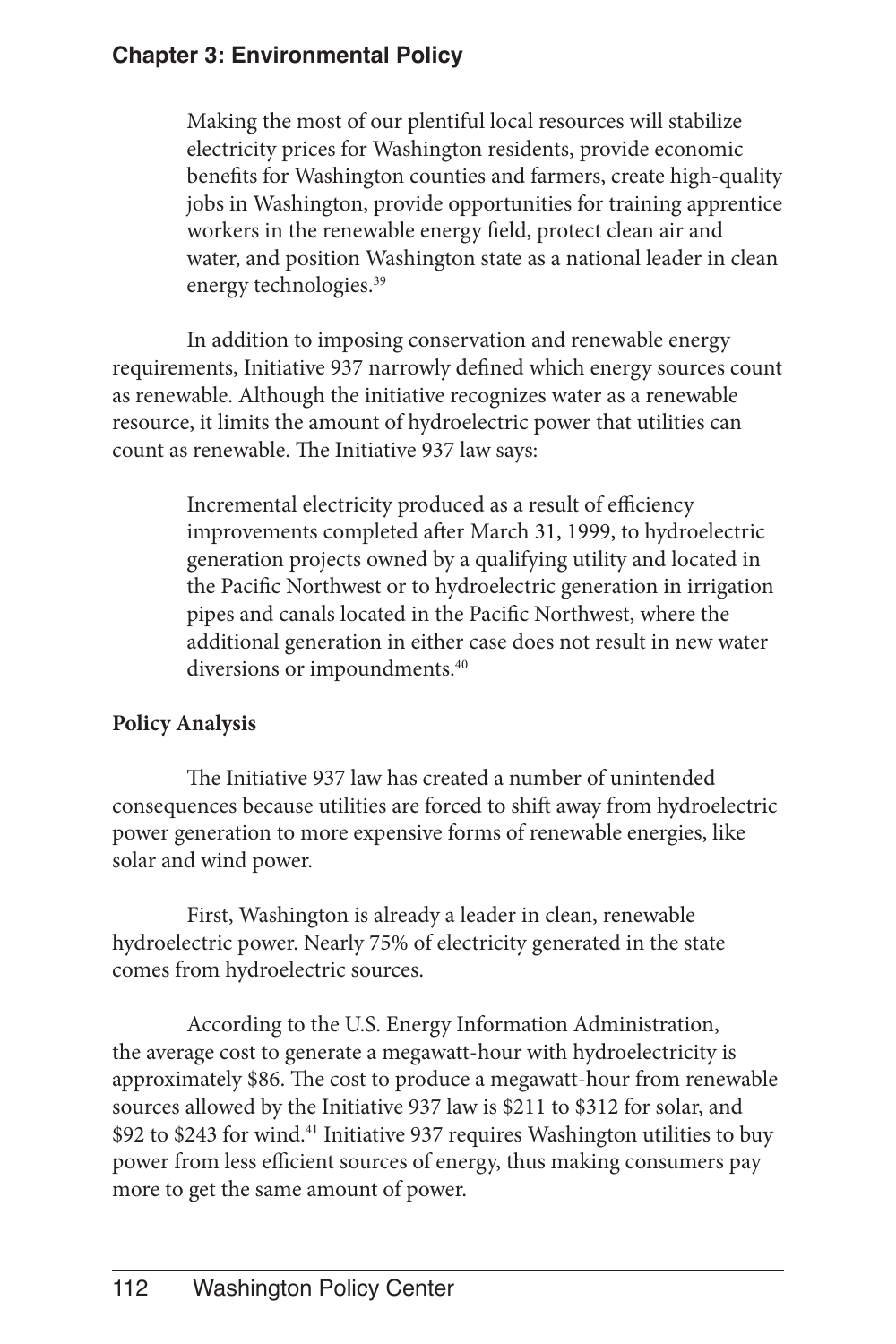Second, Initiative 937 will lead to a reduction in job opportunities. Increased energy costs for ratepayers decreases spending by consumers and businesses for other activities. Before Initiative 937 passed, the Washington Research Council analyzed the proposal and found that the renewable energy mandate would lead to job losses. The council wrote:

> Using the WRC-REMI model of the Washington state economy, we project that these four to eight percent higher electricity prices would cost the state 2,100 to 5,100 jobs in 2016 and 3,600 to 7,100 jobs in 2020. The model takes into account jobs that might be created in the energy industry, so there is no real economic upside to this higher spending on electricity. The spending standard simply reflects money wasted on less efficient electricity production.<sup>42</sup>

A more recent economic analysis of Colorado's renewable energy mandate, which requires utilities to use 30% renewable power by 2020, supports the 2006 job loss findings of the Washington Research Council. Using the State Tax Analysis Modeling Program, the Beacon Hill Institute found that:

> By 2020 the Colorado economy will shed 18,380 jobs, within a range of 6,043 and 29,242 jobs. The decrease in labor demand as seen in the job losses—will cause gross wages to fall. In 2020 the 30 percent mandate will reduce annual wages by \$1,269 per worker, with the low cost case producing a \$417 wage drop and the high cost cast will reduce wages by \$2,019 per worker. $43$

While Colorado's renewable energy mandate is more restrictive than the one imposed by Washington, the Institute's findings independently support the Washington Research Council's 2006 findings regarding job losses, because the institute's use of a different economic model reaches the same conclusion.

Third, blindly mandating certain renewable energy, like wind and solar, increases instability in energy markets and further increases costs for consumers. Many renewable energy sources are intermittent and unreliable and, at times when the wind does not blow or the sun does not shine, produce no energy at all. In contrast, a nuclear, natural gas or hydroelectric plant produces a steady and predictable flow of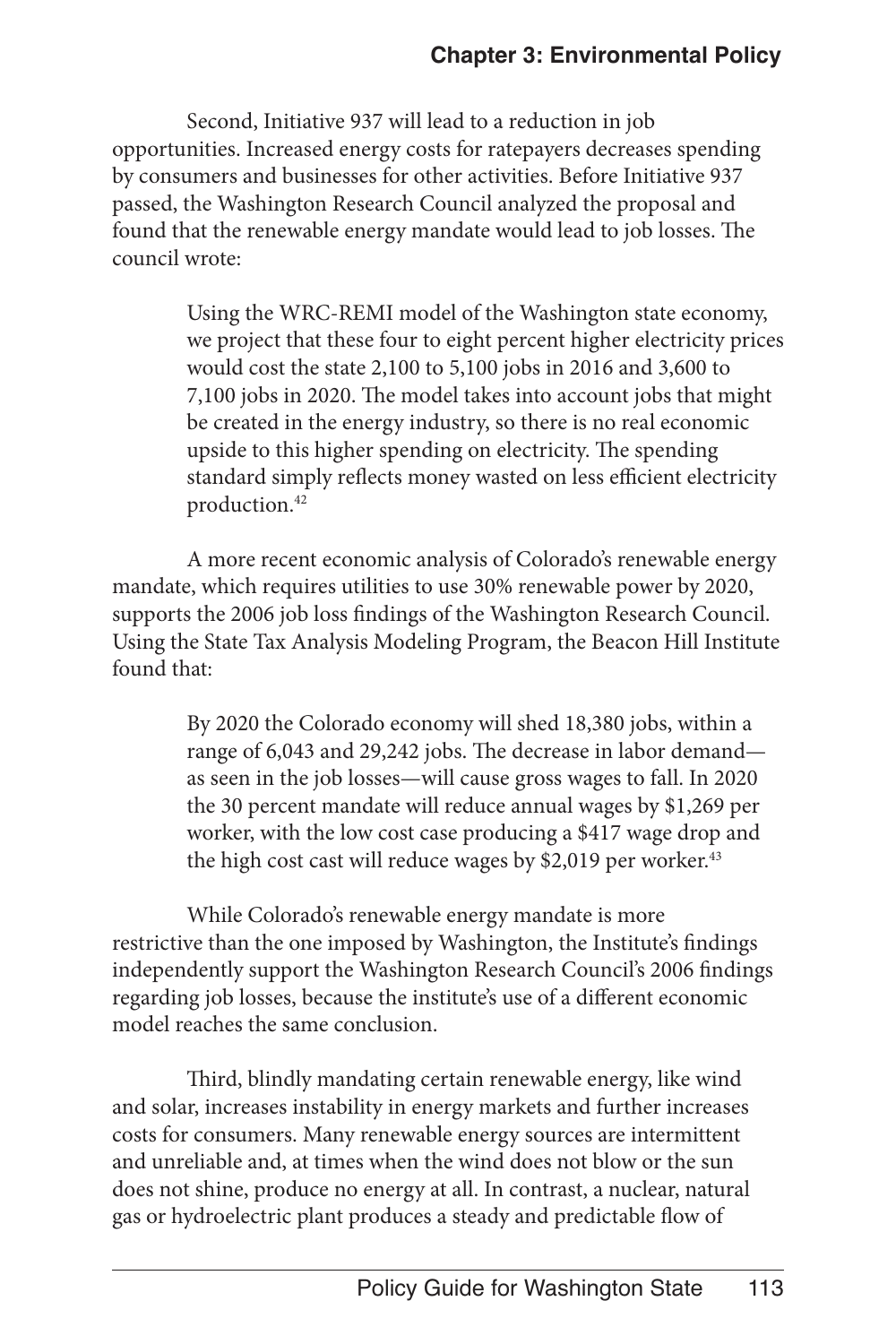electricity 24 hours a day. For this reason, state lawmakers require that each renewable energy plant be backed-up by a dependable natural gas or similar power plant to ensure customers do not experience power shortages.

Other consequences of the Energy Independence Act include higher electricity bills for the poor, less investment in emerging power technologies and less focus on improving energy efficiency.

Finally, Initiative 937's success at reducing carbon emissions is also limited. Washington utilities, like Seattle City Light, have found they need to replace energy from sources that are already carbon free, like hydroelectric and nuclear, which make up 95% of the energy supply in Seattle. Swapping existing clean energy sources with sources required by Initiative 937 does nothing to reduce the emission of greenhouse gasses.

#### **Recommendation**

**Allow utilities to count clean hydroelectric power as a source of renewable energy.** The definition of "renewable energy" under the Initiative 937 law should be broadened to include hydroelectric and other non-carbon sources, so that all renewable sources are equally recognized as helping the environment. Such a change would reduce costs for power customers and promote additional technologies that reduce carbon emissions.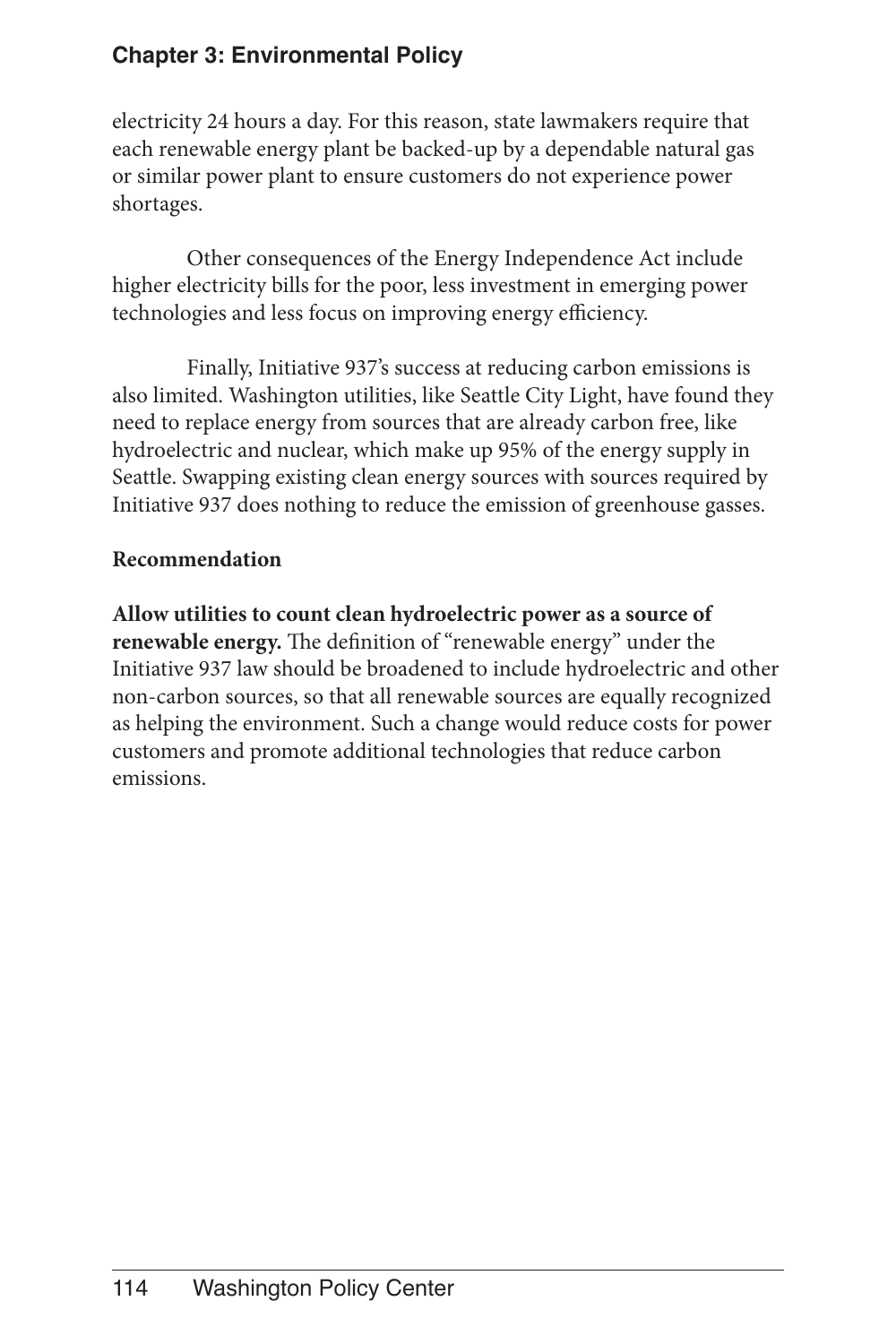## **9. Mandatory Drug Take-Back Programs**

#### **Recommendations**

- 1. Avoid imposing a costly mandatory drug take-back program on Washington citizens and businesses.
- 2. Encourage the disposal of unwanted medicines in a way that is simple and effective.
- 3. Conduct additional research to determine the source of trace drug elements in the environment.

#### **Background**

Legislative proposals to require collection of unused pharmaceuticals claim that such mandates are needed to protect ground water quality, stating, "disposing of medicines by flushing them down the toilet or placing them in the garbage can lead to the contamination of groundwater and other bodies of water, contributing to long-term harm to the environment and to animal life."<sup>44</sup> There is no firm evidence, however, that this is an accurate description of how pharmaceutical elements end up in ground water.

There is little doubt that very small trace amounts of natural and synthetic drugs are showing up in waterways in some parts of the country. For instance, a stream study by the U.S. Geological Survey (USGS) states, "results show that a broad range of chemicals found in residential, industrial, and agricultural wastewaters commonly occurs in mixtures at low concentrations in streams in the United States."45

The amounts USGS scientists detected are exceedingly small. The trace amounts are expressed in parts per trillion—one unit of a trace element present in one trillion units of water. For example, caffeine is one of the more common elements found in the USGS study. On average, researchers detected levels of caffeine in natural streams at up to 25 parts per trillion. At this level, a person would have to drink over 2,000 years worth of stream water at an intake of two to three liters per day to ingest the same amount of caffeine present in one cup of coffee.<sup>46</sup>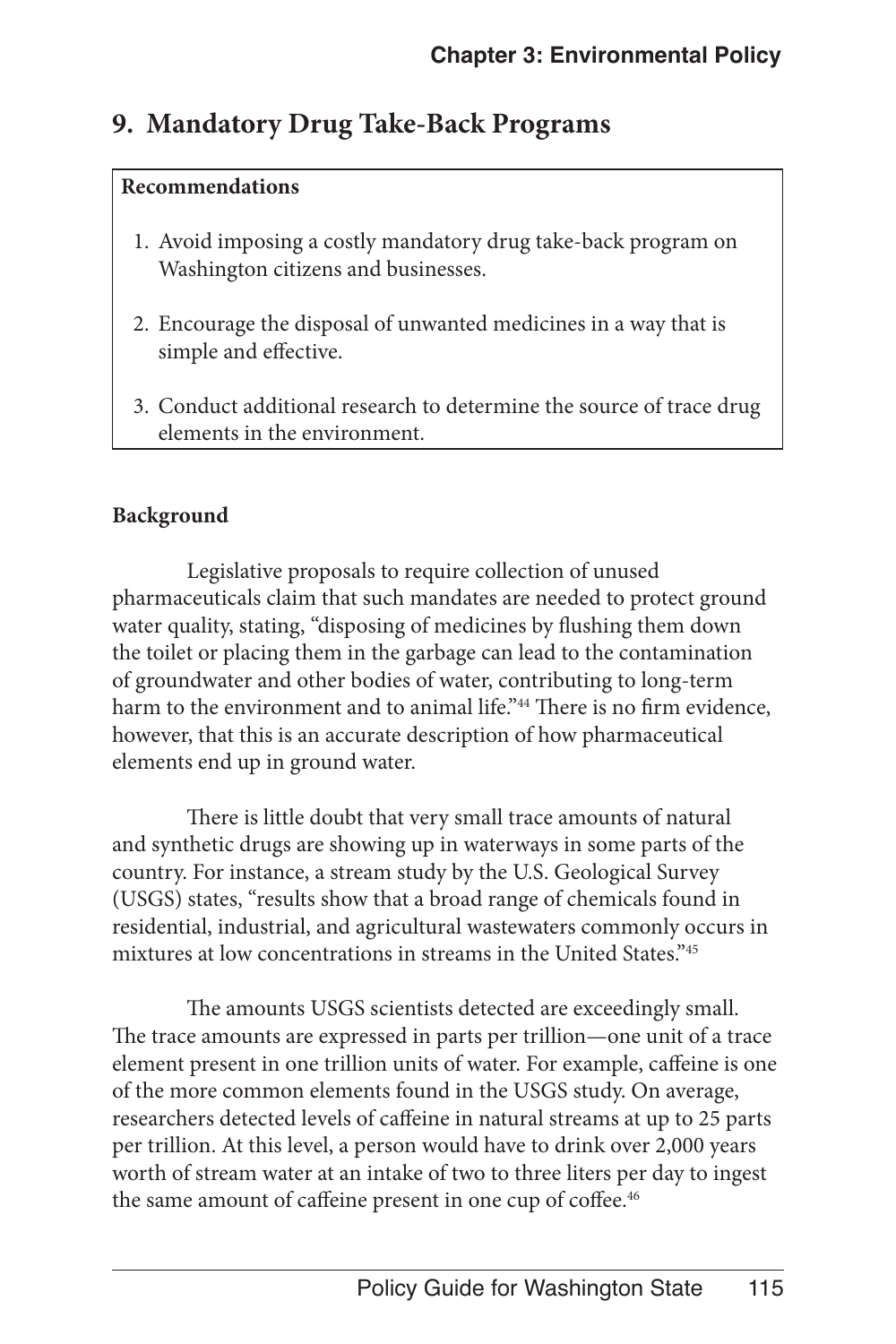Some lawmakers have proposed trying to reduce even the tiny amount of trace elements that occur in waterways by requiring a mandatory drug take-back program. The primary flaw in this approach is that scientists do not know whether unused or discarded drugs are actually the source of the trace elements in the first place. So far, reliable studies have only measured the presence of trace elements, with no attempt at determining their source.

In addition, there is no evidence the presence of part-per-trillion levels of trace elements poses a threat to human health and safety or to wildlife. Federal research has found no effect on human health from trace elements in the environment. The EPA points out that:

> More research is needed to determine the extent of ecological harm and any role it [the presence of drug elements] may have in potential human health effects. To date, scientists have found no evidence of adverse human health effects from Pharmaceuticals and Personal Care Products as Pollutants in the environment. $47$

These finding show that imposing a new mandate would increase costs for citizens, without any indication it would actually help the environment.

#### **Policy Analysis**

Independent research clearly documents that drug take-back laws increase the cost of medicines for businesses and patients, while providing no benefit to the environment. Before lawmakers force producers to implement a drug take-back program, they should consider the following key findings:

- 1. Mandatory take-back programs are not shown to reduce the presence of drugs in the environment.
- 2. Municipal wastewater treatment is more effective at removing trace elements from the environment.
- 3. Sending unwanted drugs to protected landfills keeps them out of groundwater and the environment.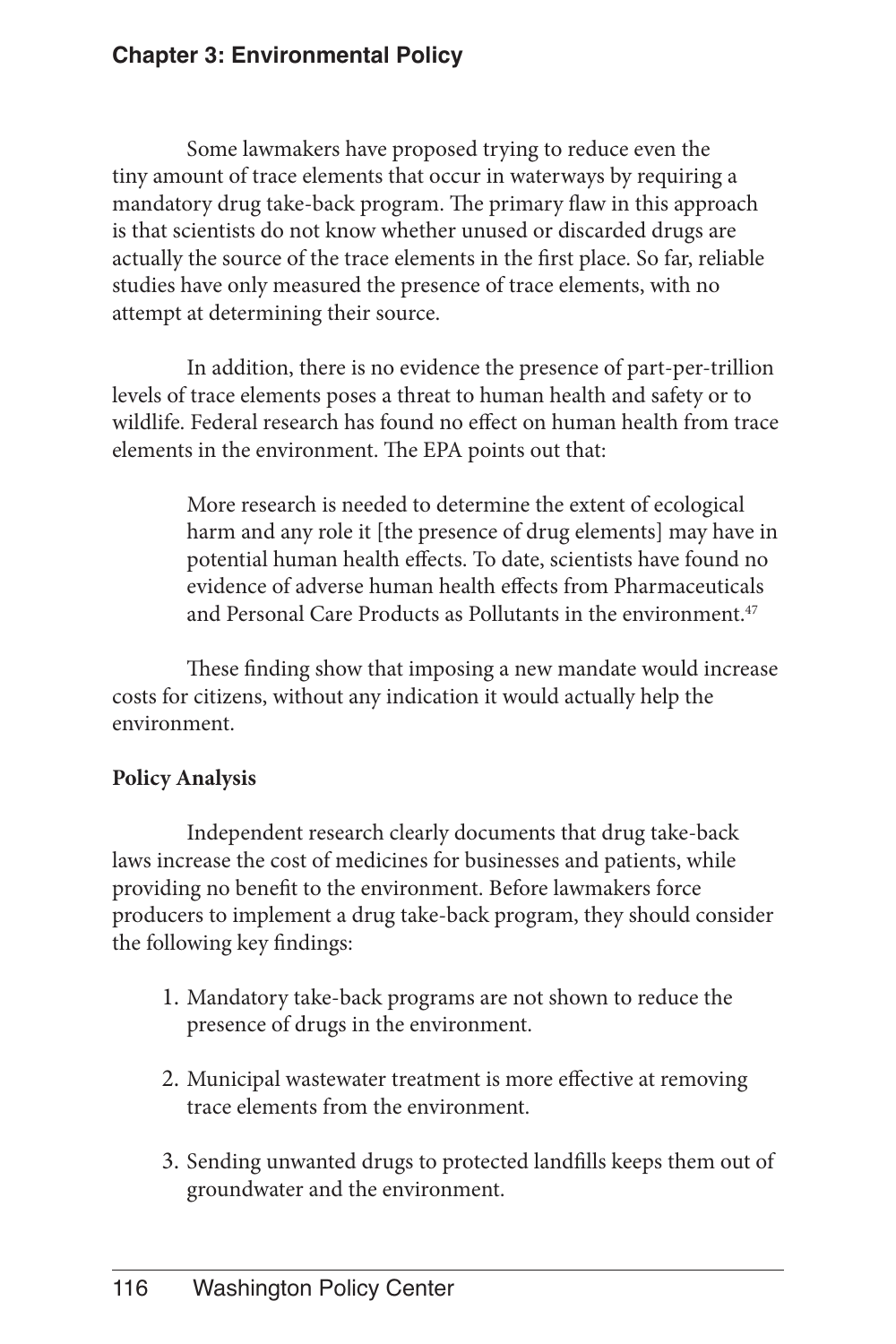To date, none of the scientific research shows that mandatory take-back programs reduce the small amount of drugs in the environment. This, in part, is because the drugs being found in the environment come from human and animal excretion after the use of drugs, not from disposal of unwanted medicines. The FDA reports:

> The main way drug residues enter water systems is by people taking medications and then naturally passing them though their bodies, says Raanan Bloom, Ph.D., an environmental assessment expert in FDA's Center for Drug Evaluation and Research. "Most drugs are not completely absorbed or metabolized by the body, and enter the environment after passing through waste water treatment plants."48

A study by the Department of Ecology and the U.S. Environmental Protection Agency reports on the benefits of advanced wastewater treatment technologies in removing the trace elements of pharmaceuticals and personal care products from the environment. The study found that:

> Results of this screening indicate that the combination of enhanced biological nutrient removal and filtration processes provides the greatest PPCP [Pharmaceuticals and Personal Care Products] removal.<sup>49</sup>

Compared to effective wastewater treatment, mandatory takeback programs do almost nothing for the environment, but they do increase the cost of medicine for patients.

The U.S. Environmental Protection Agency and the Office of National Drug Control Policy have issued clear directives for the effective disposal of unused or unwanted drugs. The federal rules "are designed to reduce the diversion of prescription drugs, while also protecting the environment."<sup>50</sup> These standards call for the disposal of unused or unwanted drugs by placing them in protected landfills, not flushing them into the sewer system.

The focus of these new guidelines is educating the consumer on proper and safe methods of disposal. These include removing drugs from original containers and mixing them with undesirable substances, like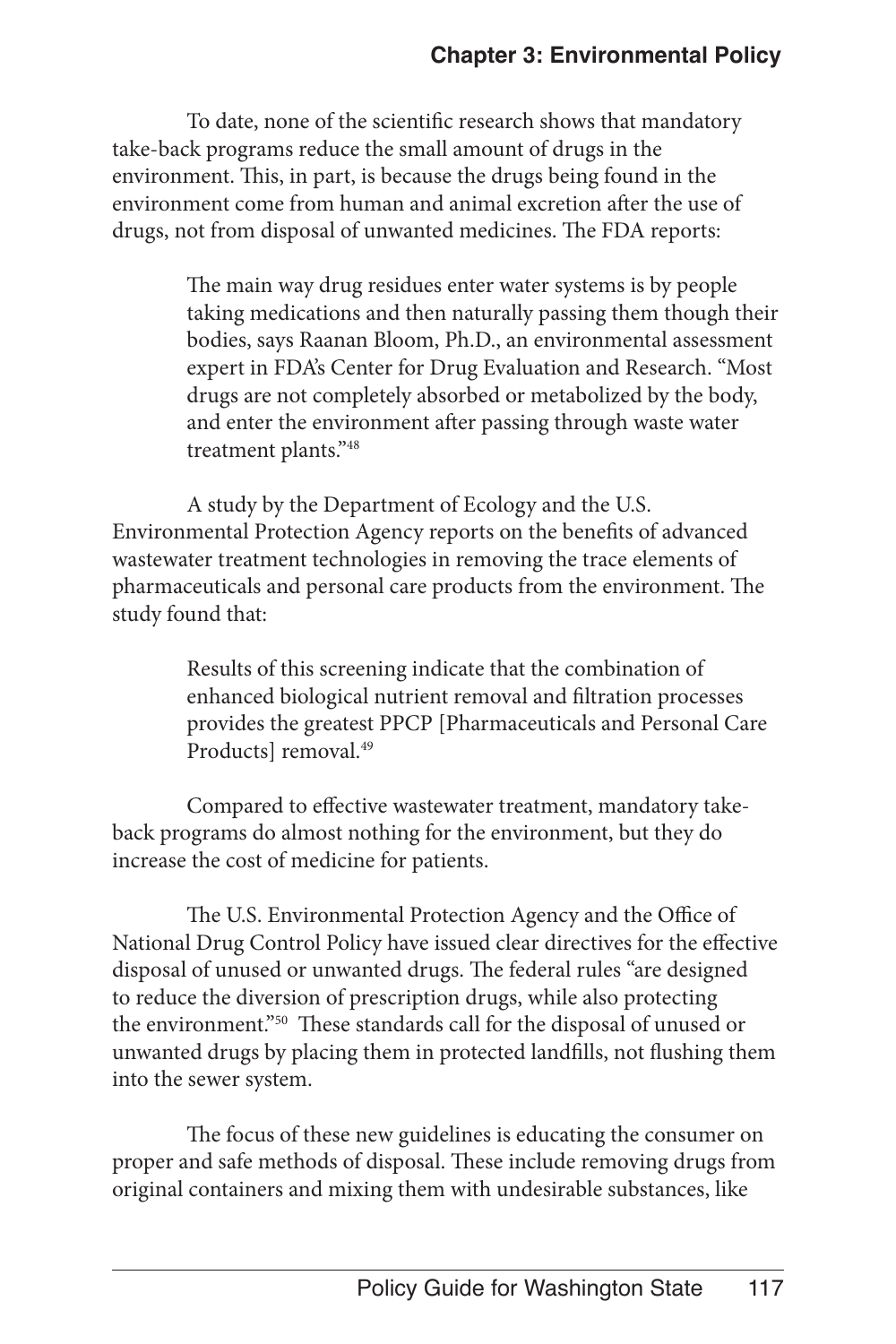coffee grounds, and sealing them in an impermeable container before throwing the unused drugs in the trash.

Rather than imposing ineffective mandates, lawmakers should encourage more research so scientists can pinpoint the cause of the pharmaceuticals appearing in the environment. This research should be directed at answering the following questions:

- What is the cause and source of these trace elements?
- What impact, if any, do these trace elements have?
- • What amounts of drugs go unused or unwanted?
- • What are the costs and benefits of diverting resources to mandatory drug take-back programs compared to providing appropriate funding to proven solutions?

By not over-reaching, policymakers will be able to fulfill other obligations that have greater and a more immediate impact on the environment. Thinking passage of mandatory drug take-back legislation will help the environment ignores the scientific findings related to the disposal of drugs in the environment. Even with maximum enforcement, a state drug take-back mandate would do little to protect the environment if the true source of trace elements in groundwater lies somewhere else. In addition, trying to reduce the very minimal impact of unused drugs on the environment shows a failure by lawmakers to prioritize more serious threats to the environment

#### **Recommendations**

- **1. Avoid imposing a costly mandatory drug take-back program on Washington citizens and businesses.** There is little evidence drug take-back mandates reduce the presence of trace elements in the environment, because current research has not identified the source of these elements, but mandates do increase the cost of medicines for Washington citizens.
- **2. Encourage the disposal of unwanted medicines in a way that is simple and effective.** Managed landfills are designed to protect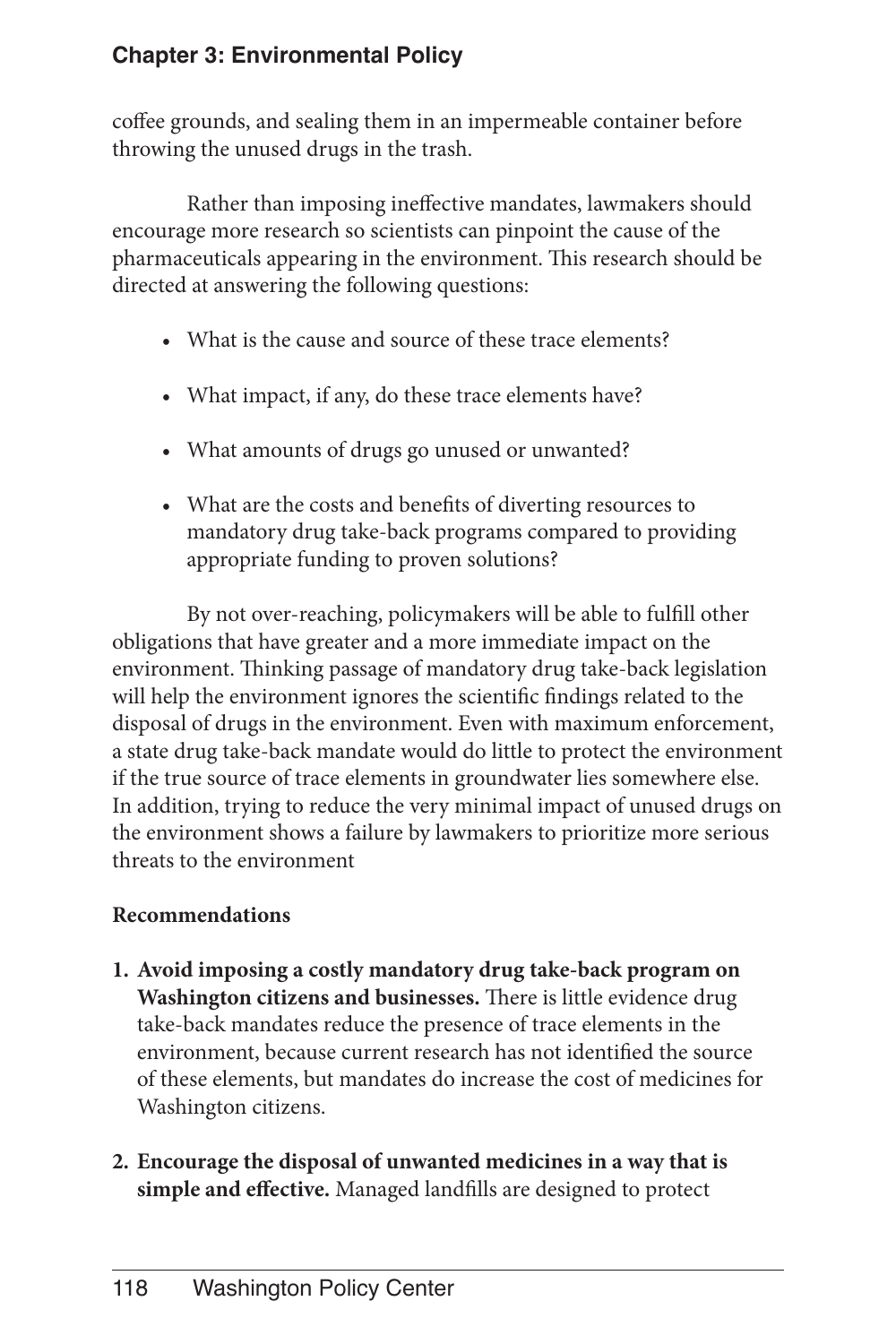groundwater from all forms of pollution that could come from municipal waste. Disposal of expired or unwanted medicines in the managed trash stream, rather than into the sewer system, would ensure that traces of drug elements do not find their way into the groundwater.

**3. Encourage additional research to determine the source of trace drug elements in the environment.** Before imposing new laws, lawmakers need more information about how very small levels of drug elements get into groundwater in the first place. Once the source has been identified, new regulations can be developed as needed to reduce or eliminate it.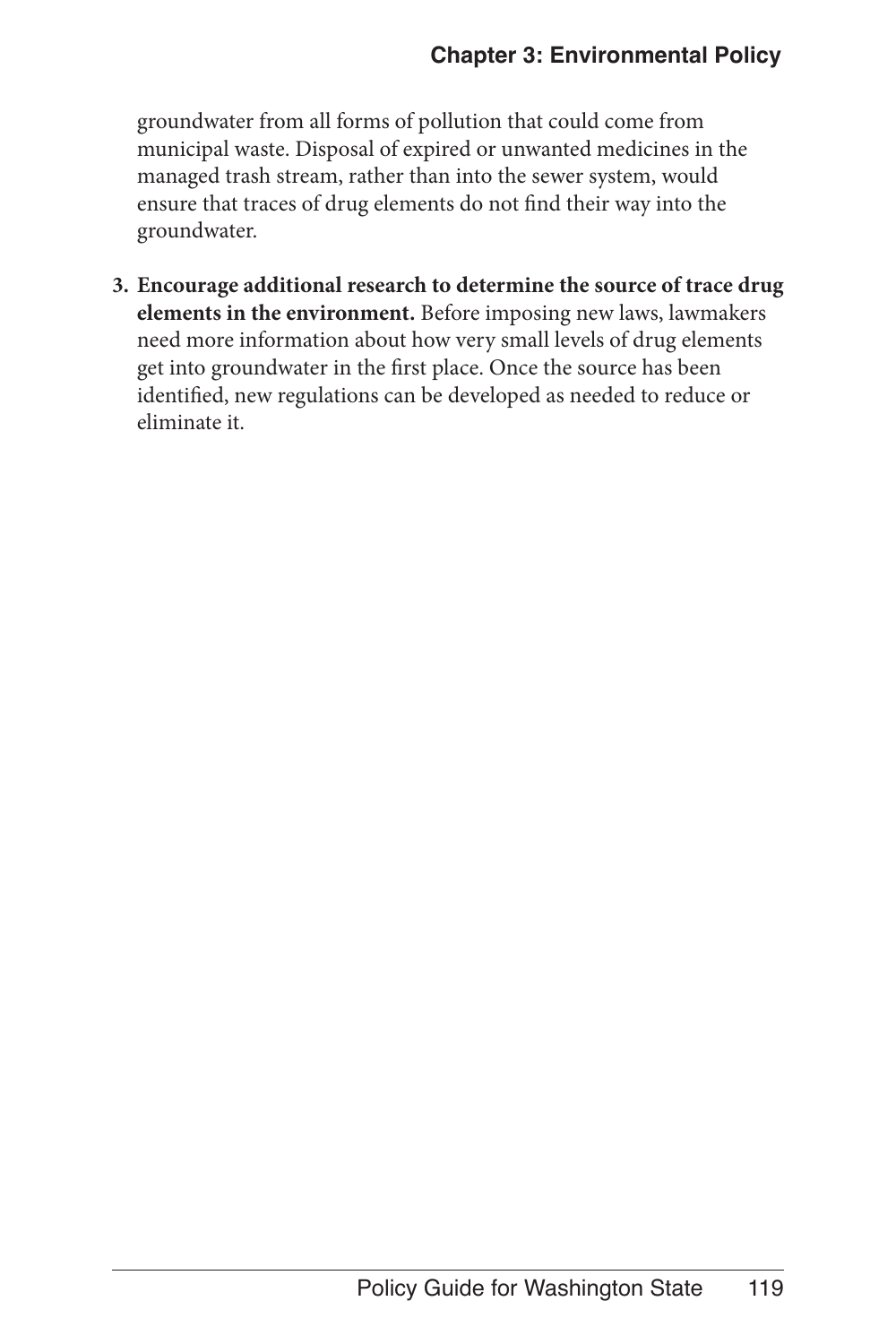#### **Additional Resources from Washington Policy Center, Available at washingtonpolicy.org**

"'Green Schools' Fail to Make the Grade: State Building Rules do not Raise Student Test Scores," by Todd Myers, June 2011.

"Mandatory Drug Take-Back Programs Lack Scientific Support, Waste Resources," by Brandon Houskeeper, January 2011.

"Five Years of Environmental Policy: Are We Making a Difference?" by Todd Myers, April 2010.

"The Environmental Cost of the Governor's Climate Change Executive Order," by Todd Myers, February 2010.

"2010 Agenda for Effective Environmental Stewardship," by Todd Myers and Brandon Houskeeper, January 2010.

"Is the Growth Manage Act Working?" by Brandon Houskeeper, January 2009.

"The Hidden Costs of the Push for 'Green Collar' Jobs," by Todd Myers, April 2008.

"Promoting Personal Choice, Incentives and Investment to Cut Greenhouse Gases," by Todd Myers, April 2008.

"Celebrate Earth Day by Giving Up Eco-Fads," by Todd Myers, April 2008.

"Climate Advisory Team Misses Opportunities for Real CO<sub>2</sub> Reductions," by Todd Myers, January 2008.

"Analysis of SHB 1032: Adding Subsidies for Renewable Energy Production," by Todd Myers, February 2008.

"Role of Economic Growth in Reducing CO<sub>2</sub> Greenhouse Emissions," by Todd Myers, Policy Note 2007-07.

"Why Don't Greens Care About Global Warming?" by Todd Myers, March 2007.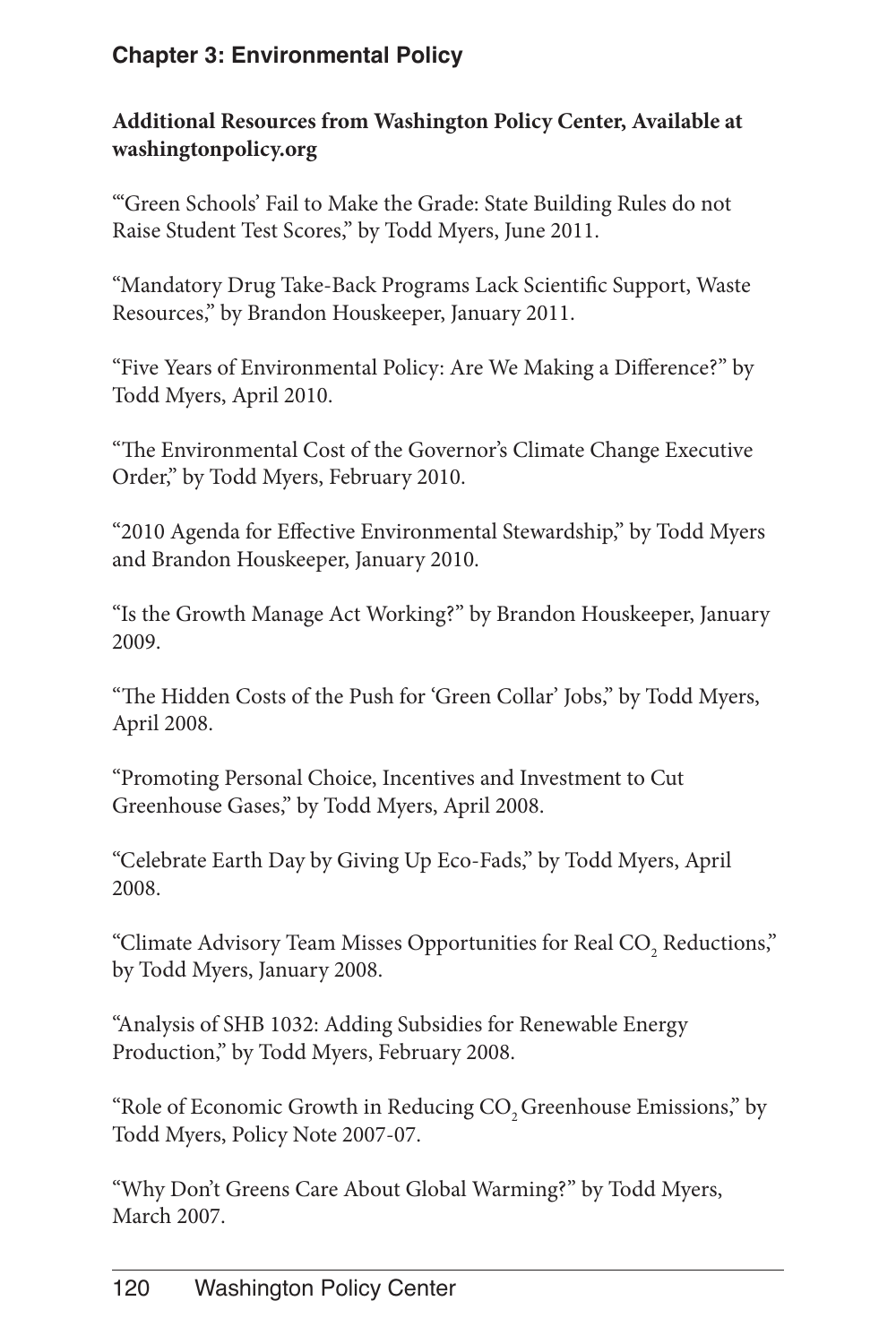"Reducing Carbon Emissions through Consumer Choice," by Todd Myers, January 2007.

"Oregon State University – Mixing Science and Politics in Forestry and Climate Change," by Todd Myers, February 2007.

"Seattle Peak Oilers: 'World to End Soon – And This Time We Mean It,'" by Todd Myers, January 2007.

"A Citizens Guide to Initiative 933: Washington Green Energy Quotas," by Todd Myers, October 2006.

"Using Precaution to Highlight the Problem Can Prevent a Solution," by Todd Myers, December 2006.

"Northwest Global Warming Data Isn't Clear as Some Claim," by Todd Myers, February 2006.

"Bringing Coal to Newcastle: Emission Standards Fight Comes with an Environmental Cost," by Todd Myers, April 2005.

"Should the State Follow LEED or Get Out of the Way?," by Todd Myers, February 8, 2005.

#### **Endnotes**

<sup>1</sup> "Nation's Greenest Prison Meets the LEED-Gold Standard," Greenbiz.com, August 5, 2010 at www.greenbiz.com/news/2010/08/05/nations-greenest-prison-meets-leed-goldstandard.

<sup>2</sup> "Gov. Gregoire orders state actions to reduce greenhouse gases and battle climate change," Executive Order 09-05, Office of the Governor, May 21, 2009, at www.governor. wa.gov/news/news-view.asp?pressRelease=1242&newsType=1.

<sup>3</sup> Revised Code of Washington 39.35D.010, "High Performance Buildings: Findings -Intent."

<sup>4</sup> "Washington High Performance School Buildings," Report to the Legislature, Office of the Superintendent of Public Instruction, January 31, 2005, at www.k12.wa.us/ SchFacilities/pubdocs/OSPIFinalReport.pdf.

5 Paladino and Company, Inc., at www.paladinoandco.com/.

6 Joint Legislative Audit & Review Committee, "High Performance Public Buildings: Impact on Energy Use is Mixed," May 18, 2011, page 12, at www.leg.wa.gov/JLARC/ AuditAndStudyReports/2011/Documents/HighPerfPublicBuildingsPreliminary.pdf. 7 Ibid.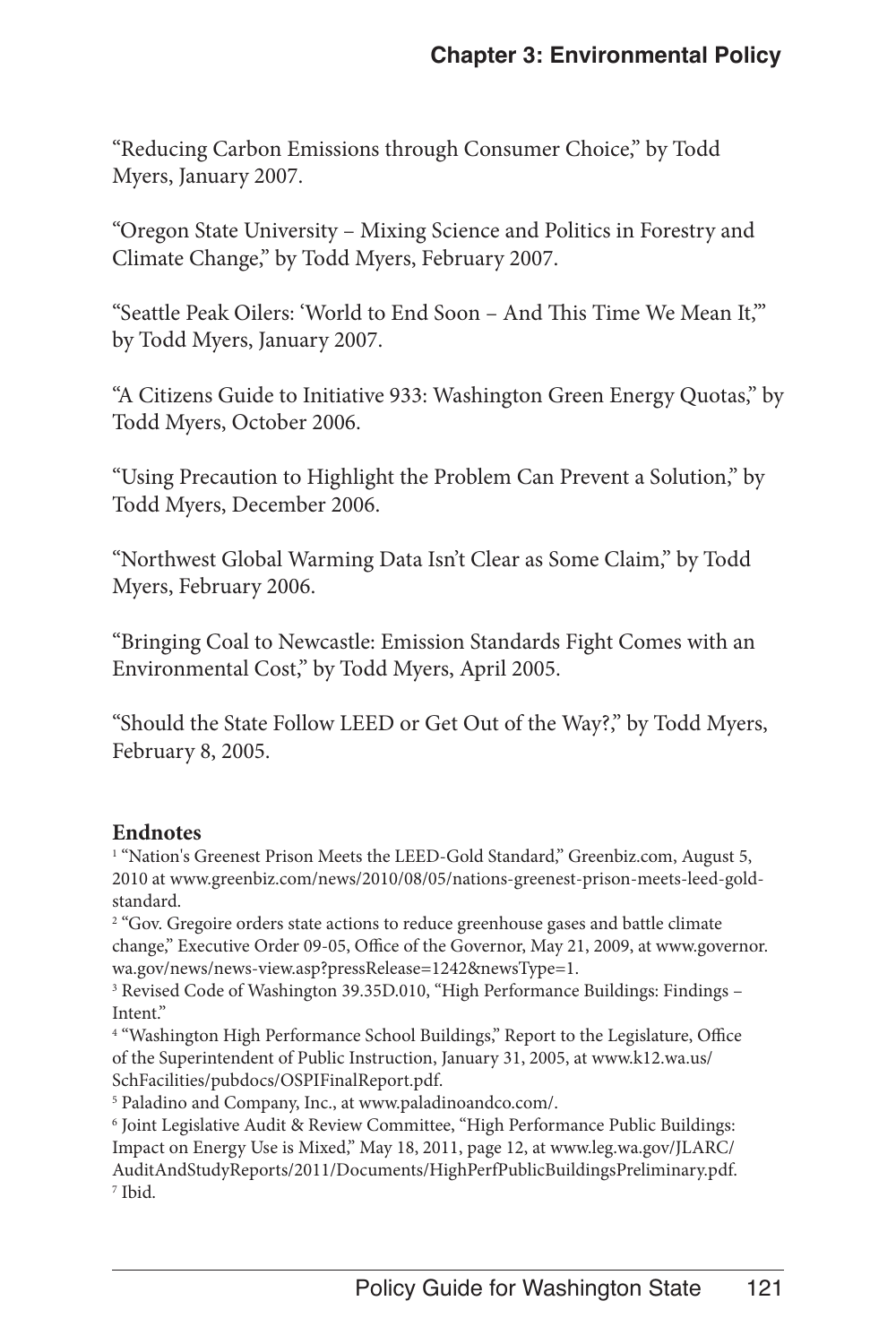<sup>8</sup> "Information about the 2010 Achievement Index and the Washington Achievement Awards," Washington State Board of Education, January 2010, at www.sbe.wa.gov/ research.html?tab=4&panel=3#Tabbe dPanels.1.

9 Author interviews with district officials in Bethel, Lake Washington and Spokane school districts, November 2007 through January 2008, details available on request.

<sup>10</sup> "U.S. Carbon Dioxide Emissions in 2009: A Retrospective Review," U.S. Energy Information Administration, May 5, 2010, at www.eia.gov/oiaf/environment/emissions/ carbon/index.html.

11 "State's climate change efforts fall short," by Kathie Durbin, *Vancouver Columbian*, February 20, 2011, at www.columbian.com/news/2011/feb/20/states-climate-changeefforts-fall-short/.

<sup>12</sup> "Seattle Climate Protection Initiative: Progress Report 2009," City of Seattle, January 2009, at www.seattle.gov/archive/climate/docs/CPI-09-Progress-Report.pdf.

13 "Sound Transit's light rail plan may cut traffic 30%, says study," by Larry Lange, *The Seattle Post-Intelligencer*, September 10, 2008, at www.seattlepi.com/local/article/Sound-Transit-s-light-rail-plan-may-cut-traffic-1284824.php#ixzz1exf4B8ED.

 $^{14}$  "New study: Climate sensitivity to  $\mathrm{CO}_2$  more limited than extreme projections," Professor Andreas Schmittner, Oregon State University, November 24, 2011, at www. oregonstate.edu/ua/ncs/archives/2011/nov/new-study-climate-sensitivity-co2-morelimited-extreme-projections.

<sup>15</sup> "Addendum 2: Phase 1 and Phase 2 Toxics Loading Reports," Washington State Department of Ecology, December 2009 (revised in January 2010), at www.ecy.wa.gov/ pubs/0810084addendum2.pdf.

<sup>16</sup> Ibid.

<sup>17</sup> "2009 State of the Sound," by Puget Sound Partnership, January 2010, at www.psp. wa.gov/sos2009.php.

<sup>18</sup> "Puget Sound Partnership: Processes Required to Measure Puget Sound Restoration Are Not Yet in Place," Performance Audit, Preliminary Report, Joint Legislative Audit and Review Committee (JLARC), September 21, 2011, at www.leg.wa.gov/JLARC/ AuditAndStudyReports/2011/Documents/PugetSoundPartnershipPreliminary.pdf. 19 Ibid.

<sup>20</sup> Land Use Study Commission Draft Final Report, Washington Community Trade and Economic Development, Third Draft, November 25, 1998.

<sup>21</sup> "About the Commission," Washington State Land Use Study Commission, accessed January 23, 2009, at www.commerce.wa.gov/landuse/about.html.

<sup>22</sup> "Planning for Climate Change – Addressing Climate Change through Comprehensive Planning under the Growth Management Act," Report to the Legislature, Washington Community Trade and Economic Development, December 2008, at www.commerce. wa.gov/UPLOADS/Growth%20Management/PDF/lucc.pdf.

<sup>23</sup> "2010 Report to the Legislature and Governor: Water Resources Program Functions and Funding Structure," Washington state Department of Ecology, September, 2010, at www. ecy.wa.gov/programs/wr/hq/6267report.html.

<sup>24</sup> 9th Annual Environmental Conference and Policy Luncheon, Washington Policy Center, July 21, 2011, at www.washingtonpolicy.org/events/details/9th-annualenvironmental-policy-conference.

25 Ibid.

<sup>26</sup> SB 6267, "Expanding water right processing programs," Washington State Legislature, 2010 session, signed by the Governor on April 1, 2010, at www.washingtonvotes.org/ Legislation.aspx?ChamberLegislationTypeID=14&Number=6267&SessionID=46&op=Vi ew.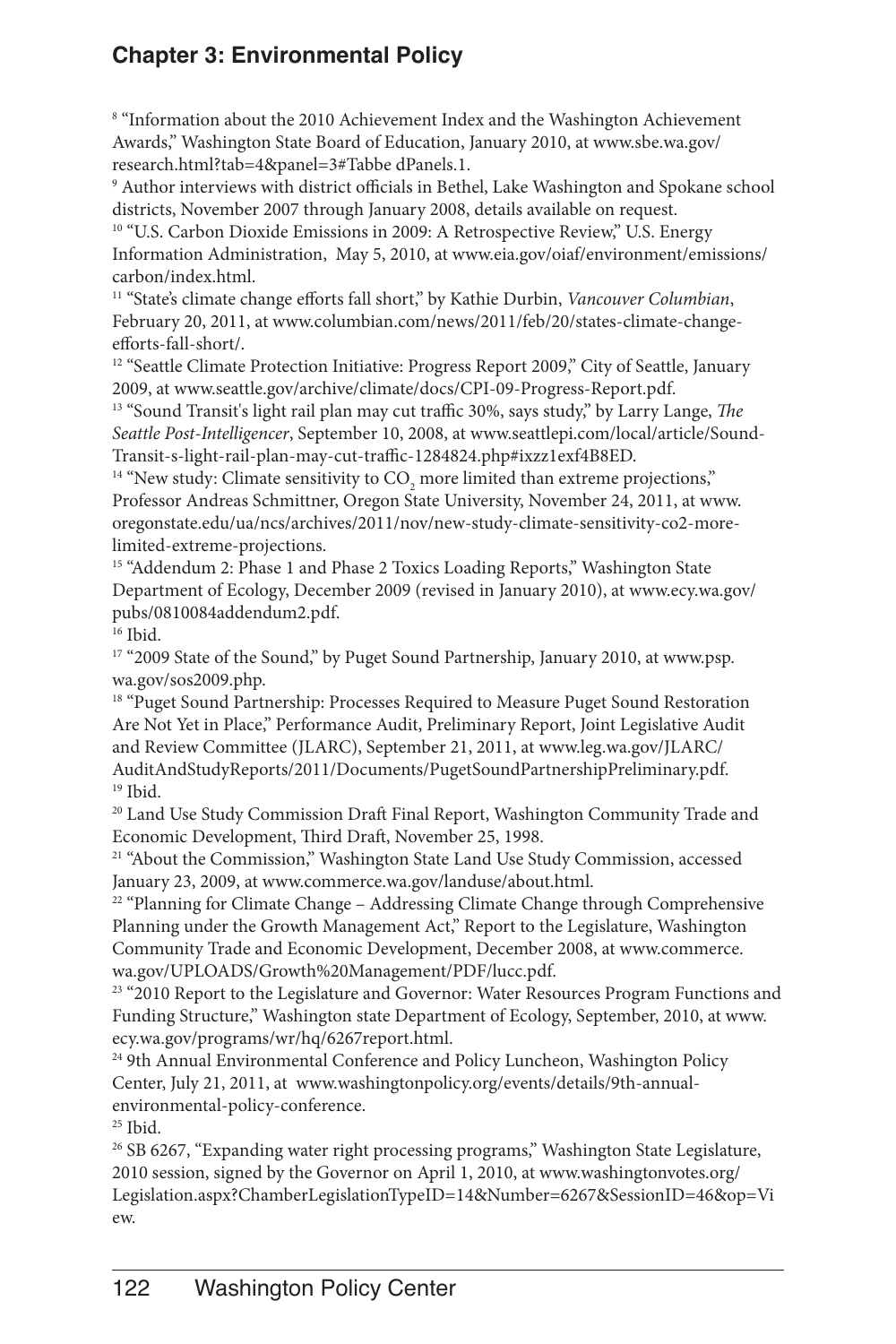<sup>27</sup> "2010 Report to the Legislature and Governor: Water Resources Program Functions and Funding Structure," Washington state Department of Ecology, September, 2010, at www. ecy.wa.gov/programs/wr/hq/6267report.html.

28 Ibid.

<sup>29</sup> "Energy Strategy Update and 2011 Biennial Energy Report with Indicators," Issues and Analysis for the Washington State Legislature and Governor, Washington state Department of Commerce, December 2010, at www.commerce.wa.gov/DesktopModules/ CTEDPublications/CTEDPublicationsView.aspx?tabID=0&ItemID=9107&MId=863&wv ersion=Staging.

<sup>30</sup> "Sixth Northwest Conservation and Electric Power Plan," by The Northwest Power and Conservation Council, February 2010, at www.nwcouncil.org/energy/powerplan/6/ default.htm.

<sup>31</sup> "Levelized Cost of New Generation Resources in the Annual Energy Outlook 2011," Energy Information Administration, November 2010, at www.eia.gov/oiaf/aeo/electricity\_ generation.html.

<sup>32</sup> Energy Northwest's website, accessed February 8, 2011, at www.energy-northwest.com/ who/financial.php.

33 "Solar Electricity Prices," Solarbuzz, November 2010, accessed February 8, 2011, at www.solarbuzz.com/facts-and-figures/retail-price-environment/solar-electricity-prices. <sup>34</sup> The Nuclear Energy Institute's website, accessed February 8, 2011, at www.nei.

org/resourcesandstats/documentlibrary/reliableandaffordableenergy/factsheet/ nuclearpowerplantcontributions.

<sup>35</sup> Doug Sutherland, Executive Director of CWREC Innovation Partnership Zone, PowerPoint presentation, 8th Annual Environmental Policy Conference and Luncheon, Washington Policy Center, July 29, 2010, at www.washingtonpolicy.org/events/details/8thannual-environmental-policy-conference-luncheon.

36 The Nuclear Energy Institute's website, accessed February 8, 2011, at www.nei. org/resourcesandstats/documentlibrary/reliableandaffordableenergy/factsheet/ nuclearpowerplantcontributions.

<sup>37</sup> Revised Code of Washington 19.285.040.

38 Ibid.

<sup>39</sup> Initiative 937, "Energy Independence Act," Office of the Secretary of State of Washington, 2006.

40 Revised Code of Washington 19.285.030.

41 U.S. Energy Information Administration, Annual Energy Outlook 2011, December 2010, DOE/EIA-0383(2010).

42 "Initiative 937: Tilting Towards Windmills," Washington Research Council, PB 06- 15, August 29, 2006, at www.researchcouncil.org/docs/PDF/WRCBusinessClimate/ I937TiltingTowards.pdf.

43 "The Economic Impact of Colorado's Renewable Portfolio Standard," American Tradition Institute, February 7th, 2011, at www.atinstitute.org/the-economic-impact-ofcolorados-renewable-portfolio-standard/.

<sup>44</sup> SB 5234, "Creating a statewide program for the disposal of unwanted medicines," introduced by Senator Adam Kline (D-Seattle), January 18, 2011, at www. washingtonvotes.org/Legislation.aspx?ID=123843. The House companion bill is HB 1370. 45 "Pharmaceuticals, Hormones, and other Organic Wastewater Contaminants in U.S.

Streams, 1999-2000: A National Reconnaissance," Kolpin, U.S. Geological Survey, June 2002, at www.toxics.usgs.gov/pubs/FS-027-02/.